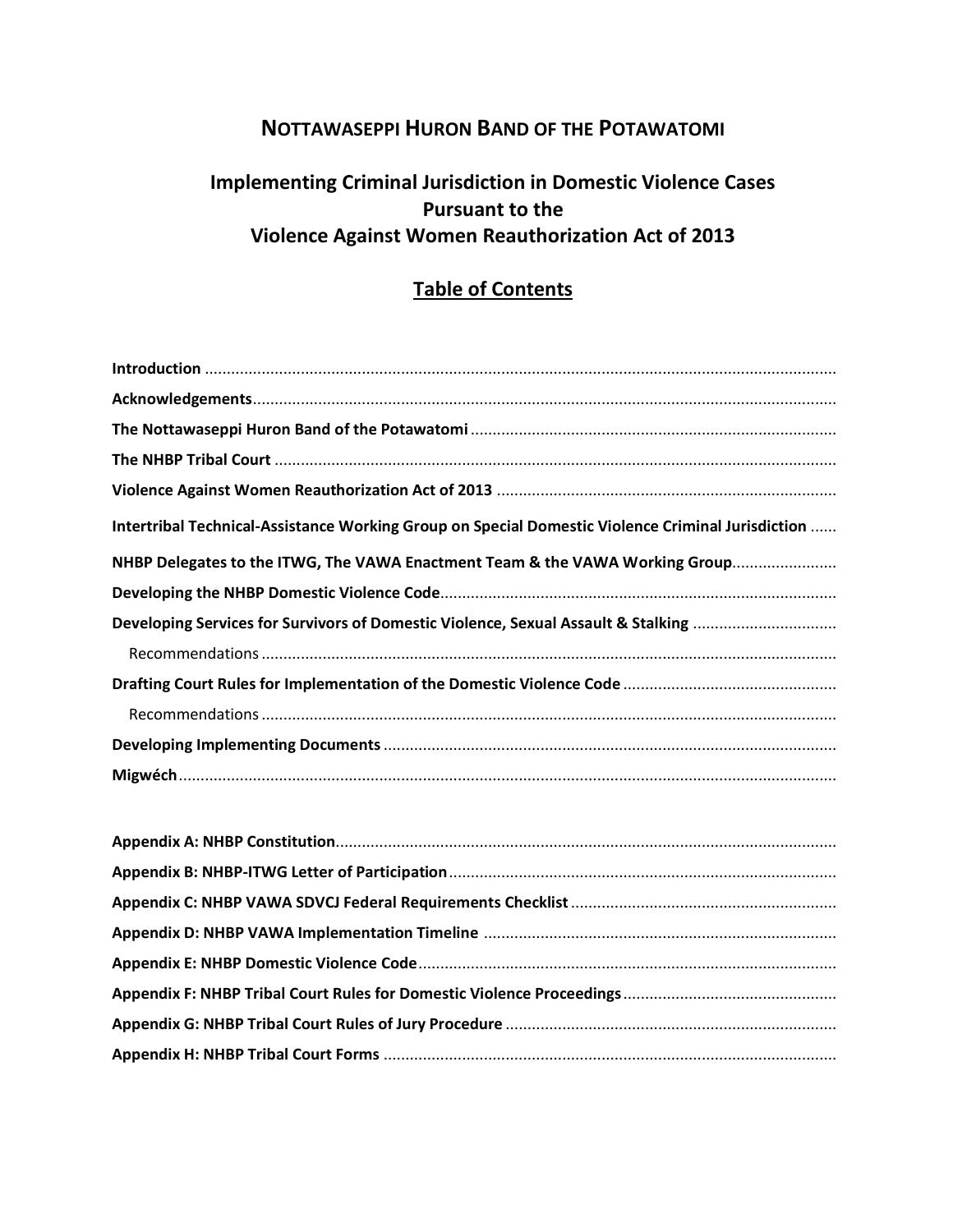#### **INTRODUCTION**

This "Implementing Criminal Jurisdiction in Domestic Violence Cases Pursuant to the Violence Against Women Reauthorization Act of 2013" is a comprehensive document detailing the adoption of the *Nottawaseppi Huron Band of the Potawatomi Domestic Violence Code*, a code that complies with and exercises the return of criminal jurisdiction pursuant to the Violence Against Women Reauthorization Act of 2013. With the assistance of a grant from the National Congress of American Indians, we had the assistance needed for the Tribal Government to engage in the multiple processes to complete the tasks required for the implementation of the *Nottawaseppi Huron Band of the Potawatomi Domestic Violence Code* and develop an avenue for providing access to these processes and work products to other Native Nations. This document, referred to a Manual or Handbook throughout, is the culmination of this work and serves the following purposes:

- 1. Serve as the historical record of the adoption and implementation of the *Nottawaseppi Huron Band of the Potawatomi Domestic Violence Code* for Tribal Citizens, the Nation as a whole and the general public;
- 2. Serve as the historical record of the development of programs and services, including for victims, pursuant to the *Nottawaseppi Huron Band of the Potawatomi Domestic Violence Code* and the needs identified by the Tribal Government;
- 3. Provide detailed information to other Native Nations on the processes engaged in to adopt and implement the *Nottawaseppi Huron Band of the Potawatomi Domestic Violence Code*;
- 4. Provide recommendations to other Native Nations in their development and implementation of a domestic violence code that exercises criminal jurisdiction pursuant to the Violence Against Women Reauthorization Act of 2013; and
- 5. Provide access to documents, tools and templates developed by the Nottawaseppi Huron Band of the Potawatomi to provide an avenue for other Native Nations to maximize their resources by utilizing these tools and editing these documents to reflect the unique history, constitution, government and domestic violence code of their Tribe.

This Manual will share the process by which we engaged key Tribal Government Staff, Tribal Citizens and the Tribal community-at-large to both draft and implement the *Nottawaseppi Huron Band of the Potawatomi Domestic Violence Code*. Incorporated throughout these sections are the efforts made to assess capacity, identify needs and obtain the resources required to address those needs, with those entities within the Tribal Government identified as being responsible for implementing the various systems, programs and services discussed so that they could begin developing the financial strategies to achieve their respective goals. Also incorporated throughout this Manual are recommendations, tools and templates that we hope other Native Nations find helpful as they begin the process of implementing a domestic violence code that exercises returned criminal jurisdiction pursuant to VAWA 2013.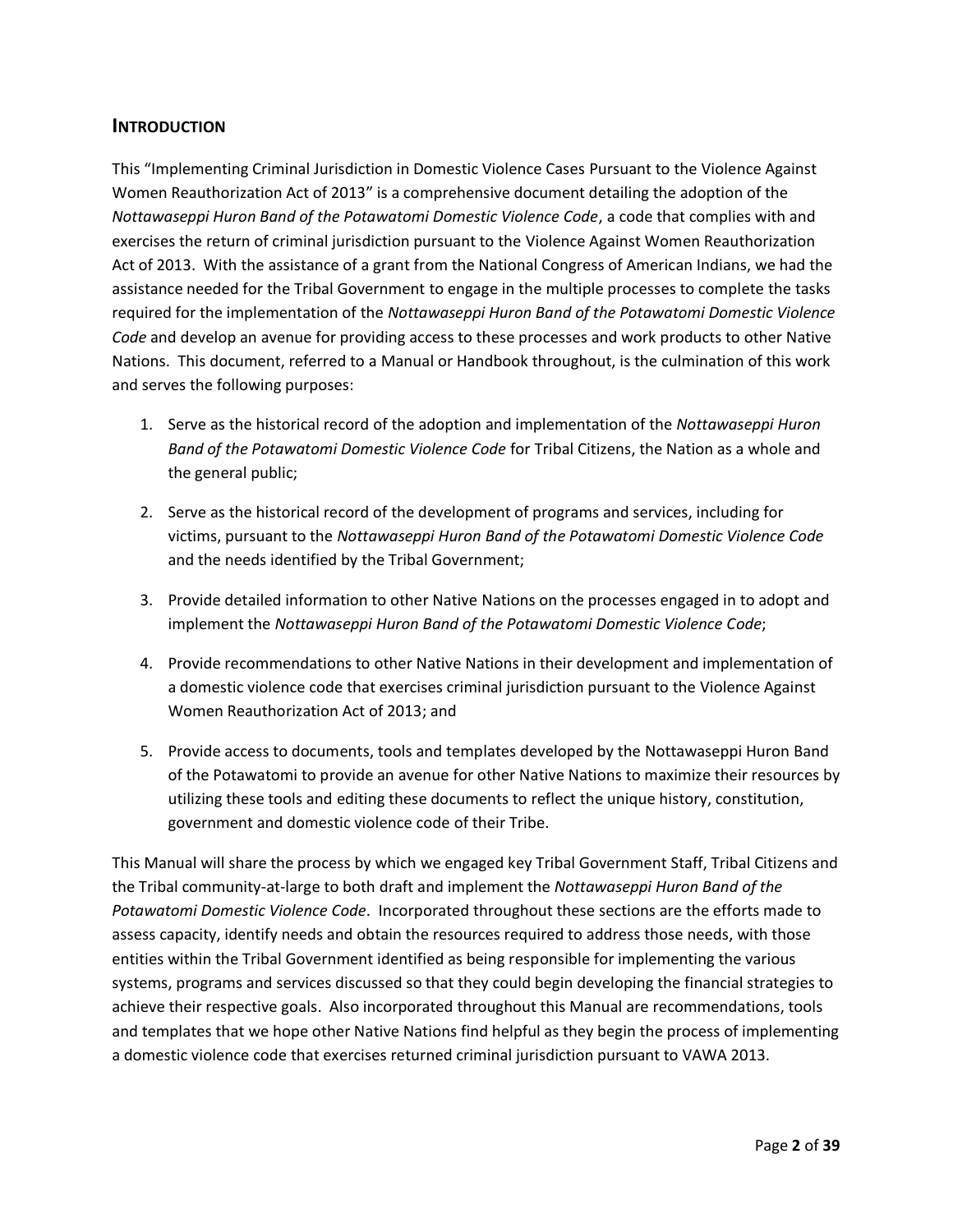### **ACKNOWLEDGEMENTS**

The compilation of this "Implementing Criminal Jurisdiction in Domestic Violence Cases Pursuant to the Violence Against Women Reauthorization Act of 2013" Manual would not have been possible without a grant from the National Congress of American Indians (NCAI). This NCAI Grant enabled the Nottawaseppi Huron Band of the Potawatomi Tribal Government to fulfill the requirements for implementation of the *Nottawaseppi Huron Band of the Potawatomi Domestic Violence Code* while providing access to these processes and materials to other Native Nations. For many Native Nations, it is difficult or impossible to commit the resources to engage in the time-intensive and labor-intensive processes to meet the requirements in the Violence Against Women Reauthorization Act of 2013 (VAWA 2013). What must be kept in mind about impact of this grant-funded project is that the consequence for Native Nations in not exercising criminal jurisdiction pursuant to the VAWA 2013 is the ongoing inability to protect Tribal Citizens who are victims of domestic violence, the inability to provide support to victims of domestic violence, and the ongoing danger to the victim and the community with offenders being free of accountability. The NCAI had the foresight to create grant priorities that exceed the benefit to one Native Nation to offer support to Native Nations throughout the borders of what is now called the United States of America.

Applying for the NCAI Grant, however, would not have occurred without the Nottawaseppi Huron Band of the Potawatomi (NHBP) committing to address domestic violence. We use this language purposefully as the adoption of a domestic violence code that exercises criminal jurisdiction in domestic violence cases pursuant to VAWA 2013 is of critical importance, but not the only consideration. The leadership across the branches of the NHBP Tribal Government has, collectively and individually, equivocally and without question, prioritized a comprehensive and holistic approach to addressing domestic violence that includes implementing:

- 1. Educational programming;
- 2. Intervention programs and services;
- 3. Programs and services that support, protect and empower survivors;
- 4. Systems to hold offenders accountable and protect victims and the community as a whole; and
- 5. Programs and services that provide offenders with the tools to end their abusive behavior.

Finally, the processes engaged in, the systems developed, the programs and services established and the documents created that are provided in this Manual are a result of the commitment of numerous individuals including, but not limited to: Nottawaseppi Huron Band of the Potawatomi staff throughout the Tribal Government; Nottawaseppi Huron Band of the Potawatomi Tribal Citizens and community members; National Congress of American Indians staff; individuals at partner agencies involved with the Intertribal Technical-Assistance Working Group on Special Domestic Violence Criminal Jurisdiction; staff at Native Nations involved with the Intertribal Technical-Assistance Working Group on Special Domestic Violence Criminal Jurisdiction; and our local partner agency, SAFE Place.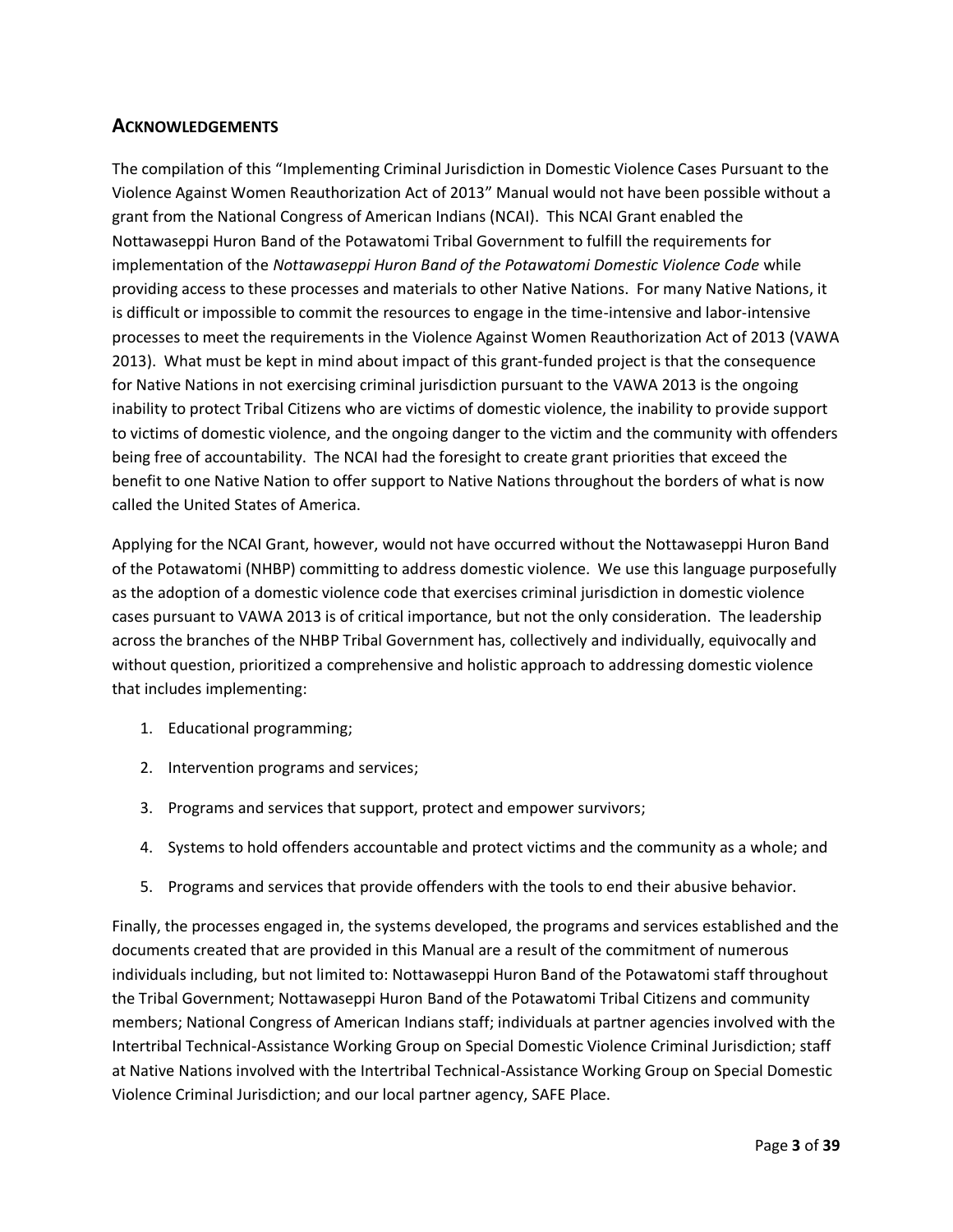### **THE NOTTAWASEPPI HURON BAND OF THE POTAWATOMI**

The Potawatomi name is a derivative of Bodéwadmi, meaning a people of the fire or a people who make or maintain fire, both of which refer to the role of the Potawatomi as the keepers of the Council fire in an earlier alliance with other Native Nations in the area.

The Nottawaseppi Huron Band of the Potawatomi is a federally-recognized Tribe that received reaffirmation of this status in 1995 by Congressional legislation.

The NHBP Tribal Government is established and governed by the Constitution of the Nottawaseppi Huron Band of the Potawatomi. The Nottawaseppi Huron Band of the Potawatomi have affirmed their commitment and provided guidance to the Tribe and the Tribal Government by incorporating the unique history, values and traditions of the Nation into the Guiding Principles in Article II § 2 (b) as follows:

- b) Guiding Principles. In exercising the jurisdiction and sovereign powers of the Band, the Tribal Council and other institutions of the Band's government shall be guided by the following principles:
	- 1. Promote the preservation and revitalization of Bode'wadmimen and Bode'wadmi culture;
	- 2. Promote sustainable development strategies and practices to ensure the health and balance of the next seven generations of Tribal Members;
	- 3. Promote the health, educational and economic interests of all Tribal Members, especially our elders and children;
	- 4. Promote efforts that ensure the perpetual preservation and revitalization of the Band's sovereignty and self-determination; and
	- 5. Promote open and transparent governance by providing Tribal Members, and where appropriate, other persons subject to Tribal jurisdiction, with notice and opportunity to comment on financial, policy or legislative business under consideration.

The Tribal Government employs over 150 employees who work for the departments and offices within the branches of the government established in the Constitution including, but not limited to: Communications; Culture and Historic Preservation; Education; Environment; Finance; Gaming Commission; Health & Human Services; Housing; Human Resources; Legal; Membership Services; Planning; Public Works; Tribal Police; and the Tribal Court.

The main offices of the NHBP are located on the Pine Creek Indian Reservation in Athens Township, Michigan. In addition, the Tribe has offices in Grand Rapids, Michigan as there is a significant number of Tribal Citizens who reside in that area. Having offices on the residential reservation and in a secondary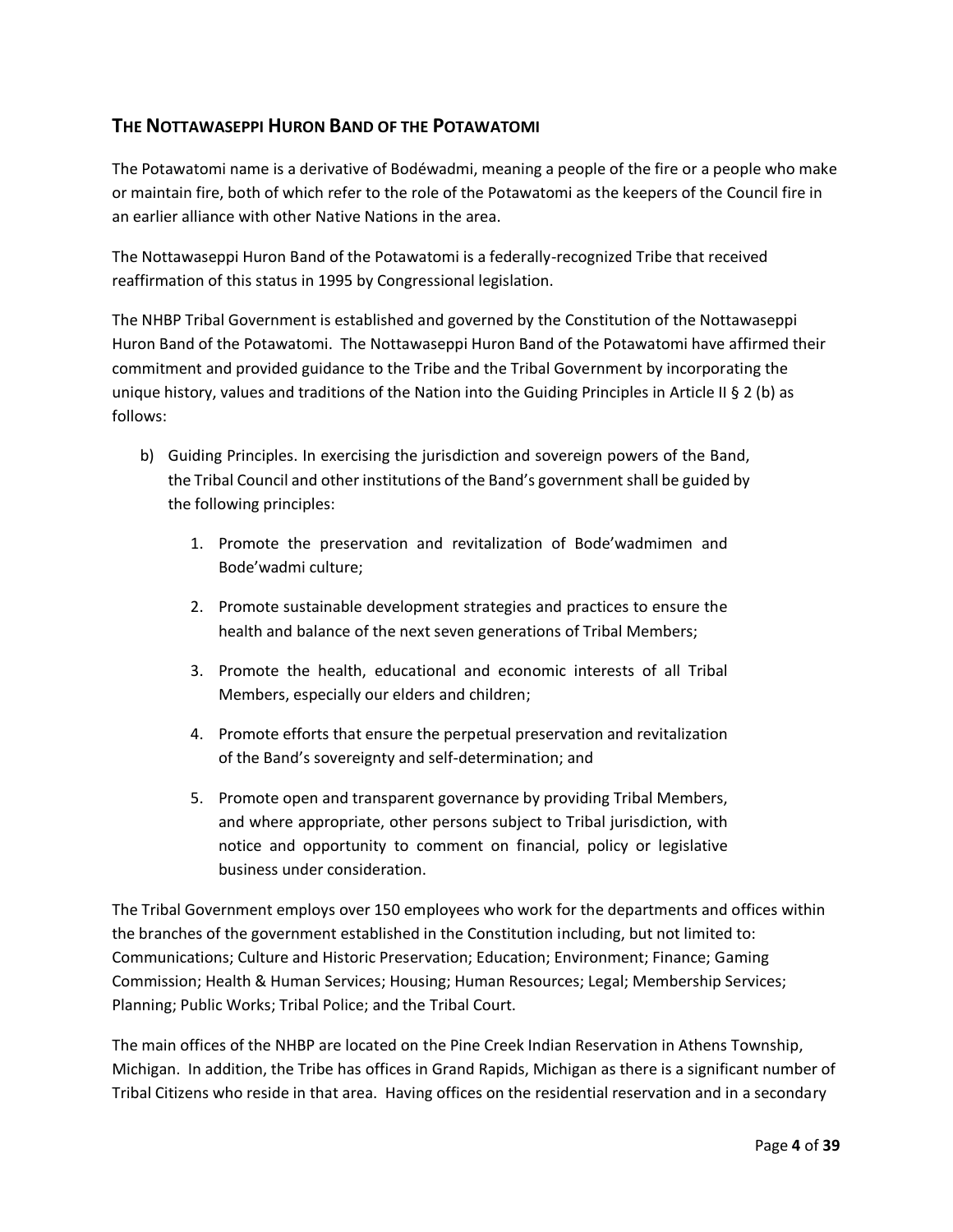location provides the 1,200 Tribal Citizens enrolled at the NHBP with meaningful access to Tribal resources, programs and services.

The NHBP hosts a website that is maintained by the Tribal Government and is regularly updated. Through this website, Tribal Citizens and the general public have access to information about the Tribe, including the Constitution and all legislative enactments, events, programs and services.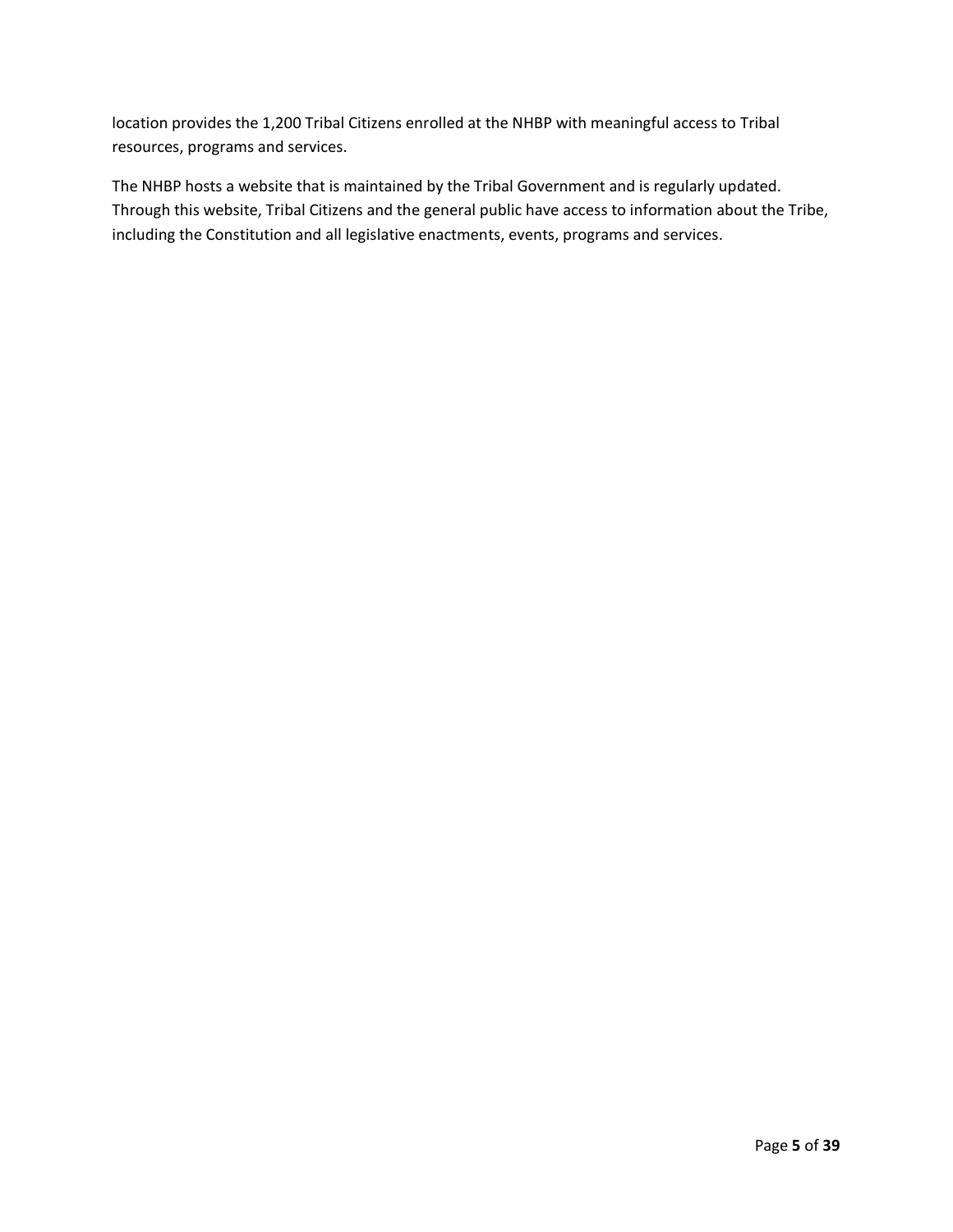### **THE NOTTAWASEPPI HURON BAND OF THE POTAWATOMI TRIBAL COURT**

In 2005, the NHBP wrote a successful Grant Proposal that provided funding from 2007 to 2010, for the initial start-up funding for a Tribal Court. In April of 2006, the NHBP Constitution was amended to add Article X, Tribal Judiciary, which created the Tribal Justice System as a separate and independent branch of the Tribal Government. The Article provided for a court of general jurisdiction to be called the Tribal Court and an appellate court, to be called the Supreme Court. On January 28, 2012, the people of the NHBP voted to amend the NHBP Constitution. The vote was certified on February 3, 2012. Article XI of the Amended Constitution now governs the Tribal Judiciary.

The NHBP Tribal Justice System is comprised of the Tribal Court, a court of general jurisdiction, and the Supreme Court, an appellate court of last resort. The NHBP Tribal Court currently has two divisions: The Juvenile Division; and the Domestic Violence Division. The latter was developed, in part, to simplify processes and procedures in relation to the due process and other requirements of VAWA 2013.

Article XI § 4 (a) provides that the NHBP Tribal Council has the authority to appoint all NHBP Judges and Justices, and requires that such appointment be by an affirmative vote of at least two-thirds (2/3) of the Members of Tribal Council. Article XI § 5 establishes the minimum qualifications for the NHBP Judiciary as follows:

- a) Tribal Courts. A person may be eligible to serve as a Chief Justice, a chief Judge or an Associate Judge in the Tribal Courts only if he/she:
	- 1. Has attained the age of thirty (30) years;
	- 2. Is a licensed attorney in good standing;
	- 3. Is not a Tribal Council Member or running for a Tribal Council position or a Tribal employee; and
	- 4. Has never been convicted of, or entered a plea of guilty or no contest to, a violent crime, felony, or a crime of fraud.

The current NHBP Judiciary includes:

- Hon. Melissa L. Pope, Chief Judge. Judge Pope is an attorney who is licensed to practice law by, and in good standing with, the State Bar of Michigan. On February 21, 2011, Tribal Council appointed Judge Pope as Chief Judge of the Tribal Court to a term expiring on December 31, 2014. On December 11, 2014, Tribal Council appointed Chief Judge Pope to a second four-year term that expires in December 2018.
- Hon. David Peterson, Associate Judge. Judge Peterson is an attorney who is licensed to practice law by, and in good standing with, the State Bar of Michigan. On June 18, 2015, Tribal Council appointed Judge Peterson as the first Associate Judge of the Tribal Court for a two-year term term that expires in June 2017.
- Hon. John Wabaunsee, Chief Justice. Justice Wabaunsee is an attorney who is licensed to practice law by, and in good standing with, the State Bar of Wisconsin. On December 16, 2010,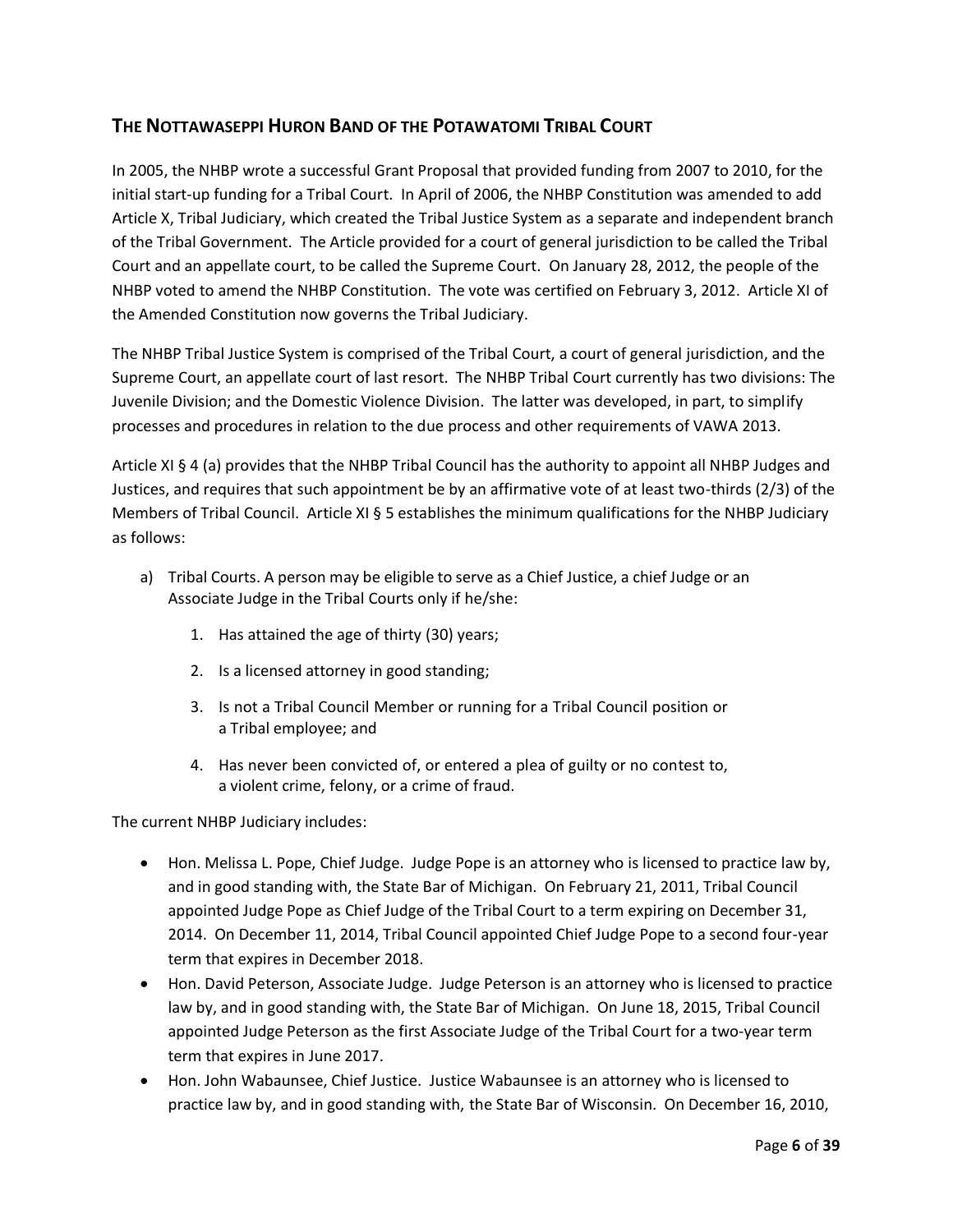Tribal Council appointed Justice Wabaunsee as the first Chief Justice of the Supreme Court for a six-year term that expires in December of 2016.

- Hon. Holly T. Bird (formerly Holly K. Thompson), Associate Justice. Justice Bird is an attorney who is licensed to practice law by, and in good standing with, the State Bar of Michigan. On December 16, 2010, Tribal Council appointed Justice Bird as an Associate Justice of the Supreme Court. With the length of terms varying in order to establish staggered terms, Justice Bird was appointed to a two-year term. On December 20, 2012, the NHBP Tribal Council appointed Associate Justice Bird to a second six-year term that expires in December 2018.
- Hon. Matthew L.M. Fletcher, Associate Justice. Justice Fletcher is an attorney who is licensed to practice law by, and in good standing with, the State Bar of Michigan. Justice Fletcher was appointed on December 16, 2010 as one of the first two NHBP Supreme Court Justices. On December 16, 2010, Tribal Council appointed Justice Fletcher as an Associate Justice of the Supreme Court. With the length of terms varying in order to establish staggered terms, Justice Fletcher was appointed to a four-year term. On December 11, 2014, Tribal Council appointed Associate Justice Fletcher to a second six-year term that expires in December 2020.

The mission of the Nottawaseppi Huron Band of the Potawatomi Tribal Court is to fully implement the delegation of Constitutional judicial authority from the people of the Tribe consistent with selfdetermination, the sovereign powers of the Nation, traditional values, fairness and justice.

Tribal Court and Supreme Court Opinions are posted to the NHBP Tribal Court webpage of the NHBP website to foster transparency, as well as keep the NHBP Tribal Government, Tribal Citizens, the legal community and the community-at-large advised as to the cases creating binding precedent in the NHBP Tribal Court. The Tribal Court also posts court rules to the webpage to provide notice of and meaningful access to the rules that govern Tribal Court proceedings. The Tribal Court has an open and transparent process for adopting court rules, including a thirty-day posting period during which any person may submit comments for consideration by the Chief Judge before adoption.

The NHBP Tribal Court Staff has grown considerably since the Court was first established in 2006. With the assistance of a three-year Coordinated Tribal Assistance Solicitation (CTAS) Grant, supplemented by allocations from the NHBP Tribal Council, the NHBP Tribal Court expanded in 2013 to add a full-time Probation Officer (PO) and Assistant Tribal Court Administrator (ATCA) to the one full-time position of Tribal Court Administrator (TCA). After a one-year no-cost extension of the CTAS Grant, the NHBP Tribal Council approved these positions as permanent for 2016 and beyond. Also for 2016, the NHBP Tribal Council approved the full-time position of Tribal Court Clerk. In 2015, NHBP received an Office on Violence Against Women (OVW) Grant to hire a full-time Domestic Violence Victim Advocate (DVVA) to provide direct services to victims of domestic violence, teen dating violence, sexual assault and stalking. This process is discussed in the "Developing Services for Survivors of Domestic Violence, Sexual Assault and Stalking" section of this Manual. The Court Staff now encompasses five full-time positions: Tribal Court Administrator; Assistant Tribal Court Administrator; Court Clerk; Probation Officer; and Domestic Violence Victim Advocate.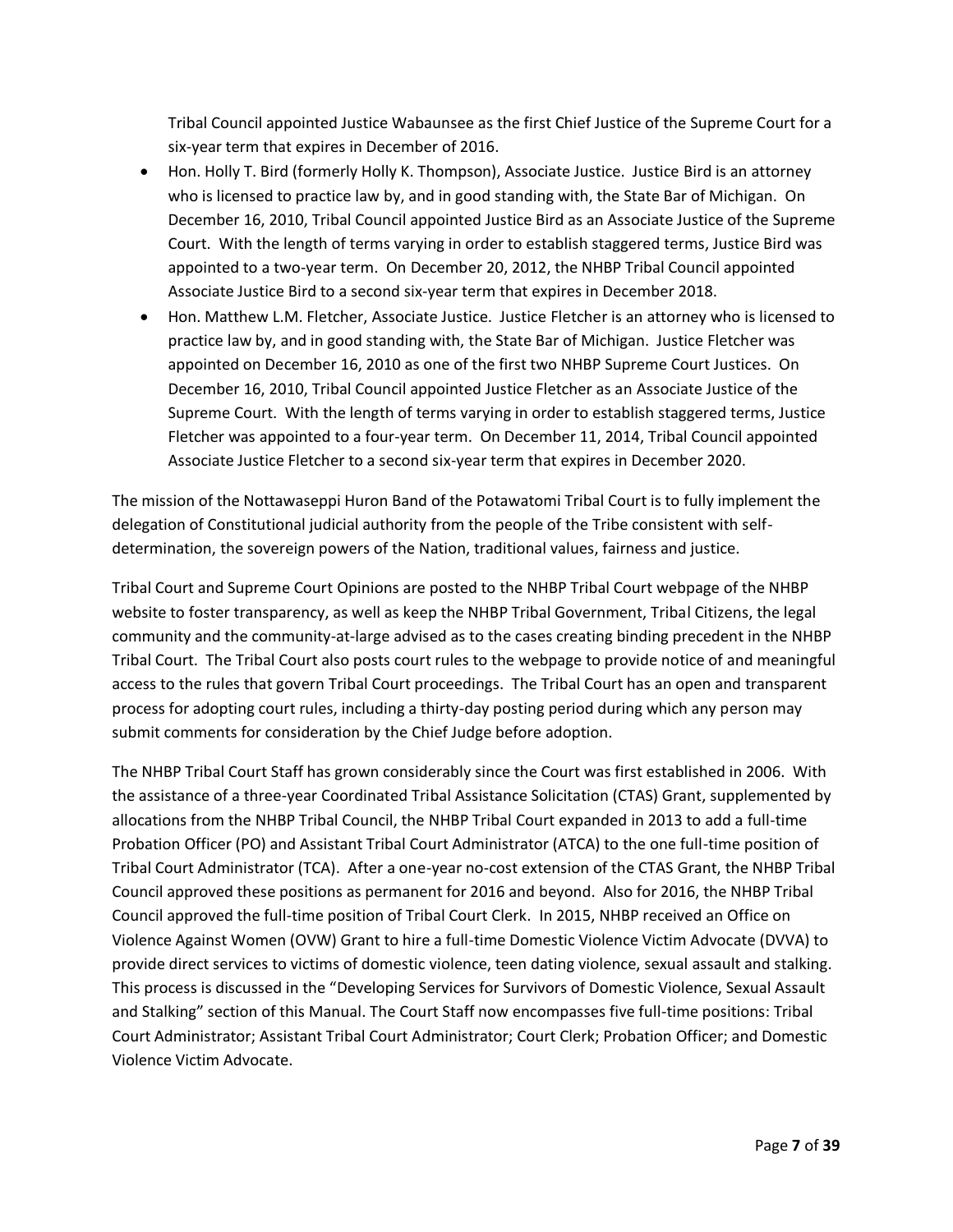### **VIOLENCE AGAINST WOMEN REAUTHORIZATION ACT OF 2013**

The purpose of this section is not to discuss the history of the Violence Against Women Act. The legislative history of VAWA is well documented and available to the public. We established this section for two reasons: 1) To refer the reader to resources in the Appendix to assist with identifying and understanding the requirements in VAWA 2013 for a Native Nation to exercise criminal jurisdiction over non-Indian defendants; and 2) To acknowledge the dedication of those worked to amend VAWA to return the inherent right of any sovereign nation to protect its Citizens from domestic violence.

Before discussing the resources in the Appendix, it is important to understand the historical context of Native Nations in order to appreciate the importance – and limitations - for Native Nations to address domestic violence. It is not possible in this Manual to delve into the plethora of United States Supreme Court (USSC) opinions that have shaped this area of the law, generally referred to as "Federal Indian Law".<sup>1</sup> However, to appreciate the importance of VAWA 2013, it is imperative to know at least the highlights of how USSC decisions, U.S. policies, federal laws and shifting attitudes among mainstream America resulted in an epidemic of violence against Native people, in particular with regard to the crime of domestic violence.

Decisions of the USSC have clearly communicated that Indian Tribes are nations with the inherent sovereignty to adopt a constitution, establish a government, establish a tribal court, and adopt laws that govern the people and the Tribal lands. In contrast, the USSC has also issued opinions that limit the sovereignty of Native Nations or limit the exercise of sovereignty. Of significant importance is that the USSC held in *Worcester v. Georgia*, 31 U.S. 515 (1932) that the United States Constitution grants to Congress the exclusive authority to regulate Indian Affairs, called the "plenary power".

The impact of the USSC creating this "plenary power" is that the laws passed by Congress affecting Indian Country shifted as the attitudes of mainstream America shifted. The attitudes of mainstream America also directly impacted the USSC through the election of the President and the Senate. These attitudes have historically been impacted by the discovery of – and desire for - natural resources on Tribal lands, such as oil and uranium, with the attitudes and policies shifting from supporting the selfdetermination of Native Nations to advocating for the complete elimination of Native Nations, including the Tribal way of life. Sadly, the end result is that the greed for natural resources plays a direct role in the inherent sovereignty of Native Nations, including the ability of Native Nations to protect their Citizens and community-at-large from violent offenders, as well as criminally prosecute these violent offenders.

1

<sup>&</sup>lt;sup>1</sup> With Matthew L.M. Fletcher an Associate Justice on the Nottawaseppi Huron Band of the Potawatomi Supreme Court, we would recommend the following text to learn a more comprehensive understanding of Federal Indian Law: CASES AND MATERIALS ON FEDERAL INDIAN LAW (Getches, Wilkinson, Williams, Jr. and Fletcher, Sixth Edition, 2011, West).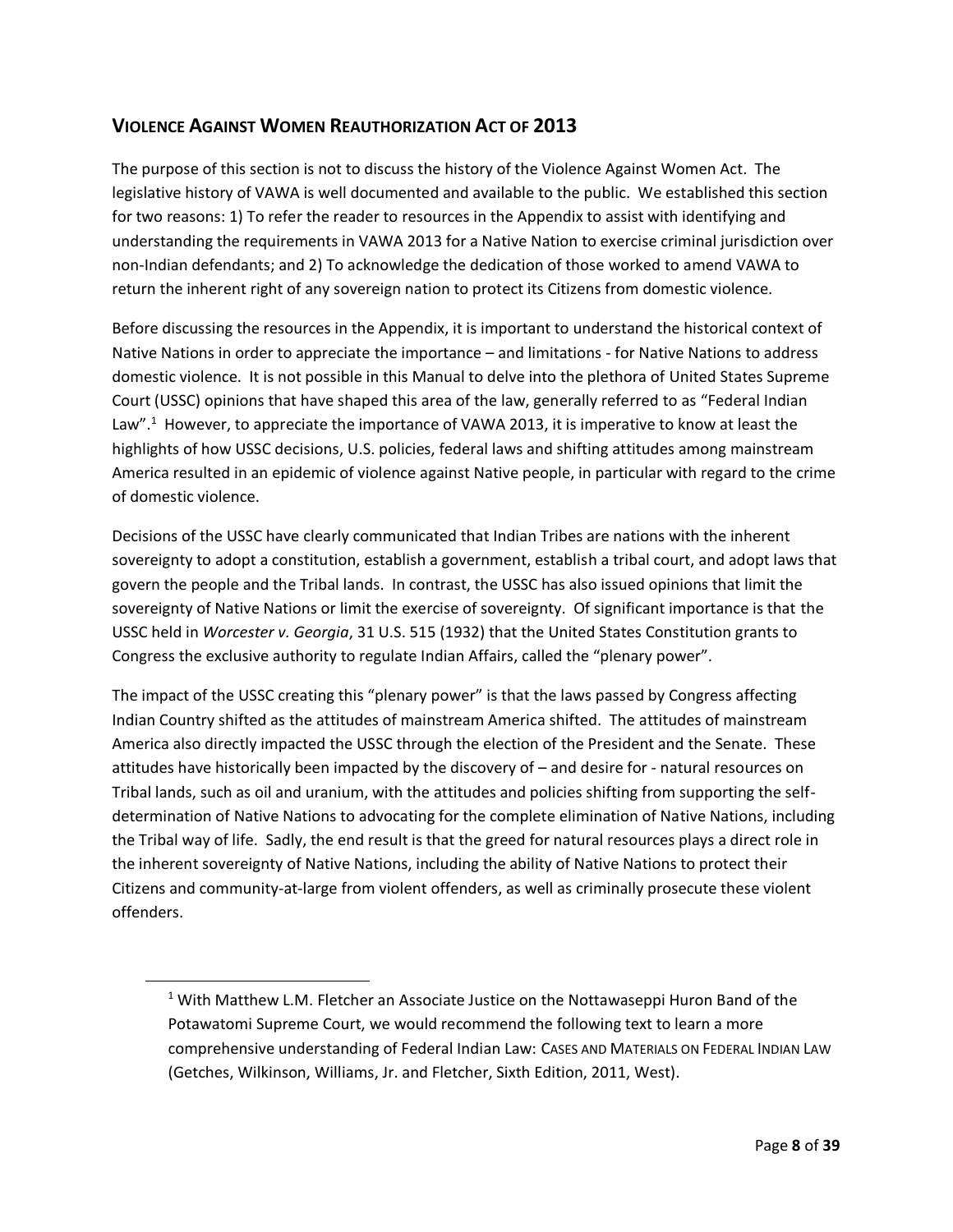In 1978, the USSC issued its decision in *Oliphant v. Suquamish Indian Tribe*, 435 U.S. 191 (1978), stripping Native Nations of the inherent right to criminally prosecute non-Indians for criminal offenses committed on Tribal lands. This decision, therefore, left prosecution of non-Indian criminals who committed violent offenses on Tribal lands to either the federal government or the state, depending on the individual history of the Native Nation, including whether the Tribe had ever had their status as an Indian Tribe terminated by the federal government. As such, the individual history of a Native Nation has a dramatic effect on the ability of a Tribe to protect a victim and the community against violent offenders.

For reasons that only the agencies responsible for investigating and prosecuting crimes committed on Tribal lands can address, the investigation and criminal prosecution of domestic violence offenses have not been a priority in majority of federal districts. This failure to prosecute has contributed to the violence experienced by Native people being far greater than the national average. In the first substantive paragraph of the United States Government Accountability Office's *U.S. Department of Justice Declinations of Indian Country Criminal Matters*, the authors note that "from 1992 to 2001 American Indians experienced violent crimes at a rate of 101 violent crimes per 1,000 person (*sic.*) annually, compared to the national rate of 41 per 1,000 persons". US Government Accountability Office, *US Department of Justice Declinations of Indian Country Criminal Matters* at 1 [GAO‐11‐167R] (2010). Available from: www.gao.gov/new.items/d11167r.pdf

The United States Government Accountability Office reports in this document that 52% of violent crimes reported from 2005 to 2009 were declined for prosecution. The following serves as a sampling of the qualifiers that appear throughout the document in reference to the multiple tables provided:

- Administratively closed matters were not declined, but were closed in LIONS<sup>2</sup> for administrative reasons. These include, for instance, matters that were combined with another matter for prosecution and were, therefore, not declined. (At page 3)
- A "Filed for prosecution" includes matters that were not declined, but were closed in LIONS for administrative reasons. These administratively closed matters include, for instance, matters that were combined with another matter for prosecution and were, therefore, not declined (First appearing on page 5)
- Matters received that have not been filed for prosecution, declined, or administratively closed are not included in the declination rate. Trends cannot be discerned by comparing individual years because more matters were pending for recent fiscal years than for earlier fiscal years. As these pending matters are closed, the declination rates may change, particularly for recent fiscal years. (First appearing on page 6)
- The lack of evidence available for violent crimes tends to make them more difficult to prove and, therefore, may result in an increased rate of declination. (At page 7)

 $\overline{a}$ <sup>2</sup> LIONS is the Legal Information Office Network System.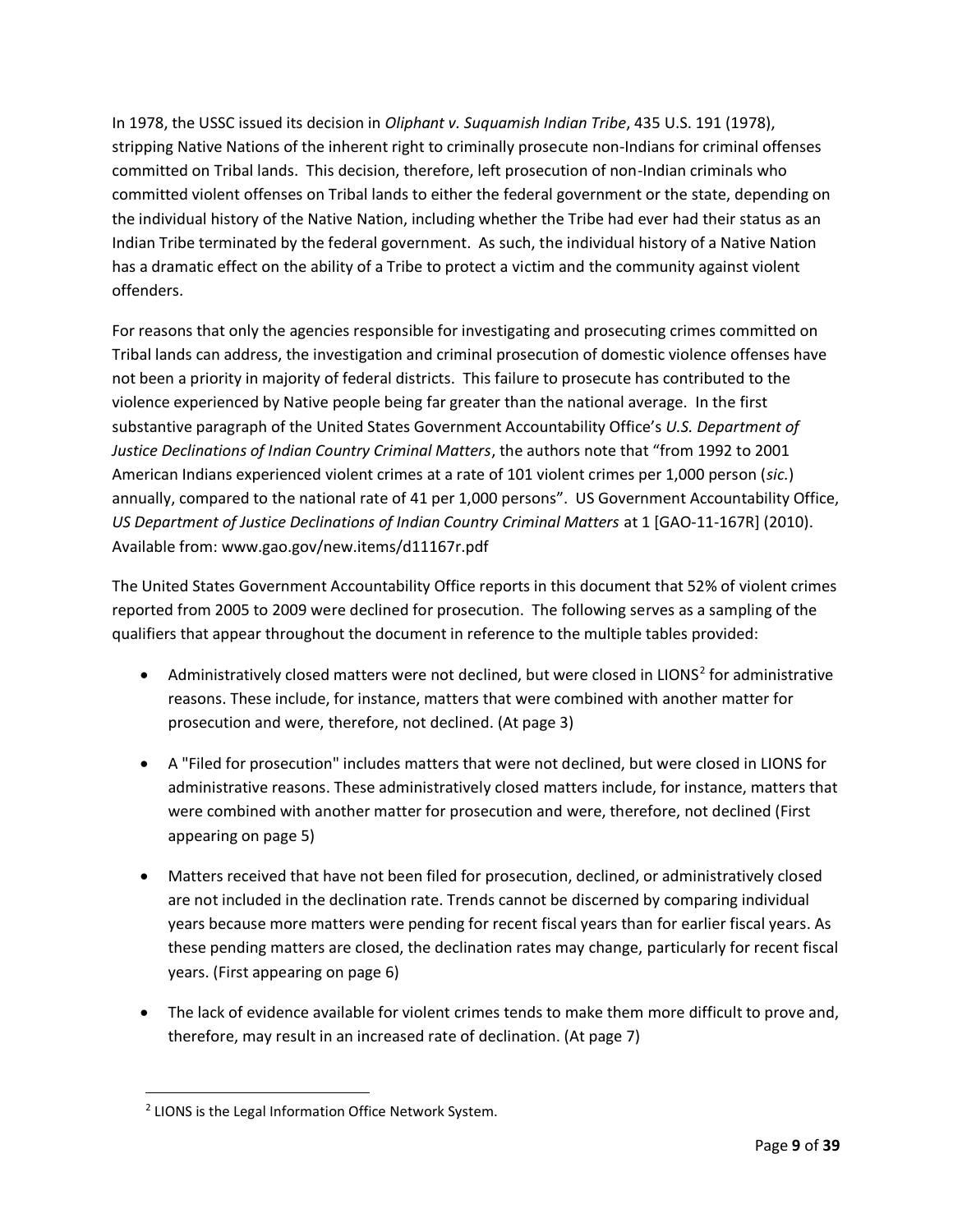- We did not calculate declination rates for referring agencies with fewer than 50 matters filed for prosecution, declined or administratively closed from fiscal years 2005 through 2009 because a declination rate would have little meaning when based on such a small number of matters. (At page 19)
- Pending matters" includes matters where DOJ had not yet decided whether to charge or decline to prosecute, and 75 matters (reflected in the second data column) that were subsequently filed for prosecution or administratively closed but for which charge information was not available in the data provided by DOJ. (At page 25)

In addition to the qualifiers above, it should be noted that full statistics were not provided by all of the jurisdictions listed. Further, the U.S. Government Accountability Office notes that it "did not calculate declination rates for referring agencies with fewer than 50 matters filed for prosecution, declined or administratively closed from fiscal years 2005 through 2009 because a declination rate would have little meaning when based on such a small number of matters". The devastating result of Native Nations not having the authority to prosecute violent offenders, and the federal or state government failing to do so, is that violence against Native people – and in particular, Native women – is at a rate higher than the national average and, with regard to domestic abuse, sexual assault and stalking, generally at a higher rate than most other communities.

According to the 2011 National Intimate Partner and Sexual Violence Survey conducted by the Centers for Disease Control and Prevention:

- More than one-quarter of women (26.9%) who identified as American Indian or as Alaska Native and 1 in 3 women (33.5%) who identified as multiracial non-Hispanic reported rape victimization in their lifetime.
- Approximately 4 out of every 10 women, or 46.0%, of American Indian or Alaska Native race/ethnicity have experienced rape, physical violence, and/or stalking by an intimate partner in their lifetime
- Of American Indian or Alaska Native women, 49.0% reported sexual violence other than rape in their lifetime
- Approximately 1 in 4 American Indian or Alaska Native women (22.7%) reported being stalked during their lifetimes
- Nearly half (45.3%) of American Indian or Alaska Native men experienced rape, physical violence and/or stalking by an intimate partner during their lifetime.
- Of American Indian or Alaska Native, 20.1% experienced sexual violence other than rape in their lives

The statistics referenced above involve only one study. There are numerous studies, many showing even higher rates of domestic violence and sexual assault in Indian Country. With domestic violence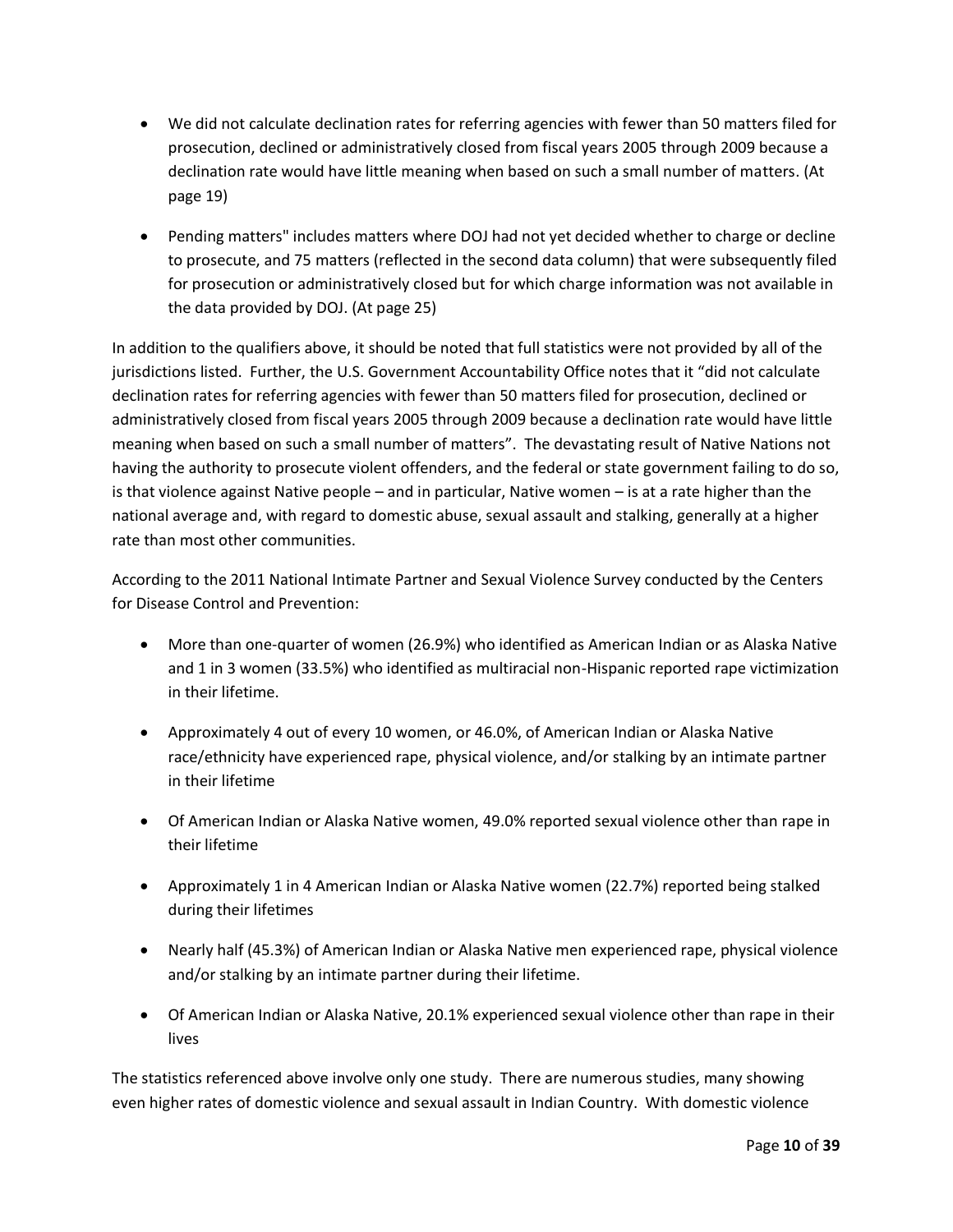being a crime that frequently occurs repeatedly over a period of time, offenders have quickly learned that Native Nations were powerless to prosecute them.

President Obama, aware of the problem and committed to protecting Native people, engaged in significant work during his terms of office to:

- 1. Implement mechanisms of accountability for crimes committed on Tribal lands that are reported to the Federal Bureau of Investigation, including the ultimate resolution to the reporting of the crime, such as recommendations by the law enforcement agency to the prosecutor regarding prosecution of the accused;
- 2. Implement mechanisms of accountability for investigations submitted to the Department of Justice, including whether files were filed against the accused or not and the reasons for this prosecutorial decision;
- 3. Establish the requirement for United States Attorneys to meet with the Native Nations that have Tribal lands within their jurisdiction

In addition, President Obama signed VAWA 2013 into law, among other legislation designed to support Native Nations in their pursuit of self-determination.

While VAWA 2013 returns criminal jurisdiction over non-Natives for cases involving domestic violence to Native Nations, there are several issues with VAWA 2013. The first is that Alaskan Tribes were removed without warning or discussion from the proposed legislation right before adoption. This has had tragic consequences for Alaskan Natives and should be remedied through inclusion when VAWA is reauthorized in 2018.

The second issue is that VAWA 2013 places restrictions on who may be criminally prosecuted based on the relationship of the accused to the victim and the Native Nation. VAWA 2013 requires that the accused either does or did have a romantic relationship with the victim or that they have a child together and that the accused have ties to the Native Nations.

The third issue is that VAWA 2013 does not allow for prosecution of non-Indians who sexually assault Tribal Citizens. Like abusers, sexual predators are aware of and exploit the areas where sexual crimes against Native people on Tribal lands are not consistently prosecuted.

The fourth issue is the inherent prejudice that served as the basis for many of the VAWA 2013 mandated requirements. A glaring example of this prejudice is the requirement that non-Indians be in the jury pool. The underlying sentiment for this requirement is that Native people will not give a non-Indian a fair trial. This belief is not only without merit, it is ironic considering the fact that a Native defendant tried in a state or federal court rarely has a Native person on the jury.

While there are more issues with the VAWA 2013-mandated requirements, we are limiting the discussion for the purposes of this Manual and ending with one of the greatest challenges – and the challenge we are trying to address through this NCAI Grant – that of the practical reality that many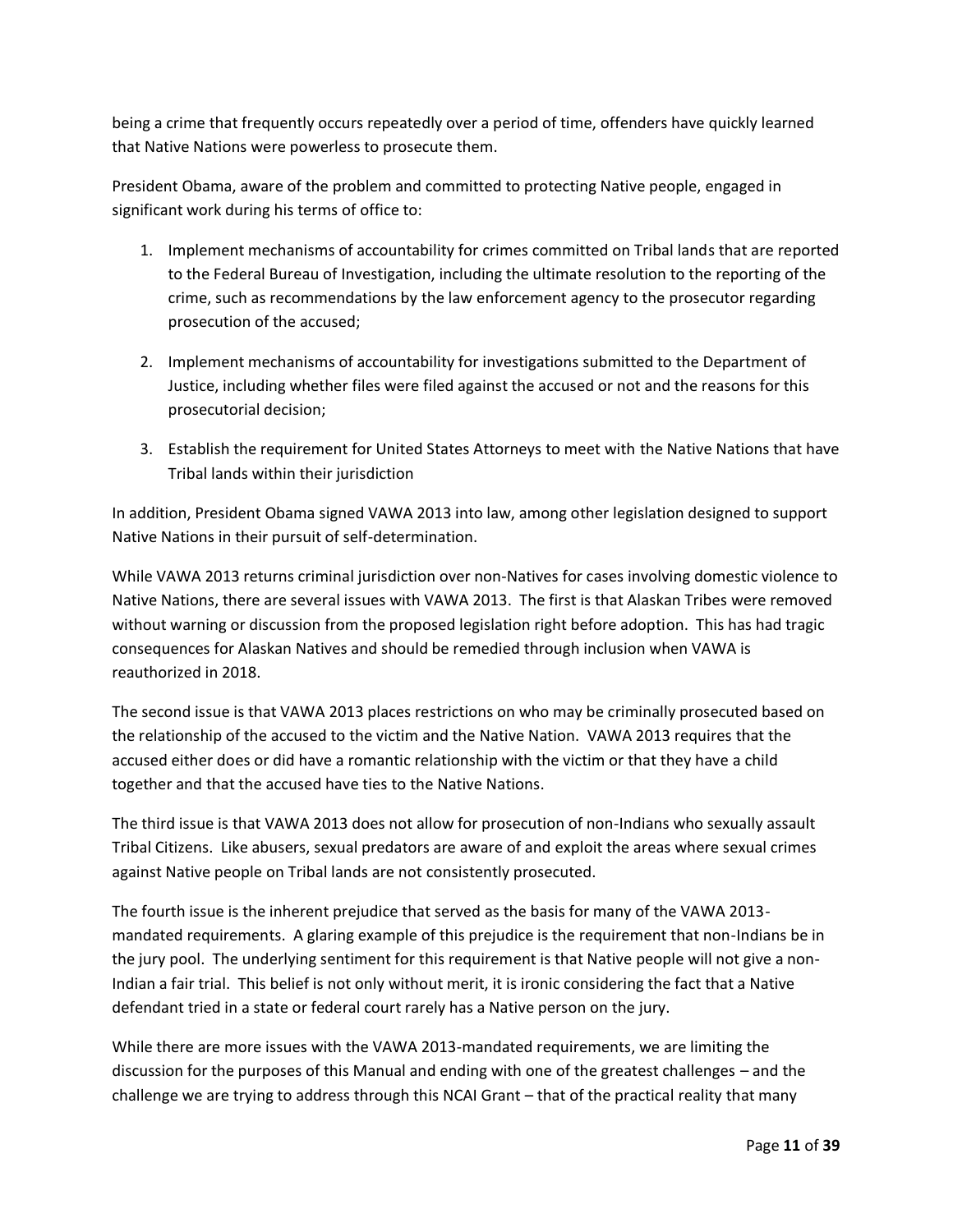Native Nations do not have the resources to implement the VAWA 2013-mandated requirements for exercising criminal jurisdiction over non-Native defendants.

The following example illustrates this issue. To exercise criminal jurisdiction pursuant to VAWA 2013, a Native Nation must provide legal representation to all indigent non-Native defendants. Numerous Tribes are operating their Court on a minimal budget and do not have the financial resources to pay for an attorney for every non-Indian defendant. As a result, the requirements in VAWA 2013 prohibit these Native Nations from exercising criminal jurisdiction over non-Indians, remain reliant on the federal government, or state agency depending on the history of the Tribe, to prosecute domestic violence offenders.

The Nottawaseppi Huron Band of the Potawatomi is honored to be a part of the collaborative movement within Indian Country that has grown out of Native Nations supporting each other on the path towards reclaiming criminal jurisdiction over non-Natives in domestic violence cases. Native Nations are collectively creating solutions to the barriers to implementing a VAWA 2013-compliant domestic violence code. This Manual does not provide the funding that many of the federallyrecognized Tribes need to implement the numerous requirements in VAWA 2013 for Native Nations to exercise criminal jurisdiction. It will not provide an avenue to resolve the numerous challenges Native Nations have to exercising criminal jurisdiction over non-Indians. However, through this Manual, the Nottawaseppi Huron Band of the Potawatomi:

- 1. Shares the processes it employed to lend insight into successful avenues utilized to engage the Tribal Government in making a collective commitment to end domestic violence;
- 2. Shares our successes and challenges with recommendations that may seek to minimize, if not avoid, the challenges encountered; and
- 3. Provides electronic access to the materials developed that can be edited to reflect the unique history, values, traditions and laws of each Native Nation to reduce the commitment of resources, including staff time, for developing the documents necessary to implement criminal jurisdiction pursuant to VAWA 2013.

Along these lines, the Appendix includes a document entitled Legal Requirements for Implementation of VAWA 2013 Criminal Jurisdiction that was prepared by the ITWG technical partners. This document provides a summary of VAWA 2013 requirements to gain a comprehensive understanding of the requirements.

In addition, you will find a document entitled "VAWA SDVCJ Federal Requirements Checklist" as Attachment C. This document, prepared by Elizabeth Cook, Staff Attorney in the Legal Department of the Nottawaseppi Huron Band of the Potawatomi, is a detailed breakdown of all of the VAWA 2013 requirements for exercising criminal jurisdiction over non-Indian defendants and a detailed analysis of the Nottawaseppi Huron Band of the Potawatomi, including the Constitution, laws, Court Rules or other documents that will need to be amended or drafted, processes that will need to be established or revised and the department or branch of government responsible for implementation of that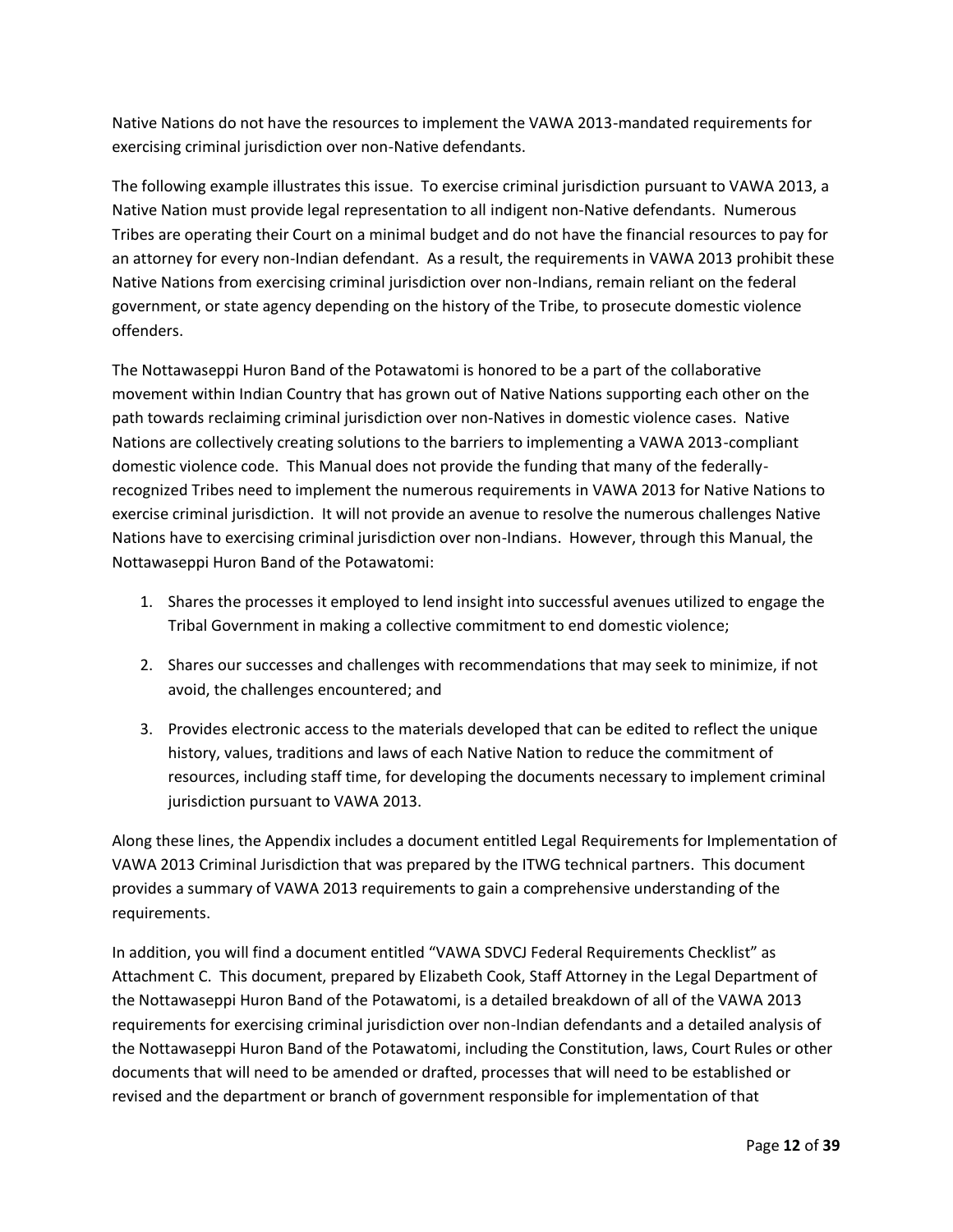requirement. While the details will differ based on the unique composition and status of the individual Native Nation, this format should be helpful in identifying VAWA 2013 requirements, identifying and analyzing the steps for implementation, assigning tasks and tracking progress.

It is the resilient approach of Native Nations that has been so evident throughout the ITWG that brings us to the second reason for including a section in this Manual specifically on VAWA 2013: Honoring the warriors striving for Native Nations to reclaim criminal jurisdiction in domestic violence cases.

The epidemic of violence that Indian Country is forced to endure is a disheartening reality that Native people live with on a day-to-day basis. While it would be an understandable response to become entrenched in the bleak tragedy of violence, Native political leaders, spiritual leaders and Tribal Citizens – many having been victimized by violence themselves - have emerged as fierce advocates for ending domestic violence, sexual violence and stalking.

The individuals who have advocated over the years, some advocating for decades, are tireless warriors to whom we owe a debt of gratitude. While the United States government has shifted approaches to Indian Country since it was founded, in part in response to the desires of mainstream America, there has consistently been opposition to Tribal sovereignty. Today, that opposition is both well-funded and vigilant in seeking avenues to diminish, if not eliminate, Tribal sovereignty, self-determination, selfgovernance and self-reliance through economic enterprises. An unfathomable aspect of this opposition is the shocking disregard for the safety of Native women and children, as demonstrated by the recent case of *Dollar General v. Mississippi Band of Choctaw Indians*.

In this case, Dollar General fought jurisdiction of the Mississippi Band of Choctaw Indians when an employee of Dollar General, a business leasing land from the Tribe that also participated in a program for Tribal youth, sexually assaulted a thirteen-year-old boy twice on Tribal lands. When the Department of Justice failed to prosecute this sexual predator, this child's family engaged in the only avenue available for holding Dollar General accountable for victimizing this child; they filed a civil lawsuit in the Mississippi Band of Choctaw Indians Tribal Court. This child then had to endure even more years of victimization with Dollar General contesting jurisdiction after having consented to the jurisdiction of the Mississippi Band of Choctaw Indians when it leased the land and again when it consented to jurisdiction by voluntarily participating in a program for Tribal youth. The fact that the USSC was split four to four, thereby upholding the decisions of the Mississippi Band of Choctaw Indians Tribal Courts and federal courts that properly held that the Mississippi Band of Choctaw Indians had jurisdiction over Dollar General with the death of Justice Scalia.

The case of Dollar General not only highlights the reality of the Department of Justice failing to prosecute a sexual predator that preyed on a thirteen-year-old child, but also demonstrates the resilience of Indian Country. Native Nations did not remain silent. The National Indigenous Women's Resource Center and (all partners) hosted the Quilt Walk for Justice on the day of oral arguments before the USSC. The Nottawaseppi Huron Band of the Potawatomi was proud to send the largest Tribal delegation of almost 50 people to the Quilt Walk and was honored to have the Chief Judge invited to speak at this historical gathering. While an amazing example of grassroots activism, the Quilt Walk for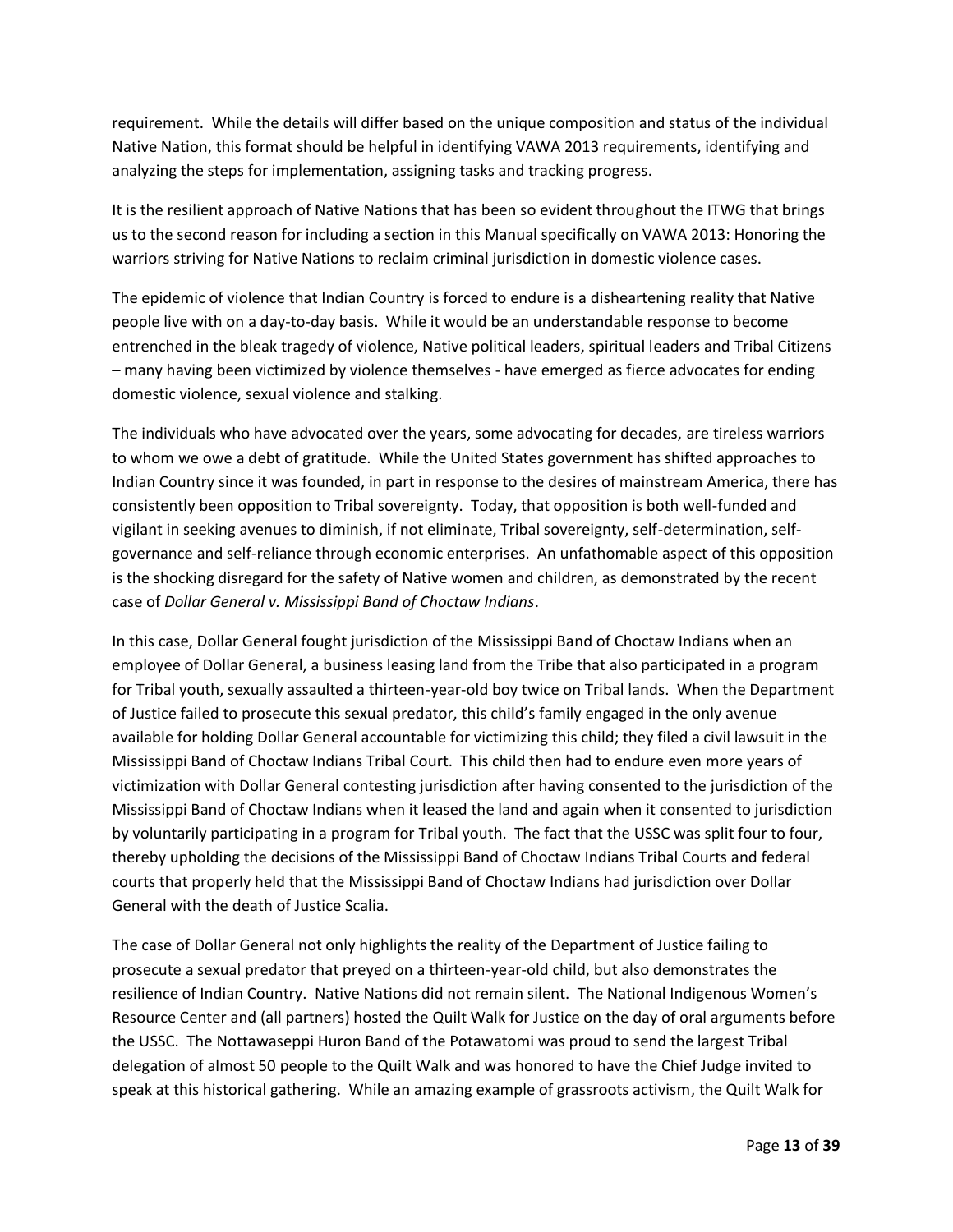Justice was but one event in the efforts of numerous individuals who have tirelessly fought for the reclamation of criminal jurisdiction by Native Nations, persevering - sometimes in the face of viscous attacks arrogantly and purposefully grounded in prejudice - and frequently in times of devastating violence, where the perpetrator goes without punishment and the victim without justice.

We honor those warriors with gratitude for their strength and determination that has fulfilled the sacred duty of striving in all actions to preserve and protect the sovereignty of each and every Native Nation for the seventh generation yet to come.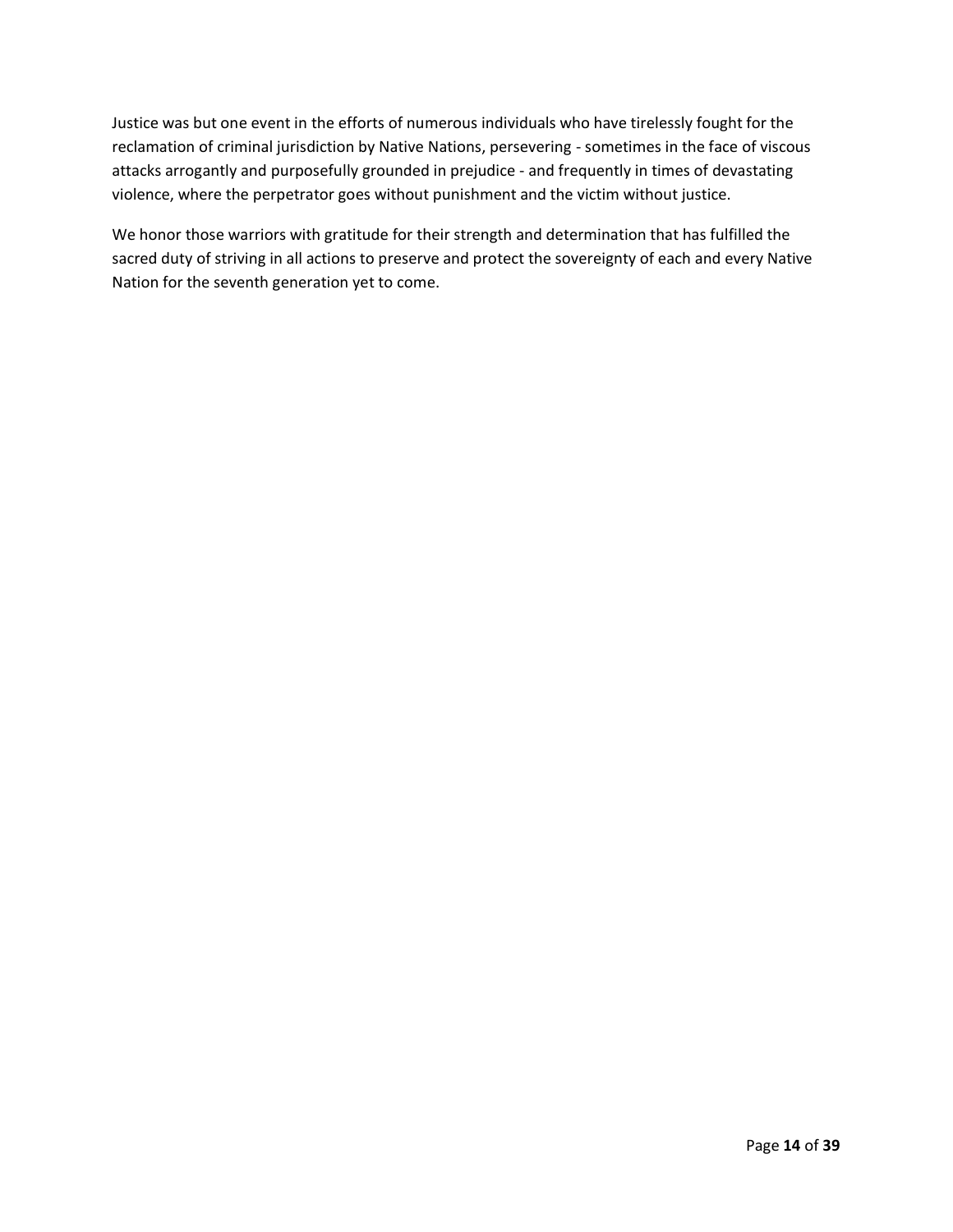# **INTERTRIBAL TECHNICAL-ASSISTANCE WORKING GROUP ON SPECIAL DOMESTIC VIOLENCE CRIMINAL JURISDICTION**

The Nottawaseppi Huron Band of the Potawatomi began its efforts to adopt a domestic violence code that would implement criminal jurisdiction over any person who committed domestic abuse on Tribal lands pursuant to the VAWA 2013 by participating in the Intertribal Technical-Assistance Working Group on Special Domestic Violence Criminal Jurisdiction, known as both "ITWG" and the "Pilot Project". The delegates participating in the Pilot Project included Elizabeth Cook, Staff Attorney and official delegate to the Pilot Project, the Hon. Melissa L. Pope, Chief Judge of the NHBP Tribal Court and alternate delegate, and Duane Sprague, Chief of the NHBP Police Department and alternate delegate.

The ITWG technical partners provided multiple avenues to gain a comprehensive understanding of the VAWA 2013 requirements, the implications of these requirements and the consequences if they were not met. One such avenue that is of great importance is the in-person ITWG Meetings.

We will discuss the value of the in-person Meetings momentarily, but must first recognize the magnificent work of the ITWG Technical Partners. While the organization and hosting of the ITWG Meetings took an enormous amount of work, it was only a portion of what these Technical Partners have provided. The Technical Partners critically reviewed VAWA 2013 to clearly and succinctly identify the requirements to exercise criminal jurisdiction over non-Indians in domestic violence cases. To achieve this goal, they had internal discussions, reached out to Tribal partners, and while some of these Technical partners were involved with the process that resulted in VAWA 2013, they reached out to others to have a comprehensive understanding of how and why these requirements were integrated into VAWA 2013. A direct result of this work was a critical analysis of potential threats to VAWA 2013, as well as Tribal sovereignty. The amazing individuals in these Technical Partner agencies then created tools for teaching about these requirements that included everything from in-person trainings to webinars to phone conferences to print materials to electronic materials. There are no words to truly articulate the magnitude of the efforts of these individuals and agencies. Perhaps it can be best described by stating that the hard work of our ITWG Technical Partners is so profound that the future seventh generation will experience the benefit of their dedication through the protection of Tribal sovereignty and the protection and healing of survivors of domestic violence.

One benefit of immeasurable importance was – and is – the in-person ITWG Meetings. The in-person ITWG Meetings provided a forum for Tribes to collectively: review and analyze VAWA 2013 to identify requirements for exercising criminal jurisdiction over non-Indians in domestic violence cases; critically analyze these requirements in relation to the resources required; create solutions to challenges; share victories; share challenges; share resources; request guidance; anticipate threats to sovereignty; brainstorm responses; and build a united voice in protection of Tribal sovereignty and Tribal Citizens victimized by domestic and sexual violence. The Native Nations that implemented a VAWA 2013 compliant domestic violence code early on in ITWG graciously guided the remaining Nations by openly sharing their experiences at ITWG Meetings. They provided tremendous guidance to the Nations still in the planning stages. These conversations delved deeper into the practical – and often unexpected –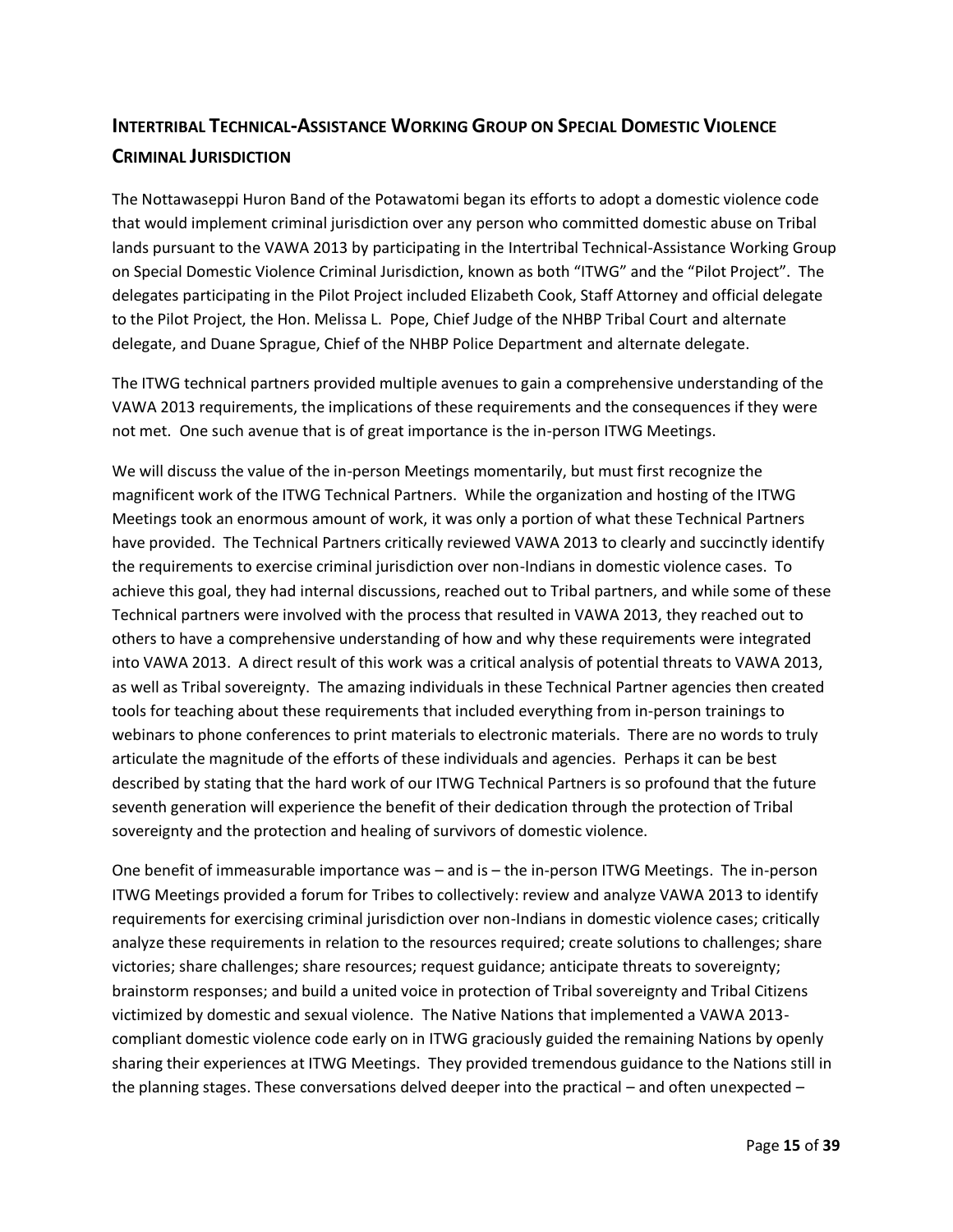challenges as the conversations were no longer hypothetical. Their openness enabled NHBP to be proactive in the planning process.

It is important to note that the problematic provisions in VAWA 2013, as well as the overall political climate, including that we expect continuing challenges to Tribal sovereignty generally and VAWA 2013 specifically, created a commitment among the participating Native Nations to collectively work together to defend both. The shared understanding of the pain and frustration of those VAWA 2013 provisions that reflect ignorance of Tribal Justice Systems was not only comforting, but empowering. These deeply emotional ties will keep the Tribes that participated in ITWG connected.

Of critical importance to the benefit of the ITWG for Tribes was that the travel expenses for in-person Meetings were usually covered for one, if not two, representatives from each participating Tribe. There are numerous Native Nations that do not have the funding to attend conferences, trainings or meetings, especially if out-of-state. The Native Nations that do not have the funding to send staff to out-of-state trainings likely also do not have the resources to implement every VAWA 2013 requirement to exercise criminal jurisdiction over non-Natives. These Tribes have the greatest need to be involved with the frequent discussions and brainstorming sessions, both formal and informal, on cost-effective solutions (especially to unanticipated implementation costs) that occur at ITWG Meetings. Usually, these Tribes would simply miss out. With ITWG, however, they were able to attend the Meetings and participate in the discussions.

With ITWG continuing as of August 2016, we are hopeful that the individual and collective commitments will continue to strengthen and grow.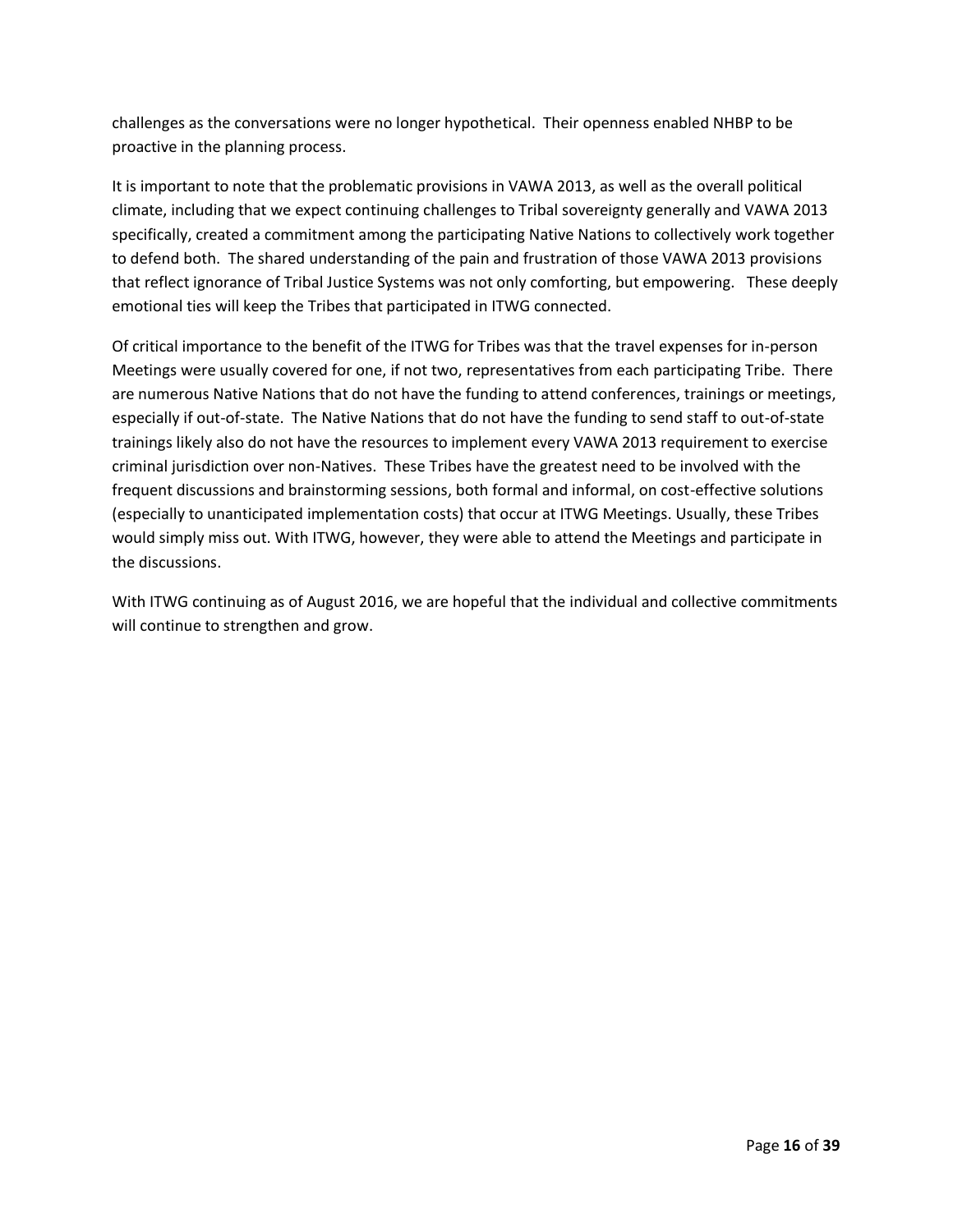# **NHBP DELEGATES TO THE ITWG, THE VAWA ENACTMENT TEAM & THE VAWA WORKING GROUP**

A legislative enactment does not exist in a vacuum; it assigns processes, tasks, programs and services, both directly and indirectly. The ITWG Meetings, materials, webinars, phone calls and other resources highlighted the processes, tasks, programs and services required by VAWA 2013, as well as provided invaluable feedback on the challenges and successes of the Native Nations that began exercising jurisdiction early in the Pilot Project process. With every Native Nation being an independent and sovereign nation with a unique history, values, traditions, language, government and citizens, the ITWG Delegates knew the importance of utilizing the information obtained through the ITWG as guidance for the development and implementation of a domestic violence code at NHBP.

To facilitate the process, the ITWG Delegates decided to convene the NHBP partners that would be assigned responsibilities in the domestic violence code, as well as NHBP partners that could potentially be assigned responsibilities and partners that may want to be involved with the Tribe's efforts to address domestic violence. These partners included: Legal; Health & Human Services; Tribal Court; Tribal Police Department; and the Tribal Prosecutor.

These initial meetings were, in fact and as communicated, preliminary discussions on the adoption of a domestic violence code that incorporates all requirements in VAWA 2013 to exercise criminal jurisdiction in domestic violence cases over Natives and non-Natives. These partners were convened twice with the promise of additional and more formal meetings as the code came closer to fruition. The purposes of these two initial meetings were to:

- 1. Advise that NHBP was authorized by Tribal Council to participate in the ITWG;
- 2. Introduce the ITWG Delegates;
- 3. Request partners to share their considerations for a domestic violence code;
- 4. Engage in preliminary discussions on processes, programs and services that would need to be created to fully effectuate a domestic violence code; and
- 5. Identify needs for implementation, including beginning the processes for the commitment of financial resources, both through the Annual NHBP Tribal Budget process and potential grant opportunities.

At the end of 2014, Attorney Cook and Judge Pope transitioned the ITWG Delegates to the "VAWA Enactment Team" and expanded this Team to include Sgt. Kristen Main of the NHBP Police Department, in part as Chief Sprague had been limited in his participation due to his duties and law enforcement involvement was critical for moving forward, and Nancy Bogren, the NHBP Tribal Prosecutor. Sgt. Main and Prosecutor Bogren attended one in-person ITWG Meeting to gain a deeper understanding of ITWG and the efforts of the ITWG Delegates to date. Attorney Cook, as the official NHBP Delegate and drafter of the domestic violence code, attended all of the in-person ITWG Meetings and Judge Pope, as the alternate NHBP Delegate, attended the majority of in-person ITWG Meetings.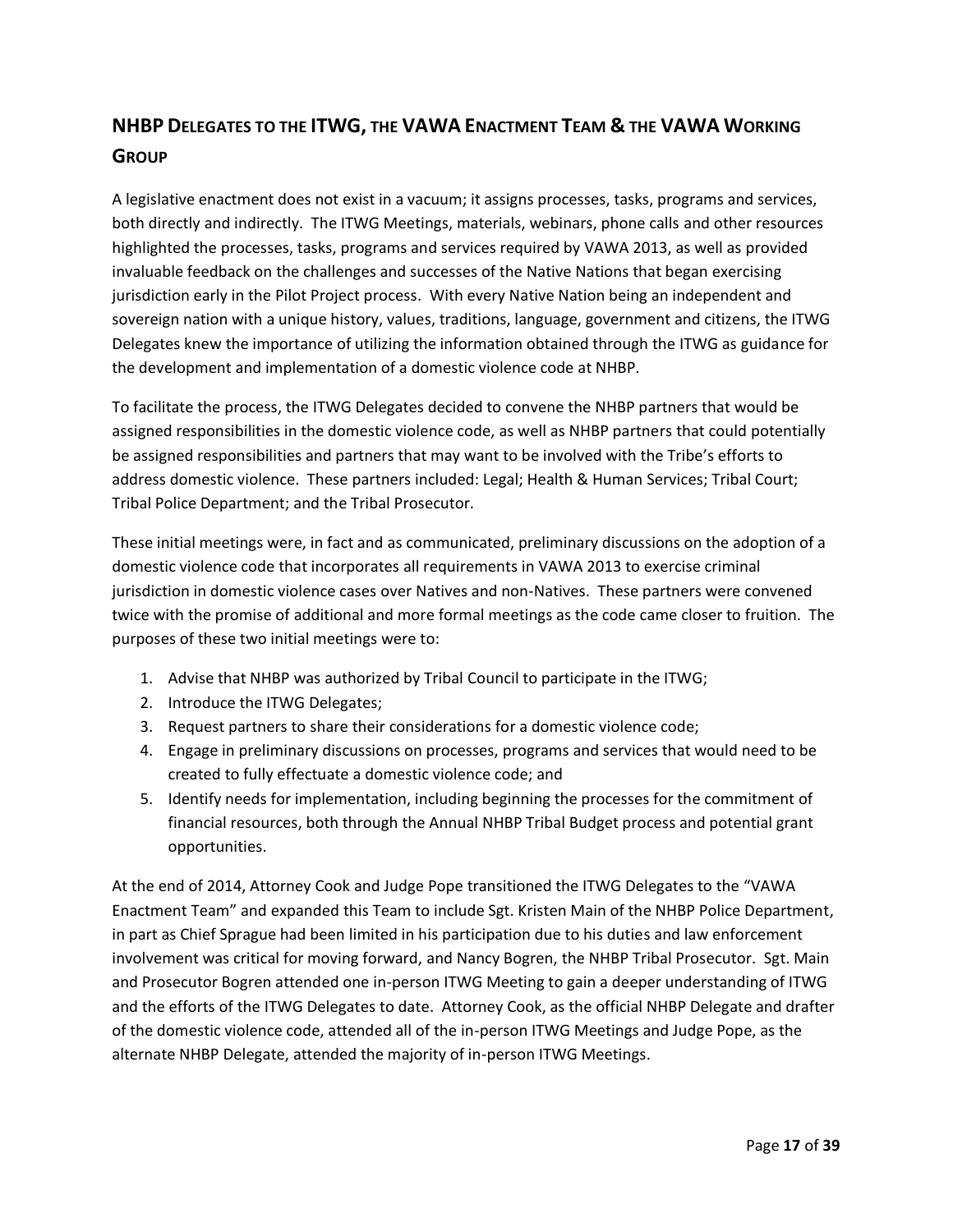In 2015, NHBP formed the "VAWA Working Group", which included the Tribal professionals convened in 2014, as well as newly hired staff and representatives from additional departments. Utilizing their enhanced expertise through the participation in the in-person ITWG Meetings, conference calls and webinars, the VAWA Enactment Team guided the VAWA Working Group in moving beyond the preliminary discussions to identifying the systems, programs and services required to implement a domestic violence code, including fulfilling all VAWA 2013 statutory requirements for Tribes, to actually beginning the process.

In 2015, the VAWA Enactment Team formed the 'VAWA Working Group', which included the Tribal professionals convened in 2014, as well as newly hired staff and representatives from additional departments. Utilizing their enhanced expertise through the participation in the in-person ITWG Meetings, conference calls and webinars, the VAWA Enactment Team guided the VAWA Working Group in moving beyond the preliminary discussions to identifying the systems, programs and services required to implement a domestic violence code, including fulfilling all VAWA 2013 statutory requirements for Tribes, to actually begin formal preparations for adoption and implementation of the code. The process utilized for drafting the NHBP Domestic Violence Code is discussed in detail in the "Developing the Domestic Violence Code" section of this Manual.

It should be noted that Judge Pope did not participate in the VAWA Working Group once attention was solely turned to review of the domestic violence code. At the time the ITWG began, the position of Chief Judge was the sole trial court judge. As such, if a constitutional challenge to the domestic violence code was filed, Judge Pope would be the judge assigned to the case. In order to avoid a claim that she was bias in having pre-determined that the domestic violence code was constitutional as evidenced by participation in review of the code through involvement with the VAWA Working Group, Judge Pope excused herself from all meetings or portions of meetings during which participants reviewed the draft domestic violence code. To avoid even the appearance of impropriety, Judge Pope did not read any provisions, draft or otherwise, until the NHBP Domestic Violence Code was adopted by the NHBP Tribal Council on March 17, 2016. This created special challenges with drafting the NHBP Tribal Court Rules for Domestic Violence Proceedings, discussed in the "Drafting Court Rules for the Implement of the Domestic Violence Code" section of this Manual.

It should also be noted that although the VAWA Enactment Team and VAWA Working Group have completed the tasks assigned, the ITWG continues to exist with an in-person meeting schedule at the end of 2016. Attorney Cook and Judge Pope remain committed to participating in the ITWG to continue to enhance knowledge and skills, share information learned as NHBP moves forward with a fully enacted Domestic Violence Code and to honor the individual and collective commitments of the ITWG.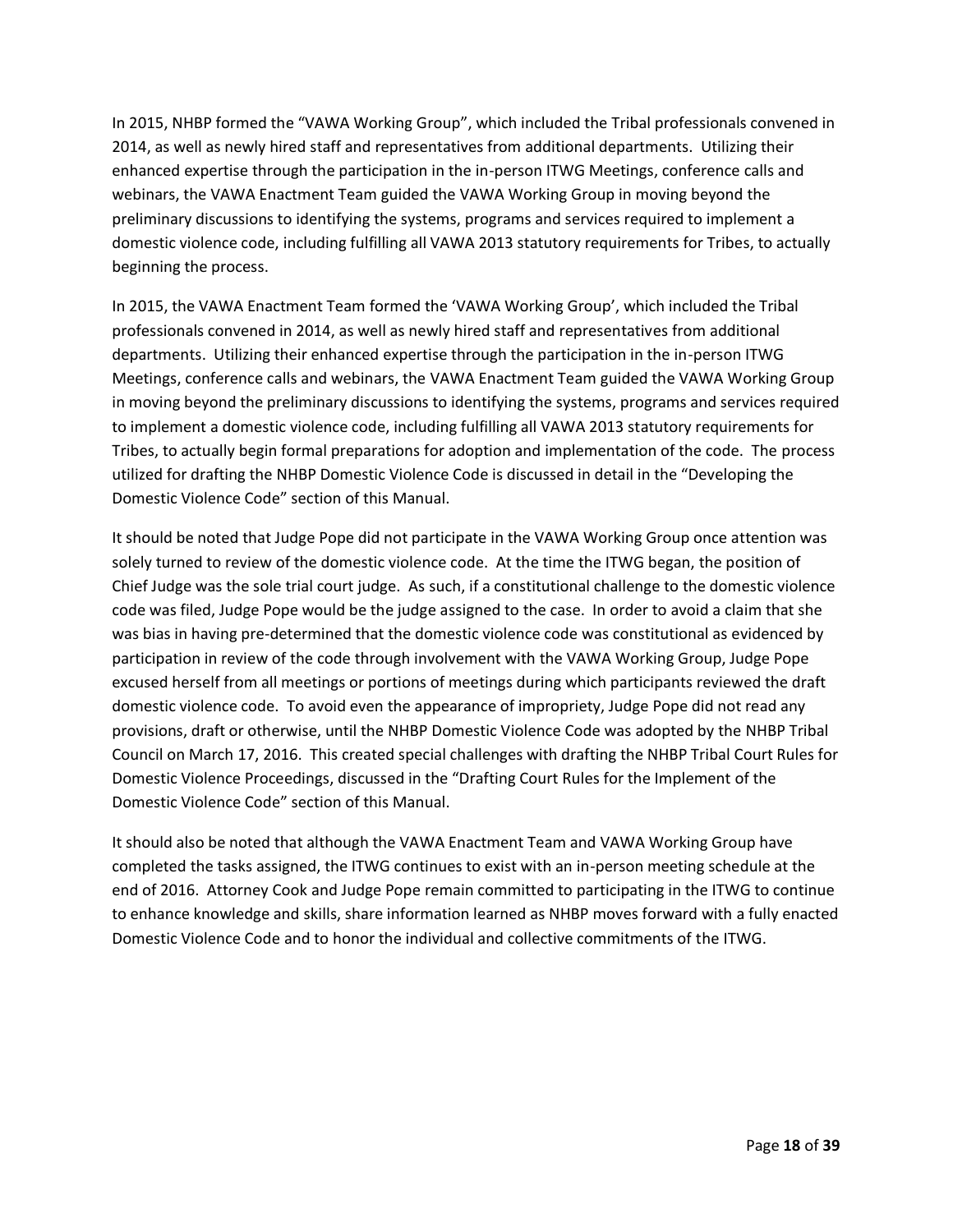### **DEVELOPING THE NHBP DOMESTIC VIOLENCE CODE**

This section will provide an overview of the process in developing our Domestic Violence Code (DV Code or Code). Much thought and preparation went into the development of the DV Code. As provided herein and in other areas of this Handbook, the Nottawaseppi Huron Band of the Potawatomi (NHBP or Tribe) was a member of the Pilot Project and was one of the Tribes to submit our formal request for participation in the Intertribal Working Group on Special Domestic Violence Criminal Jurisdiction (ITWG). We were diligent in the early phases of the code writing process and understood, in learning through attendance at the ITWG meetings, learning from other Tribes and the federal partners, the importance of drafting a Code that would withstand legal challenges and be a community driven process.

In drafting the Code, NHBP's goal was to include the Community in the development phase as much as possible, to request their input and participation, keep them informed of the code writing process, and to provide domestic violence awareness information throughout this phase. A practical method of including Tribal Citizens in the process was to invite Tribal member employees from various departments within the Tribe to attend our code drafting, working group, and code review team meetings, among other groups and teams formed during this process. In this way Tribal members were involved and their thoughts and guidance was included in the process.

The Tribal member employees invited to attend the code drafting team meetings included employees from: the Tribal Court; Membership Services; Human Resources; and the Police Department. Representatives from the Culture Department and the Culture Committee were also invited to attend the Code drafting meetings but because of limited persons available to attend and other work related commitments, they provided input whenever possible. Community Meetings were held with the larger community once a final draft was prepared for presentation.

As we know, it is very important to include Tribal Citizen participation and take into account the current cultural aspects of tribal life in the community and its tradition and customs. As is known throughout Indian country and with Indian people, the negative impacts from colonization of America has had devastating effects for the daily way of life for Indian people, that endures to this day. The impacts from this trauma stem from many different areas including intergenerational historical trauma, negative boarding school experiences, forced relocation, assimilation, and sexual abuse and neglect. Because of this shocking treatment of native peoples, not all Tribal members are open to their cultural ways and open to participating in cultural oriented activities.<sup>3</sup> And, because of this disruption in the NHBP's ancient practices, including the problem solving and decision making process and practicing of cultural beliefs, it has produced damaging results.

The history of the NHBP is similar to many other Tribes in Michigan and throughout the Country. Following is a brief recitation from a booklet written with the assistance of a respected Tribal Elder and community member:

 $\overline{a}$ 

<sup>3</sup> See, Tribal Law & Policy Institute, *Incorporating Culture & Tradition into Tribal Healing to Wellness Courts,*  Donna Humetwea Kaye.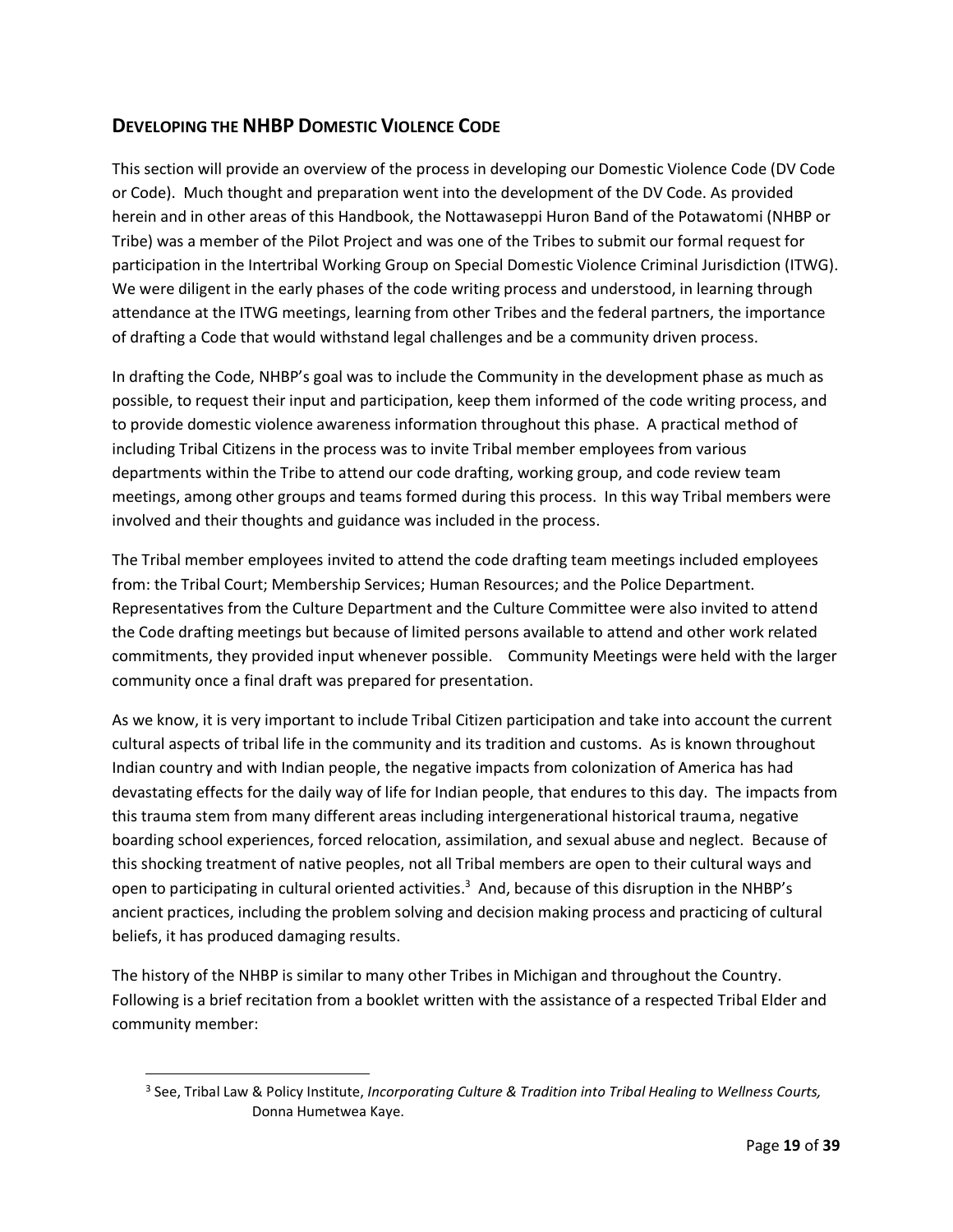The story of the Nottawaseppi Huron Band of the Potawatomi is nothing short of remarkable. Their journey has been long and has required much courage and patience. They possess an exceptional respect for Mother Earth, have a great tolerance for people of all backgrounds and approach life with an uncommon humility. Through their resolve they have endured as a distinctive and united people filled with spirit and pride.

John Rodwan & Virginia Anewishki, "Nottawaseppi Huron Band of the Potawatomi, A People in Progress," *A Publication by the Nottawaseppi Huron Band of the Potawatomi Environmental Department,* August 2009.

NHBP was reaffirmed through the federal recognition process in December 1995, which is not too far in the past. NHBP, through the reaffirmation process established the government to government relationship with the United States which has been in existence for just over twenty years. Prior to the time of reaffirmation, the NHBP existed as so many Tribes did in the United States, purchasing land in fee surrounding their homelands and enduring the shifts in federal Indian policy of the United States. As the title to the story indicates, the NHBP is a people in progress. Because of the forced assimilation practices of the federal government from boarding schools to the forced removal of the Nottawaseppi Huron people from their homeland, NHBP is in the process of relearning and reaffirming their culture and traditional practices.

The Tribe has been revitalizing their custom and tradition throughout the years. The Tribe holds fall and winter ceremonies, an annual pow wow, and are teaching the language. They also repatriated remains of their loved ones in May 2014. They reburied 328 ancestors and 836 funerary objects. This was the largest repatriation in the State of Michigan and perhaps the Midwest. Traditional dispute resolution is also forthcoming to further instill the culture and tradition back into the community.

The Tribe also incorporates its culture and traditions with the Seven Grandfather Teachings and making decisions for the next seven generations. These teachings are an ancient practice and the Tribe has been observing the Seven Grandfather Teachings in most areas of their daily life and involvement within the community and in the outside community. This importance is evident to the Tribe as it was included in their Constitution. The guiding principles as found in Article II, Section 2(b), Constitution of the Nottawaseppi Huron Band of the Potawatomi, provides for the promotion of the preservation and revitalization of Bode'wadmimen and Bode'wadmi culture. It provides for the promotion of sustainable development strategies and practices to ensure the health and balance of the next seven generations of Tribal Members. Including culture and tradition is of utmost importance to the Tribe and the community, as they reaffirm their traditions.  $4$ 

Also, words in the language have been utilized in various codes that were being drafted at the time, as interpreted by the Culture Department. The Elders also requested cultural sensitivity training for

 $\overline{a}$ 

<sup>4</sup> See Tribal Elder Abuse Task Force, "Using Your Tribal Values to develop an Elder Protection Code," Second Edition, August 2008.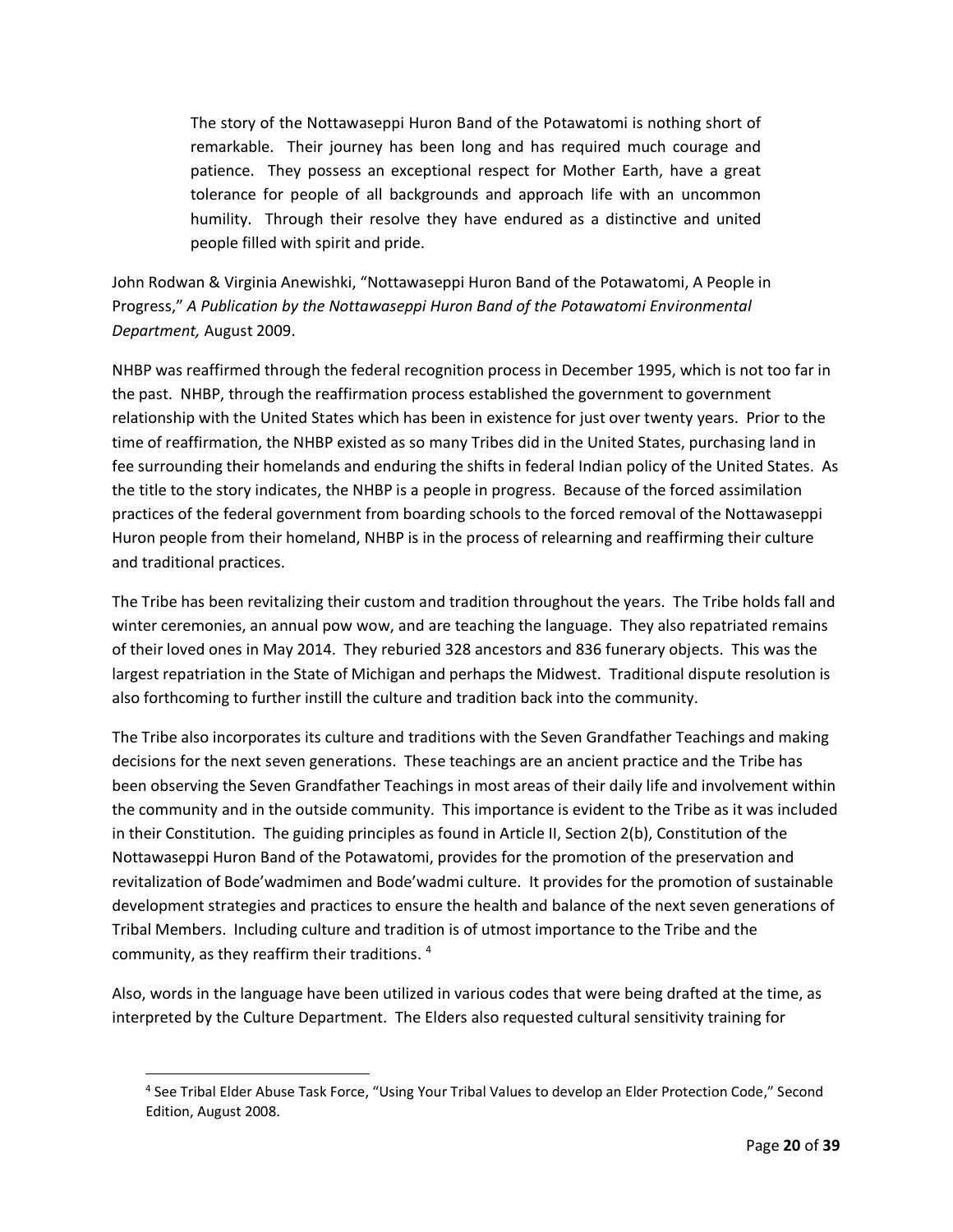employees working within the Tribe. The process of incorporating tradition and culture is a work in progress that we all strive for and will continue well into the future, for the next seven generations.

With this history in mind, on November 27, 2013, the first NHBP phone conference was held and the "VAWA Enactment Team" was established. The VAWA Enactment Team consisted of the Staff Attorney, Chief Judge, and Chief of Police; they were the initial delegates from NHBP as provided for in the preliminary letter of interest to the DOJ. The Prosecutor and the Police Sergeant were later added to the Team. This group worked through the main legal requirements of the law and assessed the specific statutory requirements and initial required steps in implementing VAWA's special domestic violence criminal jurisdiction. The VAWA Enactment Team continued to meet to discuss the legal requirements of the Code until the first meeting of the working group was held. The VAWA Enactment Team was involved in the first initial meetings of the working group until the Code was in final draft form, at which time the Enactment Team was dissolved and the working group remained to conduct the Code review.

As mentioned, as a natural flow from this team, the "NHBP Working Group" was established. This group consisted of the Tribe's employees and professionals with the work related responsibility of carrying out the minute details of the law by providing services and assistance to victims and other persons as required in the law. The first meeting of the Working Group was held on January 24, 2014. These meetings were scheduled to include the various departments and to conduct outreach and collaboration within the departments. The meetings included representatives from the Housing Department; Behavioral Health; Tribal Court; Membership Services; Health & Human Services; Police Department; and the Prosecutor's Office. Later, after a victim's advocate was hired, the Domestic Violence Victim Advocates was also included. As mentioned previously, Tribal Member employees from the various departments were invited and encouraged to attend.

During this busy time, the NHBP also prepared and submitted written comments regarding the Violence Against Women Government-to-Government Tribal Consultations taking place annually as provided through the VAWA federal legislation and the Department of Justice. NHBP submitted its written comments in 2014 and 2015, and anticipates submitting in 2016.

NHBP was also involved in the State of Michigan's STOP Grant funding meetings. The Michigan Domestic and Sexual Violence Prevention and Treatment Board (MDSVPTB) administers the federal STOP grant funding to the domestic violence service providers throughout the state as mandated in VAWA 2013. The MDSVPTB invited the Michigan Tribes to attend the meetings; the first being held on May 28, 2014. NHBP attended and voiced our concerns and submitted written comments. While the Tribes were invited to the meeting it was made clear by the MDSVPTB that funding remained stagnant and the amount set aside for culturally specific programs was \$122,000 for the twelve Tribes in Michigan.

For NHBP to accomplish the two goals of submitting written comments for the Government-to-Government Tribal Consultation and attending and participating in the MDSVPTB meetings, the "DV Task Force" was created and once these two objectives were completed, the task force was dissolved. The other domestic violence related activity was the coordination of a meeting of the Michigan Tribes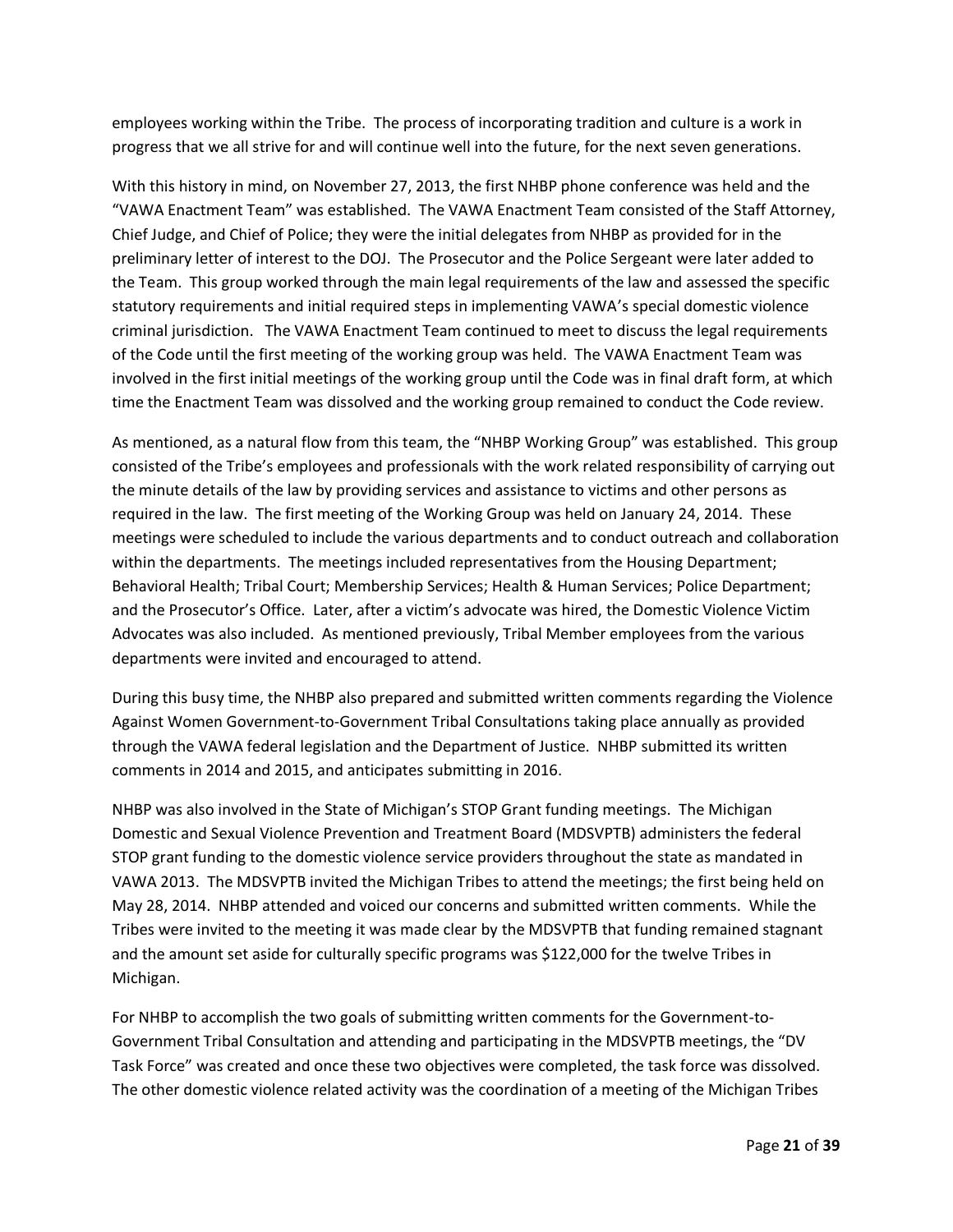regarding domestic violence awareness and understanding of domestic violence within Indian Country. This was also a major undertaking for the Tribe and was overwhelmingly supported by the Tribal Council and the Tribal membership. This meeting titled, "Building a Tribal Consortium on Domestic Violence" was held on March 5, 2015. This meeting was well attended and well received by the Michigan Tribes that attended. NHBP is working on a follow-up meeting to this initial gathering. NHBP was involved in many aspects of domestic violence awareness and was learning as much as possible, providing information to the community, and including the surrounding community in the process as well.

Once the Tribe completed several of its domestic violence initiatives, the work on the code drafting continued. As the DV Code was nearing completion the "DV Code Review Team" was established to begin the process of code review with the various departments of the Tribe and the professionals and service providers that made up the Team. The first draft of the DV Code was distributed to the Code Review Team on April 28, 2015. The code review team continued to meet continuously until February 2016, just under one year. In March 2016 community meetings are scheduled to present the final draft of the DV Code and workshops with Tribal Council to present the Code for approval.

A questions and answers section was provided in the presentation to the Community in March 2016, and while various comments were received there were no immediate questions. But upon talking with the community members individually, questions were asked regarding the process for the Code. Brief answers were provided to their questions at the meeting and we requested that their questions be put in writing and in this way responses to questions could be provided to all Tribal members through the newsletter.

The DV Code was eventually approved by Resolution of the Tribal Council on March 17, 2016, with an effective date of June 1, 2016. The effective date was requested by the various employees and professionals within the Tribe so that the processes and procedures required within the Code could be implemented. There was concern that the services and various requirements of the Code were not ready to be executed. With this work that needed to be complete before the Code became effective, the "DV Code Prep Team" was established to work through the processes required from each department.

Many topics were discussed within the DV Code Prep Team including: safety planning for victims; crisis shelters; no contact orders; BIPS for men and women; transportation; traditional healers; substance abuse; victim services; LGBTQ community; Peacemakers; and children's services. Also, forms for the various departments were reviewed and discussed.

On April 21, 2016, the first of four technical amendments were made to the Code. The amendments requested were to the definition of "aggravated domestic violence." The addition of a traumatic brain injury was added to the definition and the section referencing prior convictions was deleted because a specific section of the Code already provided for additional convictions in the sentencing designation section for habitual offenders. The section referencing exclusions for crimes of domestic violence was also added. And references to children "in the household" was deleted in two sections under the Duty to Preserve Evidence if a child was present during the incident.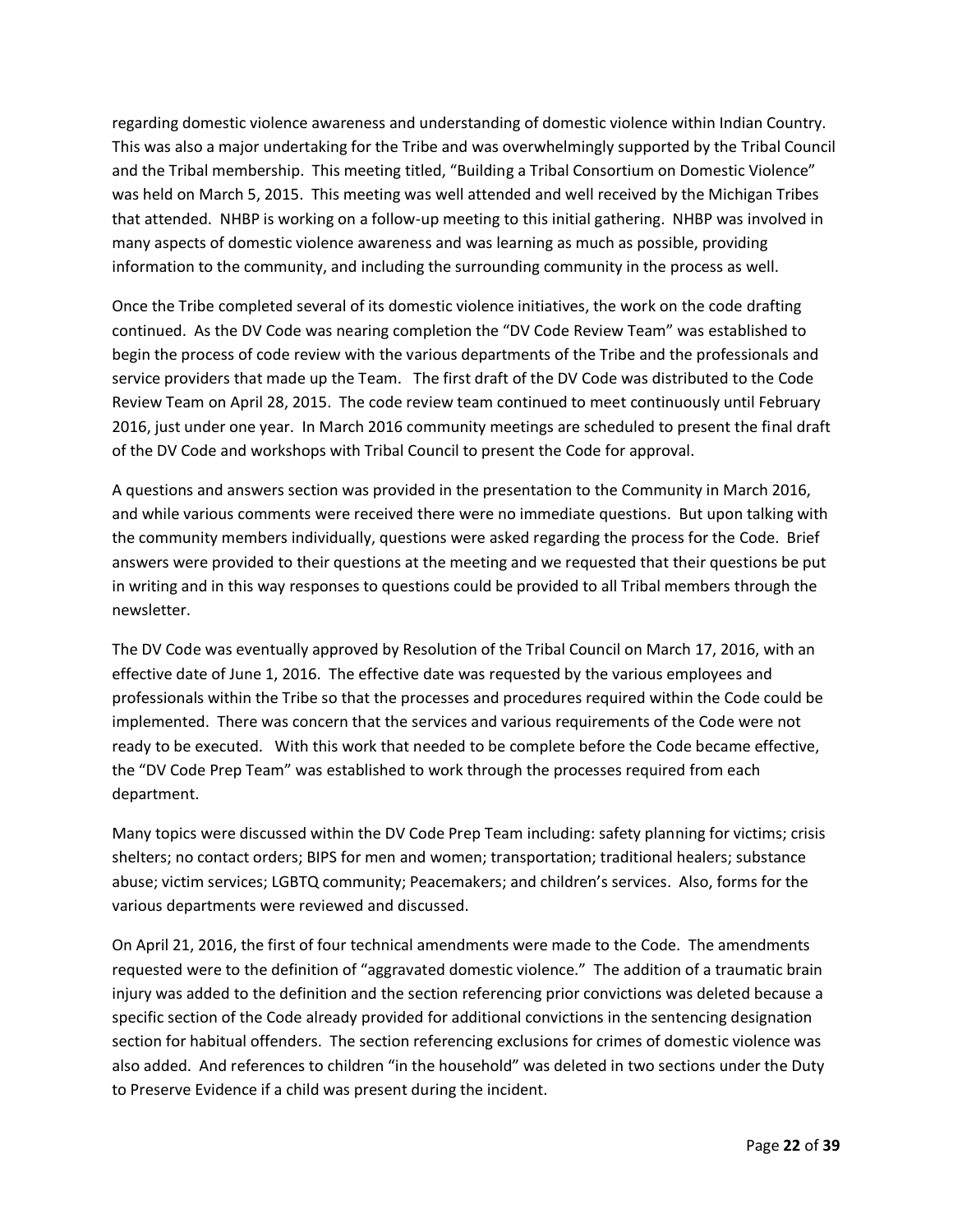NHBP also hired a contractual attorney to assist with the policy and procedures required of the Code. Legal met with the attorney as well as the DV Code Prep Team. The various topics discussed were the MOAs; training required for various departments; contracts; forms; domestic violence leave act; and technical amendments to the Code. Action items were assigned to various individuals who were responsible for its implementation, and to report back to the group.

On May 2, 2016, the Tribal Court publishes the proposed court rules for domestic violence proceedings. And on May 10, 2016, the NHBP amends the Prisoner Housing Contract with the County to reflect the new law and the Tribes' assertion of SDVCJ.

The DV Code Prep Team met on May 16, 2016, for the final time before the DV Code became effective. Updates were provided from the persons responsible for their action items. Among the updates were the Employee DV Leave Act; Duty to Warn Policy; PPO training; Youth Membership Services training; MOA's with local Children's Advocacy Center; BIPS; Victim's Rights and Victims' Rights Card; and technical amendments requested of the Code.

On May 19, 2016, technical amendments are presented to Tribal Council for approval. The updates requested are to the section referencing Reporting Domestic and Family Violence – Mandatory Reports. The reference to "mandatory reports" was deleted and was changed to "duty to warn."

In the June 2016 Tribal Newsletter, titled, *The Turtle Press*, the questions and answers from the Community meetings were published for all to review.

On June 16, 2016, in the Tribal Council Meeting, once again approval of technical amendments to the Code are presented. In this request, the Domestic Violence Leave Act sections are amended, it was determined that clarifying amendments were needed to ensure that the limitations periods and scope of the limited waiver of sovereign immunity from private suits for monetary damages would be interpreted consistent with those set forth in the Fair Employment Practices Code. In this meeting the Tribal Council also approves the Employee DV Leave Policy. The NHBP Fair Employment Practices Code and the DV Code both provide employees who are impacted by domestic violence the right to paid and/or unpaid leave from work when such leave is required to attend court proceedings and for other purposes related to the impacts of domestic violence. In order to implement the rights granted to employees under these Tribal laws the Legal Department, in consultation with Human Resources, prepared a Domestic Violence Leave Policy for approval by Council.

On July 25, 2016, at the NHBP All Staff Meeting brochures were provided to the employees on the DV Leave Policy.

And on August 18, 2016, a final technical amendment was made to the Code. This amendment pertained to the filing fees required in the Harassment Protection Order section. In that section, it required a filing fee for those persons requesting an order. At the request of the DV Victim's Advocate, the reference to the filing fees was deleted. It was a concern that any filing fees for protection orders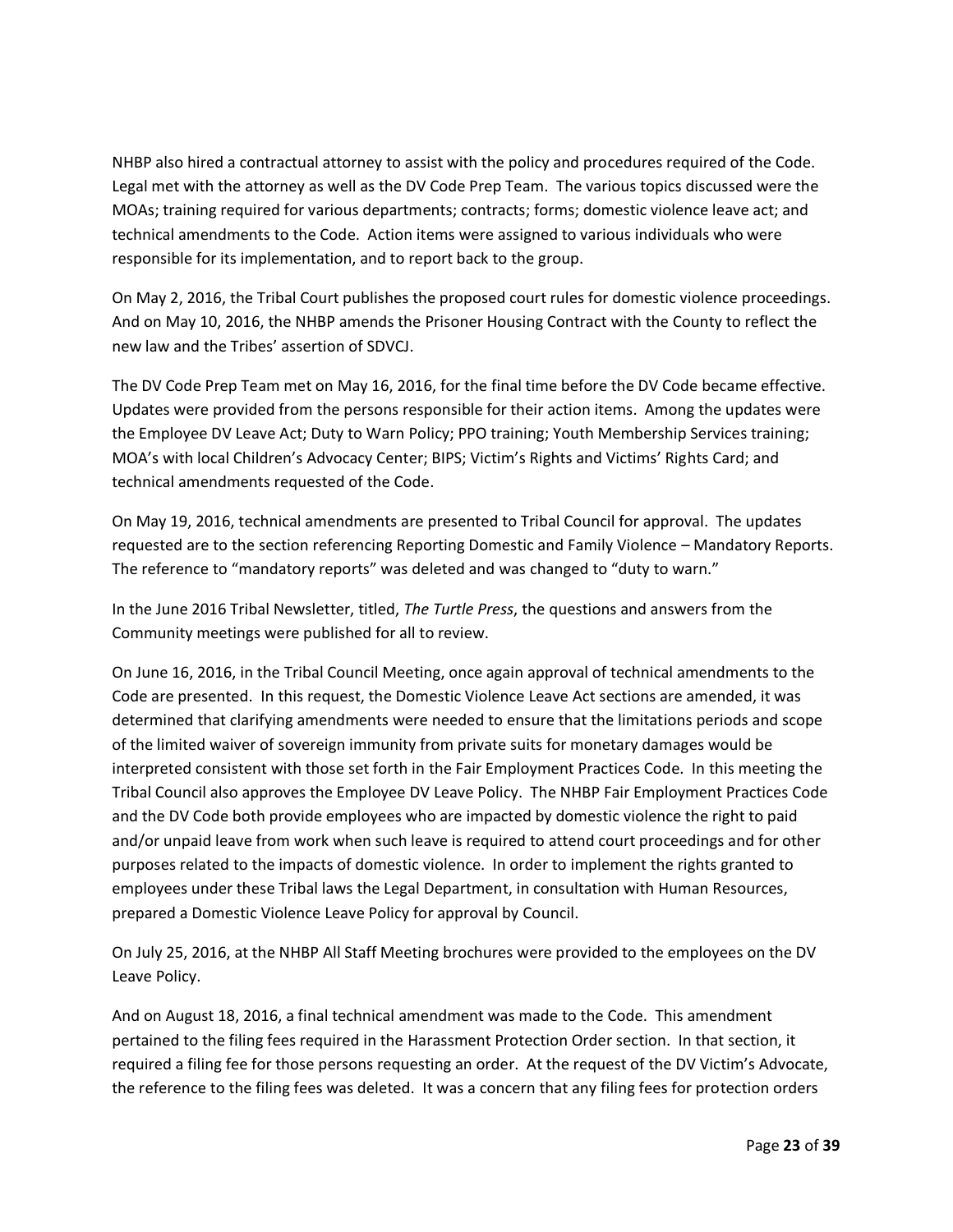could be detrimental to victims and reduce the possibility that they would come forward to request a protection order because of lack of resources. With this amendment there are no filing fees for any of the protection orders in the Domestic Violence Code, thereby decreasing additional stress on victims and increasing the chances that they will come forward to request protection if they need it.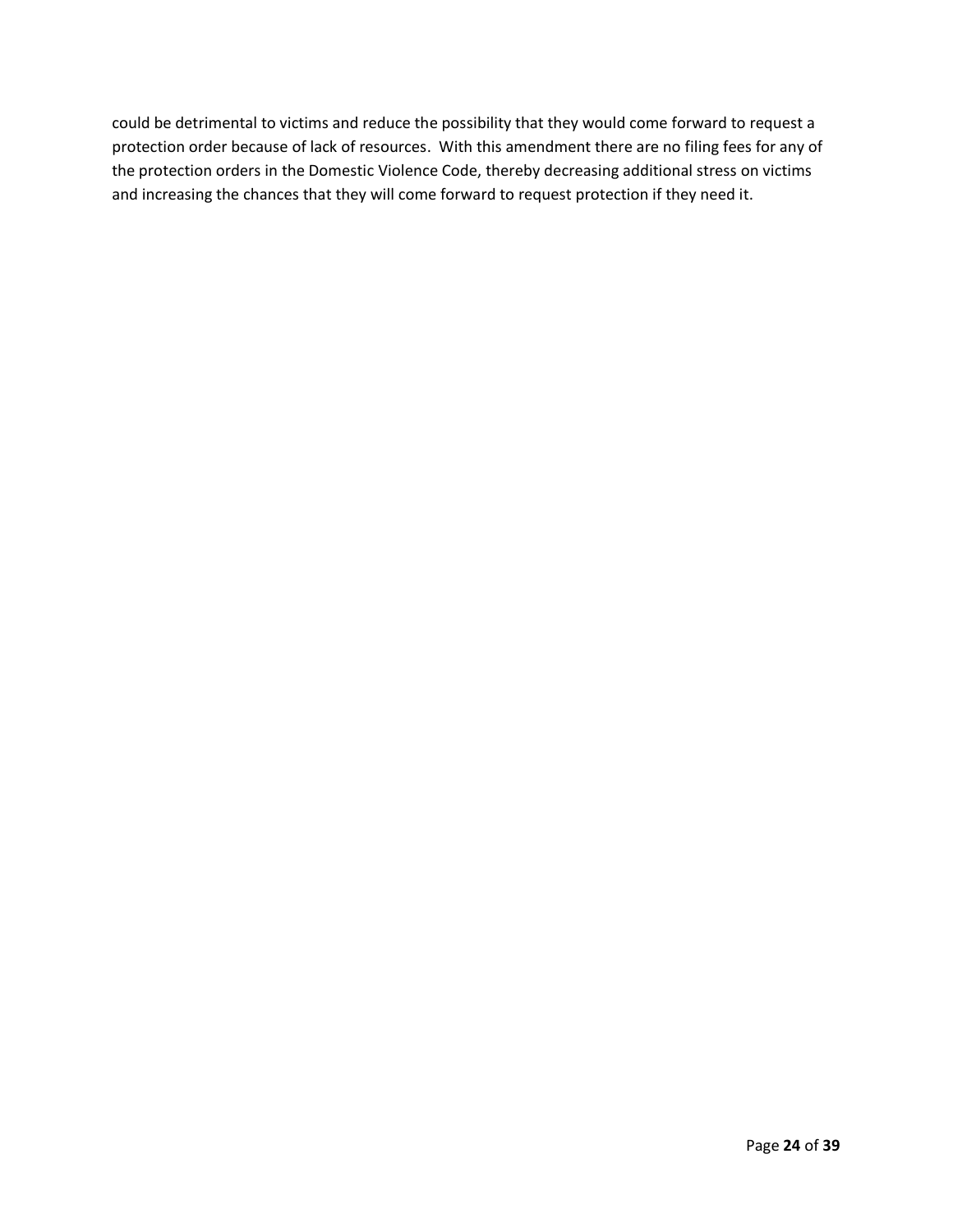### **DEVELOPING SERVICES FOR SURVIVORS OF DOMESTIC VIOLENCE, SEXUAL ASSAULT & STALKING**

Before sharing the process for developing services for survivors of domestic violence, we want to discuss the challenges with terminology for individuals who have experienced domestic violence, sexual assault and stalking. There are many views regarding the appropriate terminology for identifying an individual who has experienced or is currently experiencing domestic violence. Most federal laws and many federal programs use the term "victim". The use of this term reflects decades of advocating for domestic violence to be treated as a crime and those victimized by domestic violence to have access to resources in the same manner as victims of other crimes. In contrast, many agencies that provide services to individuals who have experienced or are currently experiencing domestic violence use the term "survivor". There are numerous reasons for the use of the term "survivor", ranging from the recognition of the strength of the individual in enduring domestic violence to serving as a term of hope that healing is possible. Of additional consideration in determining terminology is the goal of empowering individuals who have experienced or are currently experiencing domestic violence. With domestic violence being rooted in the dynamics of power and control, including the taking of decisionmaking power, one reason for using these terms interchangeably is to empower the individual to decide how to identify. NHBP, therefore, uses the terms "victim" and "survivor" interchangeably in the NHBP Domestic Violence Code, as well as this Manual, to reference federal law when appropriate, ensure access to federal resources, and, most importantly, empower individuals in choosing the term with which they identify. An almost identical passage is in the NHBP Domestic Violence Code.

Through the VAWA Enactment Team and the VAWA Working Group, Tribal Government Staff gathered to discuss the need for services for victims of domestic violence. The first important realization from these conversations was that Tribal Citizens and members of the community were already seeking services, but not directly. Specifically, the Health and Human Services Staff advised that, while domestic violence was rarely identified as an issue in the initial stages of seeking services, a significant number of Tribal Citizens and community members had been victimized by domestic or sexual violence. Further, the Probation Officer was also finding that defendants and individuals related to cases in the NHBP Tribal Court also had experienced domestic violence, sexual violence or other forms of violence during their lifetime. NHBP Staff were providing services where possible and/or connecting Tribal Citizens and community members to outside service providers, but on a case-by-case basis. Further, although these individual needs were being met, none of the Tribal Government Staff had the capacity to provide fullscale services or commit the time to build and maintain partnerships in the multiple service counties of the Tribe. As a result, we agreed that a centralized person to coordinate victim services was a critical need.

This need was then communicated to Dan Green, the Chief Planning Officer, who convened the VAWA Enactment Team, VAWA Working Group and other key Tribal Government Staff to specifically discuss applying for an Office on Violence Against Women (OVW) Grant and, later, a National Congress of American Indians (NCAI) Grant. Mr. Green, with the assistance of Attorney Cook and Judge Pope, utilized discussions to develop the priorities of these grants. Through the NCAI Grant Application, NHBP requested funding to finalize the internal processes for adopting a domestic violence code that exercises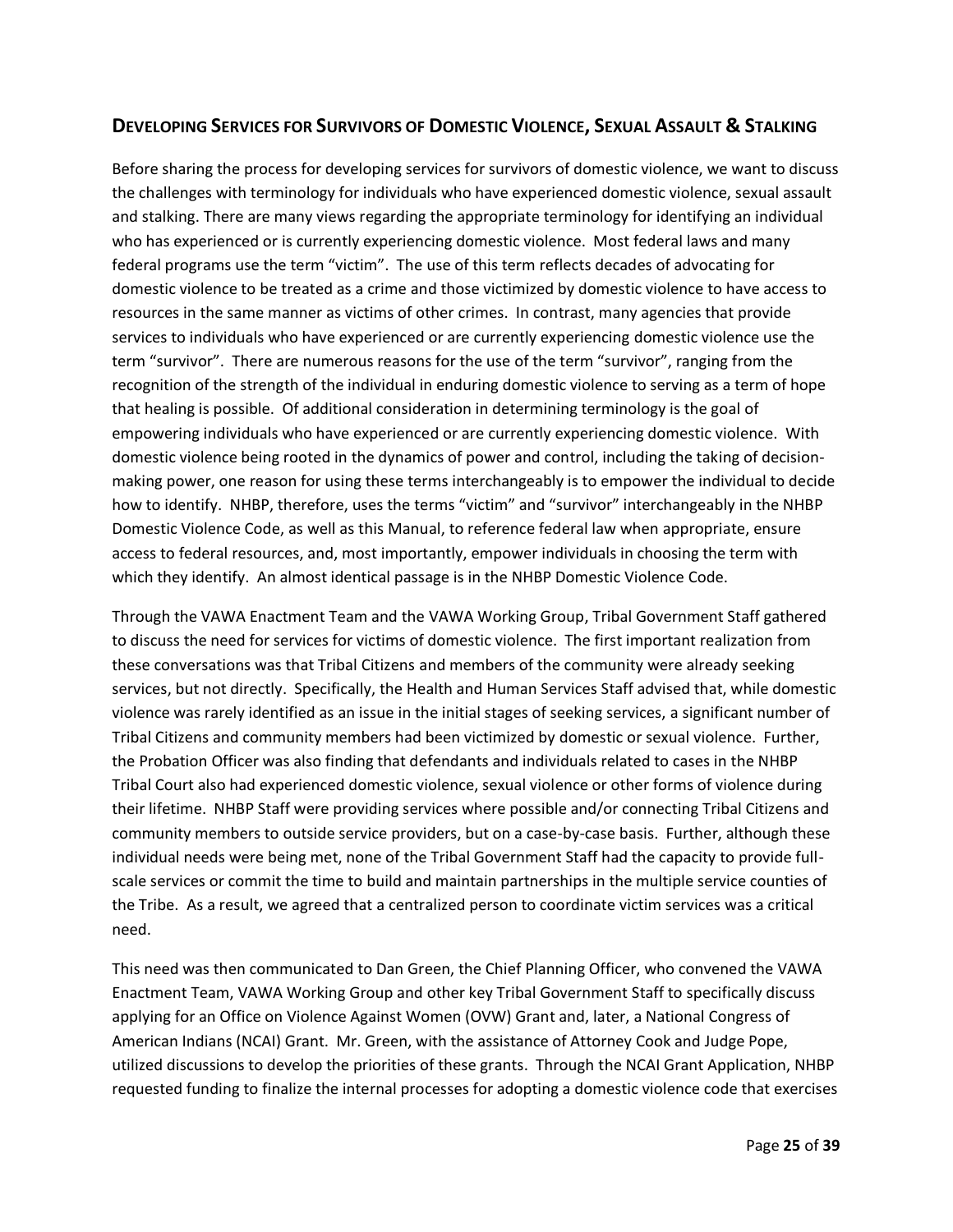jurisdiction pursuant to VAWA 2013 while developing resources to assist other Native Nations in doing the same. The NCAI Grant Application was approved, with this Manual being one important result of this critical grant.

A primary component of the OVW Grant Application was the funding of a Domestic Violence Victim Advocate (DVVA) position. This position would be responsible for: developing the infrastructure for victim services; developing all organizing documents, including policies, procedures, and forms; providing direct services to victims of domestic violence, teen dating violence, sexual assault and stalking; build partnerships with victim service agencies in all of the NHBP service counties and offer or coordinate cultural training for these partner agencies; and develop educational programming on domestic violence, teen dating violence, sexual assault, and stalking.

A key decision for the OVW Grant Application was determining where to house the position of DVVA. The VAWA Enactment Team engaged in significant discussions in deciding to place the DVVA position in the NHBP Tribal Court. This discussion involved three primary considerations: the desire to provide proper support to the DVVA; the necessity of creating accountable oversight of the services offered; and the practical reality of physical limitations. While we are aware that many service providers that exist within a Tribal Government structure advocate for an independent position or program, we had considerable concerns about providing the support victim advocates need by virtue of the position.

As a former Staff Attorney for a county-wide victim service agency and former Director of Victim Services for an LGBT agency, Judge Pope was well educated on the trauma service providers experience as a result of witnessing violence on a day-to-day basis, with this type of trauma known as vicarious or secondary trauma. When taking the very serious issue of vicarious trauma into consideration, the VAWA Enactment Team agreed that it was critical to provide a supervisor who had experience as a victim advocate, both for the wellbeing of the DVVA and the potential impact on the quality of the services provided.

The VAWA Enactment Team also agreed, based on their collective and individual experience, that a supervisor was critical in order to provide accountable oversight of the services developed. While individual Tribal Government Staff had been providing support to victims as an indirect result of his or her primary responsibilities, the DVVA would be the first concerted effort by NHBP to provide direct services to victims of domestic and sexual violence. Although the sole person responsible for violence is the perpetrator, the goal of a victim service provider is to work with victims to help them protect their safety to the best of everyone's ability in the circumstances. Tragedies will occur, regardless of a victim advocate and victim doing everything "right". A supervisor provides an additional review of the services being offered to ensure the consistency of quality services. In addition, a supervisor can serve as a sounding board for brainstorming avenues to address specific issues within a case.

The Tribal Court Administrator (TCA) and Chief Judge met the goals in providing supervision, in particular with their collective and extensive experience in the field of domestic violence with that experience spanning multiple capacities. The TCA and Chief Judge both had served as victim advocates with the Chief Judge also serving as a Staff Attorney for a county-wide victim services agency in Michigan. The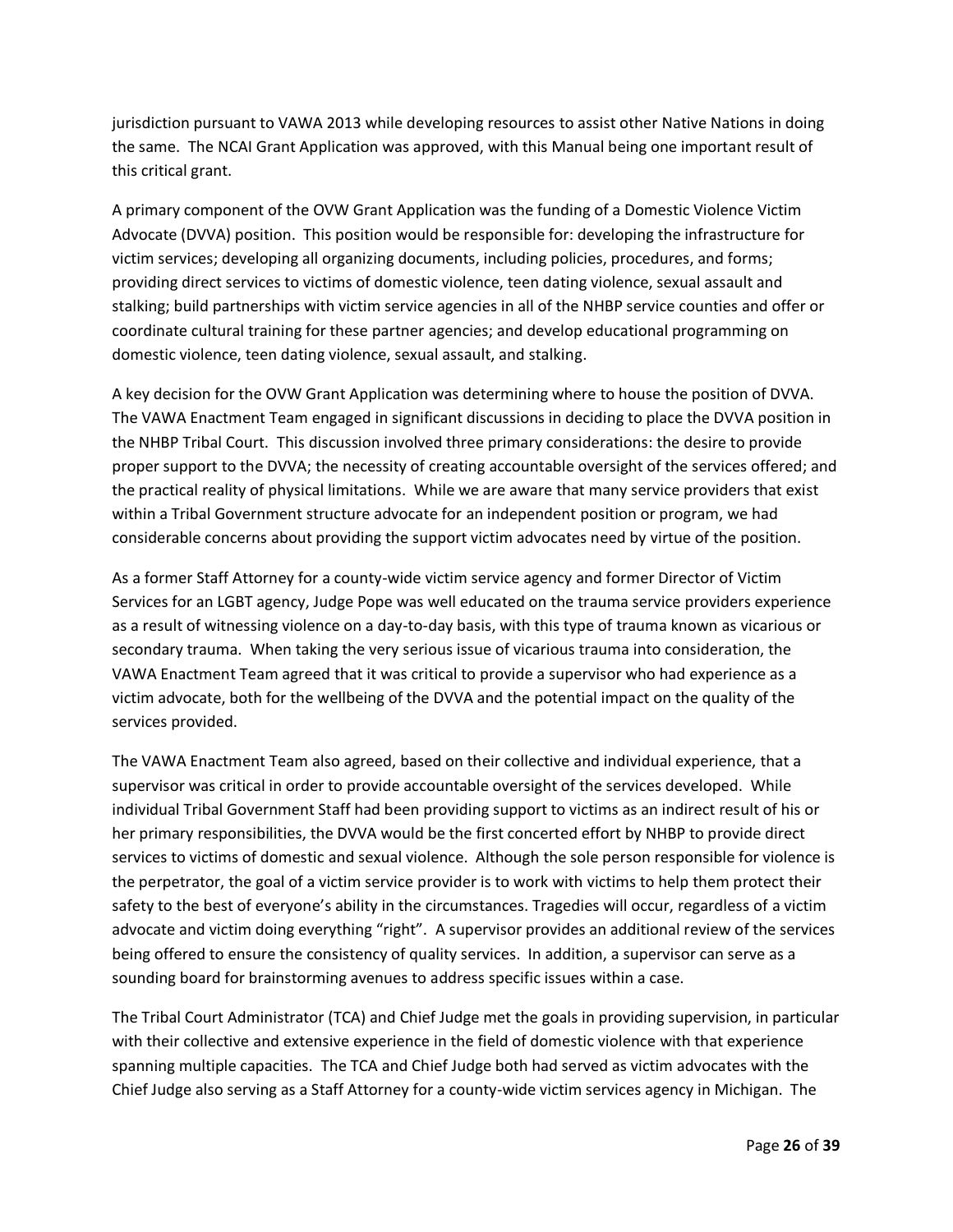Chief Judge, also has extensive experience in systems development of a victim services program. In addition, both the TCA and Chief Judge have experience in managing grants, including domestic violence-specific grants. With the DVVA providing services regardless of whether a case is filed in the NHBP Tribal Court, the TCA is providing direct supervision on any client-related matters and both the TCA and Chief Judge are working with the DVVA to develop the systems required to safely provide direct services in a manner reflective of the Seven Grandfather Teachings. In addition, the OVW Grant provides funding for educational programming on domestic violence, sexual assault and stalking. The Chief Judge, TCA and DVVA are working in collaboration on this education campaign, as well as reaching out to key Staff throughout the Tribal Government.

The second consideration in placing the DVVA in the NHBP Tribal Court was rooted in the physical limitations of available space. The NHBP Justice Center, which houses the Police Department, Prosecutor and the Tribal Court, was completing renovations at the time these discussions took place. The Police Department and Tribal Prosecutor determined they could not provide office space for the DVVA. While the VAWA Enactment Team considered the Tribal Prosecutor, this was problematic for her as the Prosecutor and DVVA would have to share an office, raising issues with the confidentiality of files in the Prosecutor's responsibility, including as the Indian Child Welfare Act Attorney, as well as meeting responsibilities when the Prosecutor was on-site. With the TCA being the best choice for providing support to the DVVA and oversight of the services with the Chief Judge lending her expertise as needed, it was determined that the NHBP Tribal Court was the best location for the DVVA office. As the Chief Judge works both on and off site, she determined it was not the best use of resources to reserve an office for her. Following discussions with the Chief Planning Officer where he confirmed that he could adjust the final renovations to the Justice Center to provide the capabilities, primarily technological, for the Chief Judge to use the conference room as an office space when at the Justice Center, Judge Pope released her office, having it reassigned as the office for the DVVA.

With the supervision of and office space for the DVVA resolved, the Chief Planning Officer was able to finalize and submit the OVW Grant Application. NHBP received the three-year OVW Grant.

It is important to note that the NHBP Tribal Court did not rely solely on being awarded the OVW Grant in preparing for implementation of the victim services. The VAWA Enactment Team and VAWA Working Group had determined that the DVVA position was absolutely critical to implementing the NHBP Domestic Violence Code in a manner that affirmed the sovereignty of the Tribe, implemented the return of criminal jurisdiction pursuant to VAWA 2013 and honored the values and traditions of the Tribe by offering services to survivors of domestic violence, sexual assault and stalking. The Annual Budget Process at NHBP began before notification of the OVW Grant. In trying to ensure the ability to hire a DVVA, the NHBP Tribal Court included the DVVA position in its proposed budget, requesting allocations to fund the positions, if the OVW Grant Application was denied. The NHBP Tribal Court ended up drafting three 2016 Proposed Budgets. The first, submitted days within the list of OVW Grants awarded, included all costs relating to the DVVA and victim services. The second was based on knowing that the OVW Grant had been awarded, but not knowing the actual allocations for each category as the public notice provided the amount which was slightly lower than the total amount requested. The third and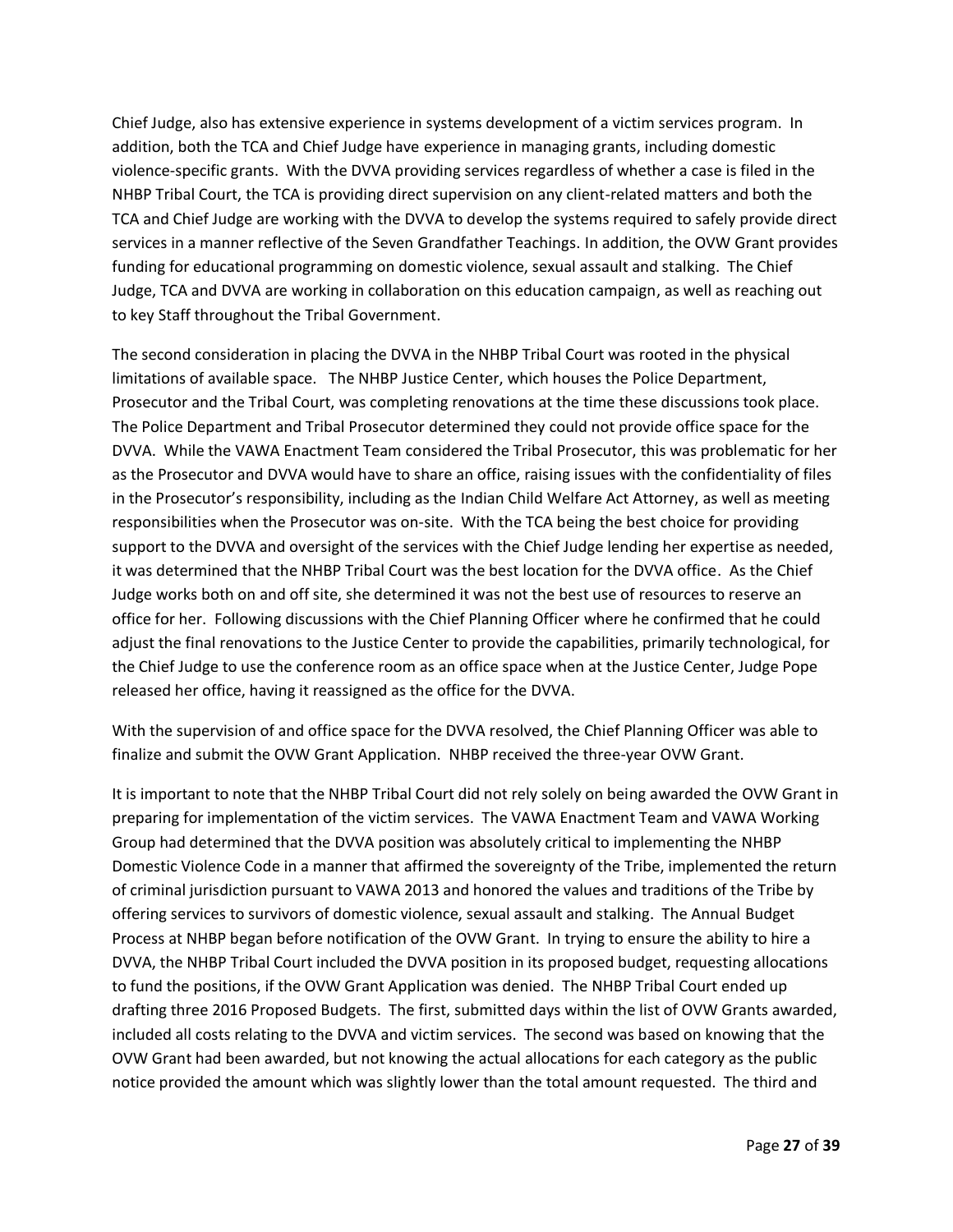final NHBP Tribal Court 2016 Proposed Budget included specific requests with the actual allocations awarded by OVW included as we had received the full notification from OVW.

After receiving notice of the OVW Grant and while engaging in the Annual Budget Process, the Tribal Court engaged in the process of drafting the DVVA job description, working with the NHBP Human Resources Department (HR) to conduct a wage study, and having both approved by Tribal Council. The Court then worked in cooperation with HR to post the position, interview candidates and select a final candidate. The Court prioritized this process, completing the hiring process with the successful candidate beginning work on January 25, 2016.

It was extremely helpful to have the DVVA on staff prior to the adoption of the NHBP Domestic Violence Code, in part to begin the research and other preparatory tasks required for and enactment of the law.

While other Tribes may not engage in the same processes as NHBP, we share this detailed history to highlight the multiple layers for identifying victim service needs, securing funding and staffing to meet those needs and preparing for implementation of a domestic violence code that exercises jurisdiction pursuant to VAWA 2013.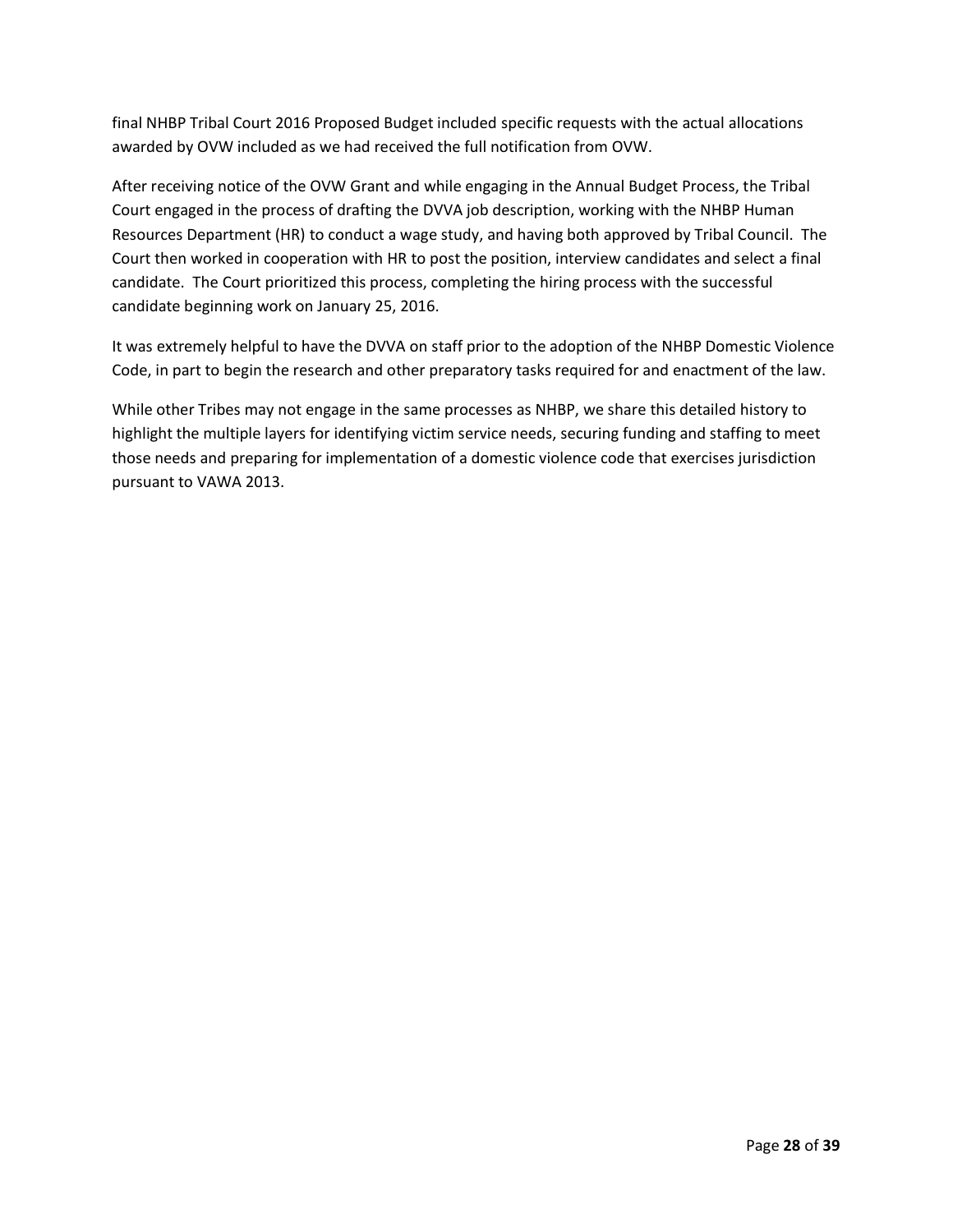#### **RECOMMENDATIONS FOR VICTIM SERVICES**

- 1. Gather Tribal Government Staff to Discuss Victim Services. The gathering of Staff from throughout the Tribal Government to discuss victim services provides a comprehensive and shared understanding of the victim services needs of your Tribe.
- 2. Identify Victim Services Currently Being Provided. This is an easier endeavor if you have a specific department or program that offers services to victims of domestic violence. However, you may find that services are being provided indirectly through departments or by specific staff. A good avenue for this assessment is to gather Staff from throughout the Tribal Government.
- 3. Identify Needs Specific to Your Tribe. There are many avenues for accomplishing this goal. While discussions with Tribal Government Staff are important, Staff may not have the knowledge needed to engage in this discussion. As such, it may be necessary to also conduct research, attend trainings, etc. Conducting a needs assessment may also be helpful, although reaching out to victim service agencies would be helpful to ensure that the needs assessment is designed in a way to support survivors.
- 4. Identify Critical Services. This process not only involves designing a program that meets the needs of your Nation, but also services required by your domestic violence code and VAWA 2013.
- 5. Assess Capacity. The discussion about capacity involves both the financial resources available to offer survivor services, as well as the staff to coordinate these services. Native Nations are resilient and generally find a way to meet needs, regardless of having the funding or staff needed. Without a survivor-specific program, however, services can become dependent upon a specific individual, risking the services disappearing when that individual leaves employment. As such, we recommend that Native Nations consider developing systems that can be permanently supported versus assigning duties to a Staff person because they have experience in or a passion for victim services.
- 6. Determine Services in the Interim: While there is funding available to Native Nations to address domestic violence, grants are not a guaranteed avenue for funding. In addition, funding through Tribal allocations is not always possible. Native Nations must create a plan that can be sustained in the event that specific funding is not obtained. This may involve developing partnerships to provide referrals instead of direct services. Even with this approach, however, Tribes must determine the Staff responsible for building and sustaining these partnerships, as well as offering training to assist outside agencies with providing culturally-competent services to your Tribal Citizens. Even for interim services, we recommend building systems into the Tribal Government structure versus relying upon a particular individual to fill the need.
- 7. Develop Strategies for Securing Resources. For many Native Nations this will involve multiple strategies including requesting funding through the Tribal Government, as well as seeking and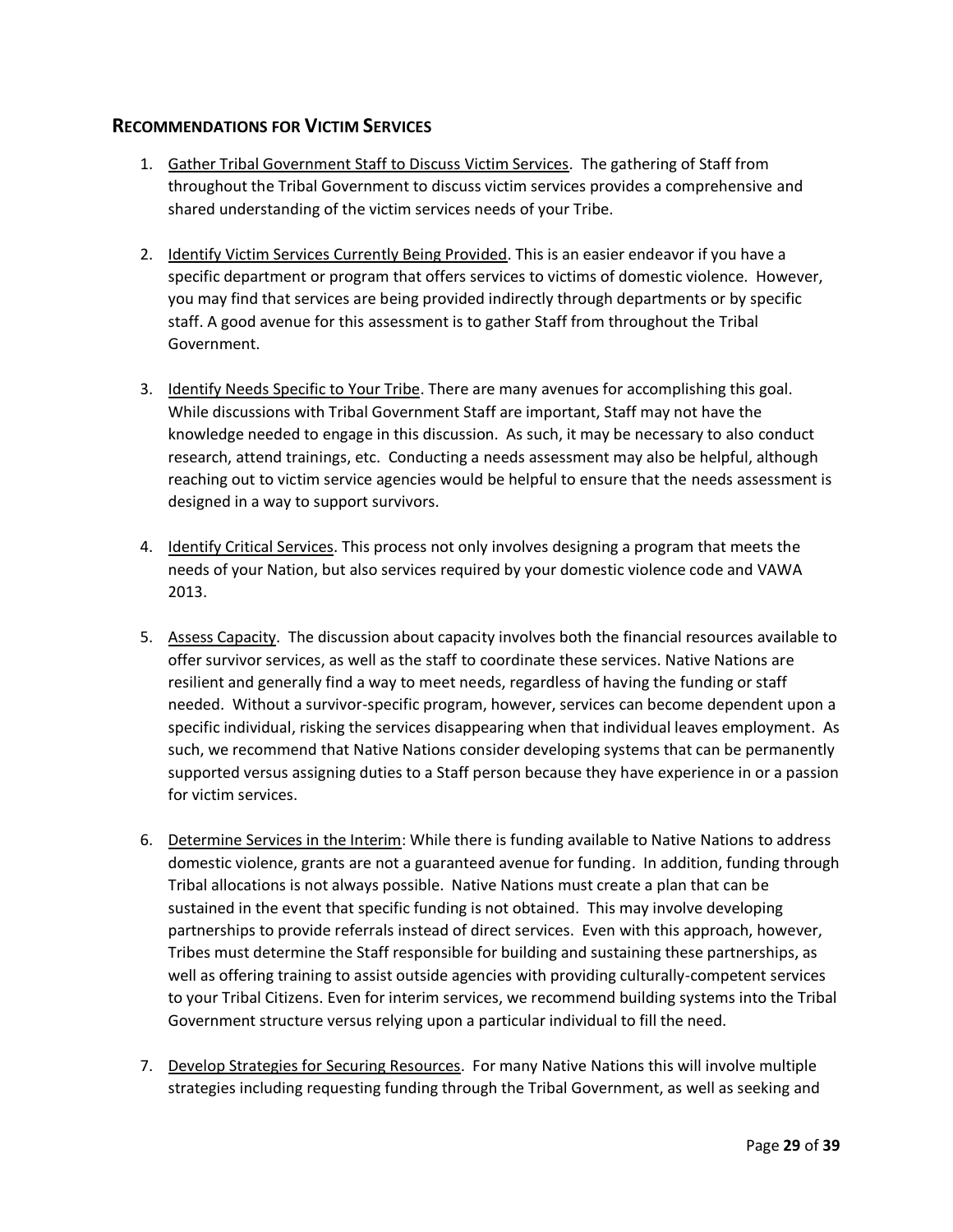applying for grants. The latter process can be very long and never guaranteed. As such, gathering key Tribal Government Staff to discuss resources that are currently available, as well as creative approaches to fundraising can open doors to funding not initially considered.

- 8. Develop Policies and Procedures for Victim Services. Whether you have secured the resources to launch a full victim services program or are offering limited services through current programs, develop policies for providing services. These policies should not only establish the specifics of program and staffing requirements, but the manner in which these services shall be provided. In addition, develop clear procedures for services so that a survivor will have realistic expectations for what can be provided, as well as what steps they need to take to request assistance. Be sure to remember to build form development into your planning. Taking the time to consider what your victim services program needs to know about the individual seeking services is a critical component often overlooked because of the constant urgency of victim services. These forms are critical, however, to capture the information the provider needs to assist and protect the survivor, ensure compliance with applicable laws, and protect the service provider and Tribe.
- 9. Build Training and Support for Victim Services Staff into the System. Working with survivors can be very difficult. Service providers experience trauma, referred to as vicarious or secondary trauma, through the day-to-day experience of witnessing violence, whether that violence be physical, verbal, emotional, financial, or spiritual. Mechanisms to support victim service providers is critical for the wellbeing of that staff person, as well as the overall program.
- 10. Develop A Mechanism for Assessment. Developing assessment tools is not easy, especially when the priority always is assisting an individual in crisis due to domestic violence. However, assessment tools not only provide the opportunity to measure the effectiveness of the services provided and identify unmet needs not originally considered, but also provide measurable data for grant applications, including grants not originally considered or which from which funding as not originally received because the data was not available.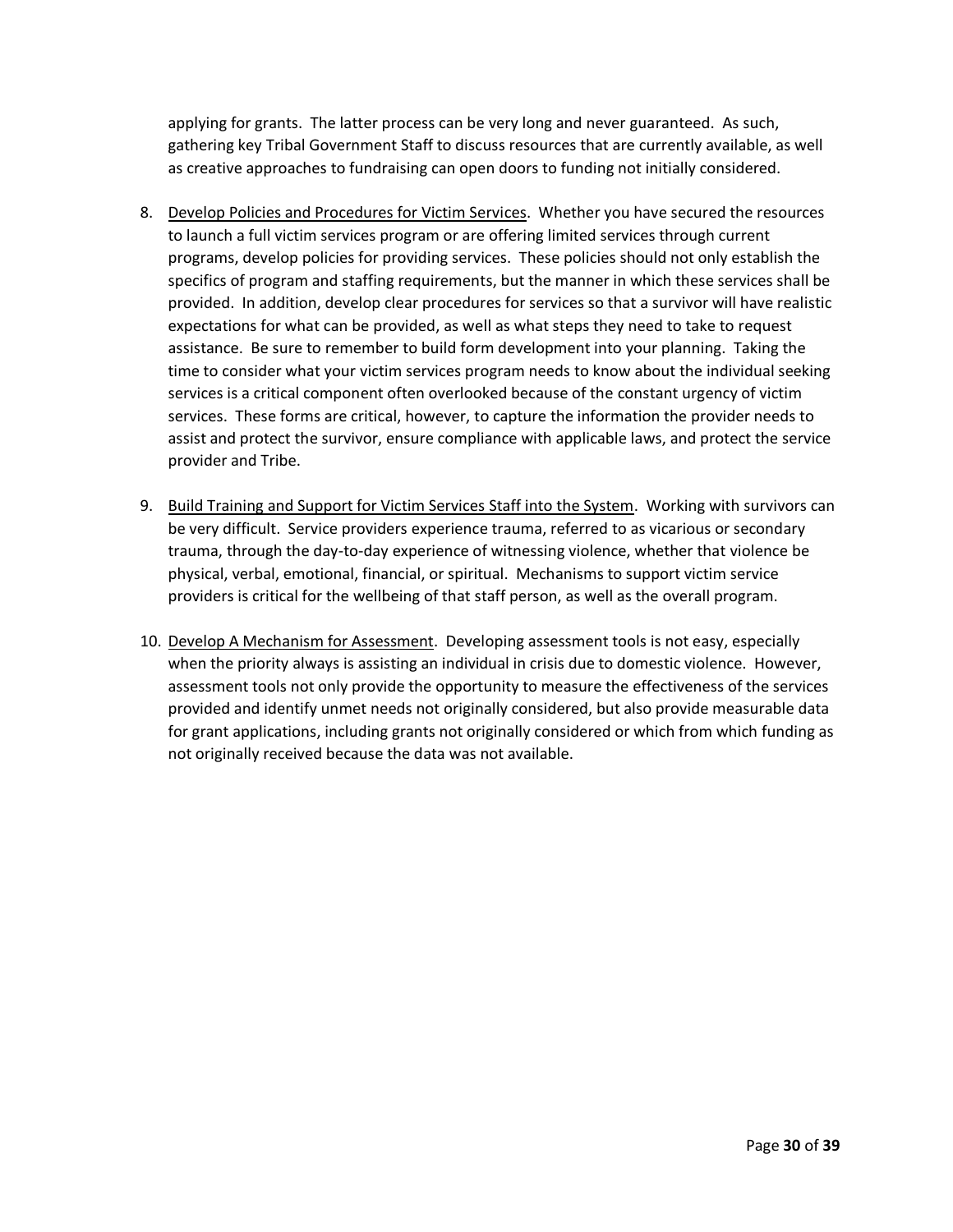### **DRAFTING THE NHBP TRIBAL COURT RULES FOR DOMESTIC VIOLENCE PROCEEDINGS**

The NHBP Tribal Court takes great care in drafting court rules as they inform Tribal Citizens and the general public of the processes for actions in the Court under the various codes of the Tribe including, but not limited to:

- 1. Information that must be provided in documents filed with the court, such as complaints, motions, reports and orders;
- 2. The different types of proceedings that can occur within a case, such as arraignments, evidentiary hearings, pre-trial hearings, discovery, trials, pre-sentence investigations, and sentencing hearings;
- 3. Timelines for the various types of proceedings within a case, such as how many hours after arrest that a person must be arraigned, the number of days by which a trial must begin or be dismissed, and the number of days by which a hearing on a Personal Protection Order must be heard or dismissed;
- 4. The individuals who are required to be at court proceedings;
- 5. The individuals who may be present at Court proceedings;
- 6. Protections for victims, such as secure waiting areas; and
- 7. Consequences for violating court orders, failing to provide information as required in the court rules, failing to appear at court proceedings, and other actions for which the court may sanction a party, attorney or witness.

While important for any code, Tribal Court Rules are critical for proceedings involving the exercise of jurisdiction pursuant to VAWA 2013. With opponents to VAWA 2013 claiming that non-Tribal Citizens do not have notice of Tribal laws and Tribal Court processes, Tribal Court Rules for domestic violence proceeding must ensure that Tribal Citizens and the general public have notice of the particulars for domestic violence proceedings in the NHBP Tribal Court.

Chapter 1 of the NHBP Tribal Court Rules, Court Rules for the Adoption of Court Rules, provides the process by which our court rules are adopted. This process reflects the overall goal of transparency in the Tribal Court through the publication of proposed court rules, including amendments, for 30 days during which any person may submit comments on the proposed court rule or amendment for consideration by the Chief Judge.

The NHBP Tribal Court has prioritized adopting court rules that provide meaningful access to the Tribal Justice System for Tribal Citizens and the community-at-large, as well as attorneys. To achieve this result, the NHBP Tribal Court devotes considerable time in the drafting of court rules prior to publication, comment and adoption. This detail-oriented process is very time-intensive and involves multiple layers of review.

To begin, the Chief Judge or the Chief Judge's designee compiles the first draft of the court rules, using plain language so that they can be understood by both attorneys and pro se parties. The latter is of particular importance as individuals with matters before the NHBP Tribal Court are often not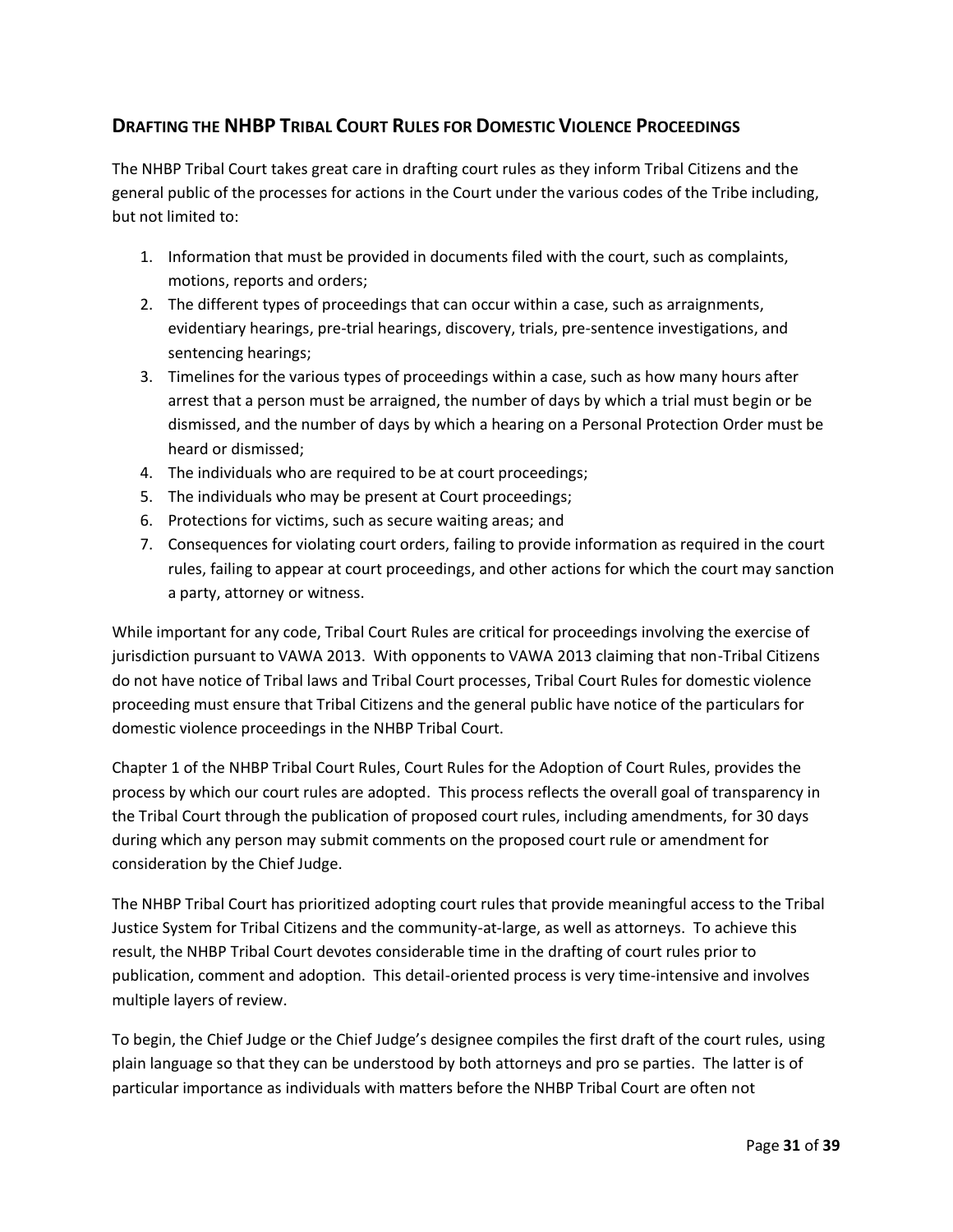represented by legal counsel and do not have the background to navigate the legal language frequently used in state court rules. The process of drafting court rules in plain English appears to be simplistic, but it is not. The Chief Justice not only repeatedly reviews and edits court rules, but requests review by others, including non-attorneys.

In addition, the NHBP Tribal Court attempts to draft court rules in a comprehensive manner to assist pro se parties in understanding difficult legal processes; processes that if not followed, can result in anything from losing a motion to losing the entire case. This approach differs from that of state courts where processes are frequently described once, and then numerical citations are provided whenever that process is again employed. This state court format requires the reader to refer back-and-forth between multiple provisions to understand all of the requirements for the action they are trying to take. This process can be difficult for attorneys, but for pro se litigants, it can be so confusing that they accidentally fail to meet all of the key requirements and receive an unfavorable ruling. In other instances, court rules can be so overwhelming to pro se parties that they abandon the request they were trying to make or, in extreme circumstances, abandon the case altogether. The NHBP Tribal Court attempts to reduce the occurrence of these unfortunate situations by presenting a comprehensive compilation of all of the requirements within the provision.

It should be noted that a key requirement in VAWA 2013 is easy access to Tribal Court Rules by the general public. The NHBP Tribal Court has met this requirement by publishing the Court Rules on the Tribal Court webpage of the NHBP website; a website accessible to the general public. In addition, the NHBP Tribal Court Rules are available for review at the Court offices.

The drafting of any chapter of NHBP Tribal Court Rules is an important endeavor. However, the NHBP Tribal Court had significant challenges in drafting the NHBP Tribal Court Rules for Domestic Violence Proceedings with the greatest challenge being the time limitations.

Because of the multiple layers required when drafting court rules, it takes several months to complete the final draft submitted to the public for review and comment. With NHBP having participated in the ITWG, a considerable amount of time had been devoted to both the overall process for drafting of the NHBP Domestic Violence Code and the overall process for preparing for enactment. The NHBP Tribal Court was involved with these processes with Tribal Court Staff sitting on the VAWA Working Group, which included review of the draft Domestic Violence Code, as well as the Chief Judge serving as a delegate to the ITWG, on the VAWA Enactment Team and on the VAWA Working Group until review of the Code began. Further, the OVW Grant had been successfully submitted with the NHBP Tribal Court working diligently to complete the internal position process for approval of the DVVA position by the NHBP Tribal Council and complete the hiring process in collaboration with the NHBP HR Department in order to have the DVVA begin employment as soon as possible, which was January 2016. These actions contributed to the expectation that the NHBP Tribal Court could quickly finalize the draft Court Rules for Domestic Violence Proceedings.

This expectation was problematic. The first is that court rules cannot be drafted until there is a properly enacted law. Until the law is actually adopted by the legislative body, it can be changed, including up to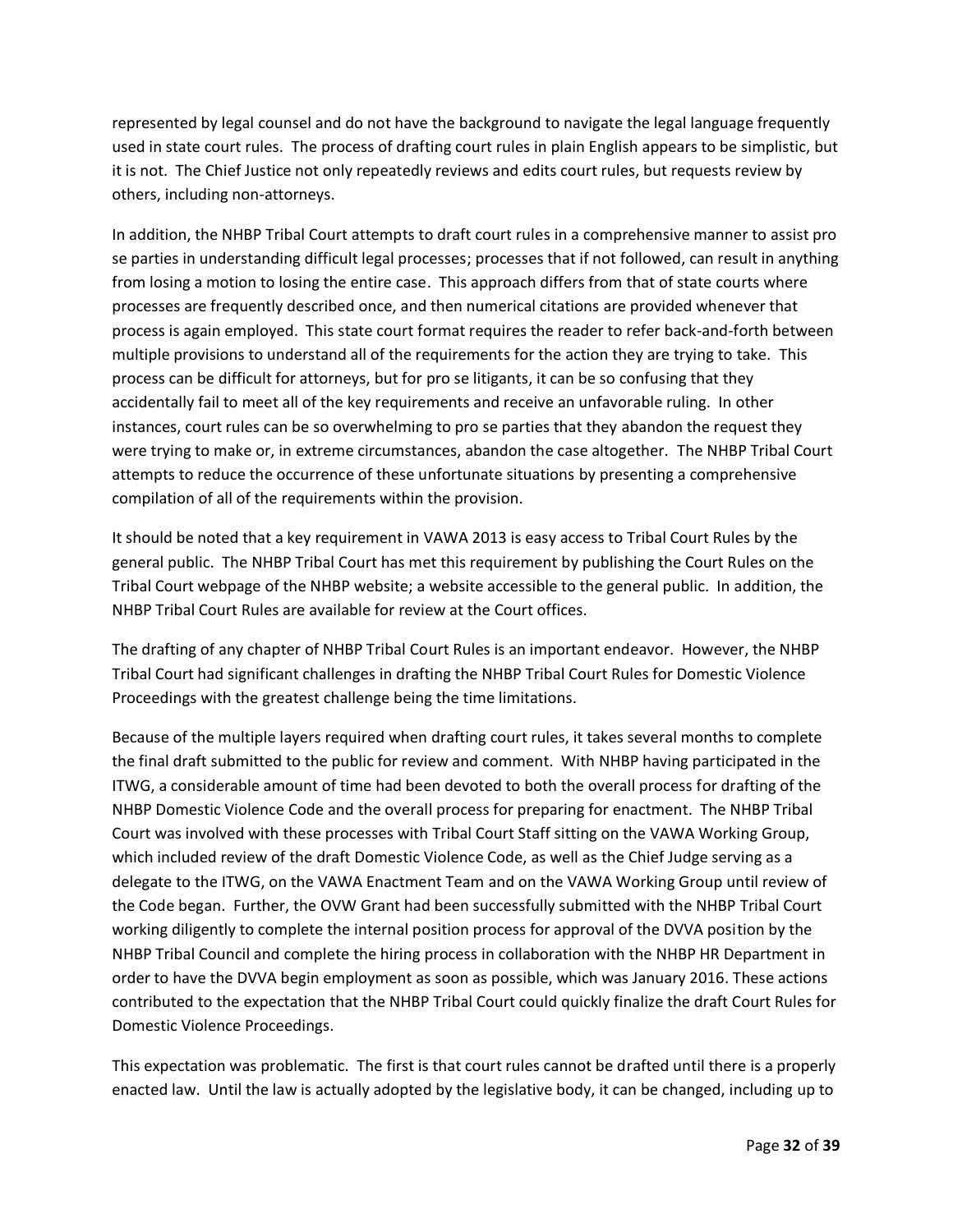moments before the vote. The concern of last minute amendments, some that change critical provisions of the law being considered, is a frequent issue within the United States legislative process. While NHBP takes great care in the drafting process of proposed legislation, the NHBP Tribal Council has the authority to make changes to the law prior to adoption. Further, as described in the "Developing a Domestic Violence Code" section of this Manual, Attorney Cook engaged key Tribal Government Staff in a collaborative, time-intensive, detailed-oriented, provision-by-provision review of the draft Domestic Violence Code. This process not only took several months to complete, but resulted in numerous changes to the draft Code, confirming that the requirement of waiting for an adopted NHBP Domestic Violence Code before beginning the court rule drafting process was the best approach.

Coupled with this problematic expectation was the desire, in particular with regard to the VAWA Working Group, to have full enactment within the NHBP Tribal Court upon adoption. To address this well-intention and understandable goal, the NHBP Domestic Violence Code, adopted on March 17, 2016, would not be enacted until June 1, 2016. Unfortunately, this was not enough time, in part due to the publication requirements in the Court Rules for the Adoption of Court Rules. Chapter 1 not only required that proposed court rules be published for 30 days, but specifically required that they be published in NHBP's monthly newsletter, The Turtle Press. This requirement reduced even further the time the NHBP Tribal Court had to draft the Court Rules for Domestic Violence Proceedings, as well as draft amendments to provisions in other Court Rules as the NHBP Domestic Violence Code amended other substantive laws, such as the Court Rules for Jury Procedure. As time is also required for the Turtle Press to be submitted, printed and mailed, the NHBP Tribal Court had insufficient time to meet the goals of the drafting process.

In mentioning the latter issue of printing, the NHBP Tribal Court is incredibly grateful to the Communications Department, and in particular Communications Director Judi Henckel, for the efforts made to give the NHBP Tribal Court as much time as possible to draft the Court Rules for Domestic Violence Proceedings. Director Henckel went above-and-beyond in discussing avenues for formatting that enabled insertion into the Turtle Press in a manner that the printing process could accommodate and meet the requirements of the Court Rules, while giving additional time for drafting.

Even with the Communications Department creating an avenue to give significantly more time for submission of the proposed Court Rules for Domestic Violence Proceedings and other proposed amendments, the deadline for submission to the Turtle Press, the required posting period of 30-days and the enactment date of the NHBP Domestic Violence Code resulted in the NHBP Tribal Court having only one month to draft the Court Rules for Domestic Violence Proceedings to enact a 50-page law.

The NHBP Tribal Court has since amended Chapter 1 to provide publication of the notice only, instead of the entire court rule, an amendment that, in hindsight, may have been helpful for drafting the Court Rules for Domestic Violence Proceedings. This amendment, while providing approximately two weeks of additional time to draft a chapter of court rules, still would not have provided the time needed to fully engage in the procedures established by the NHBP Tribal Court. The NHBP Tribal Court will be revising the Court Rules for Domestic Violence Proceedings over the coming months to better reflect the goals discussed in this section, as well as incorporate amendments adopted by the NHBP Tribal Council.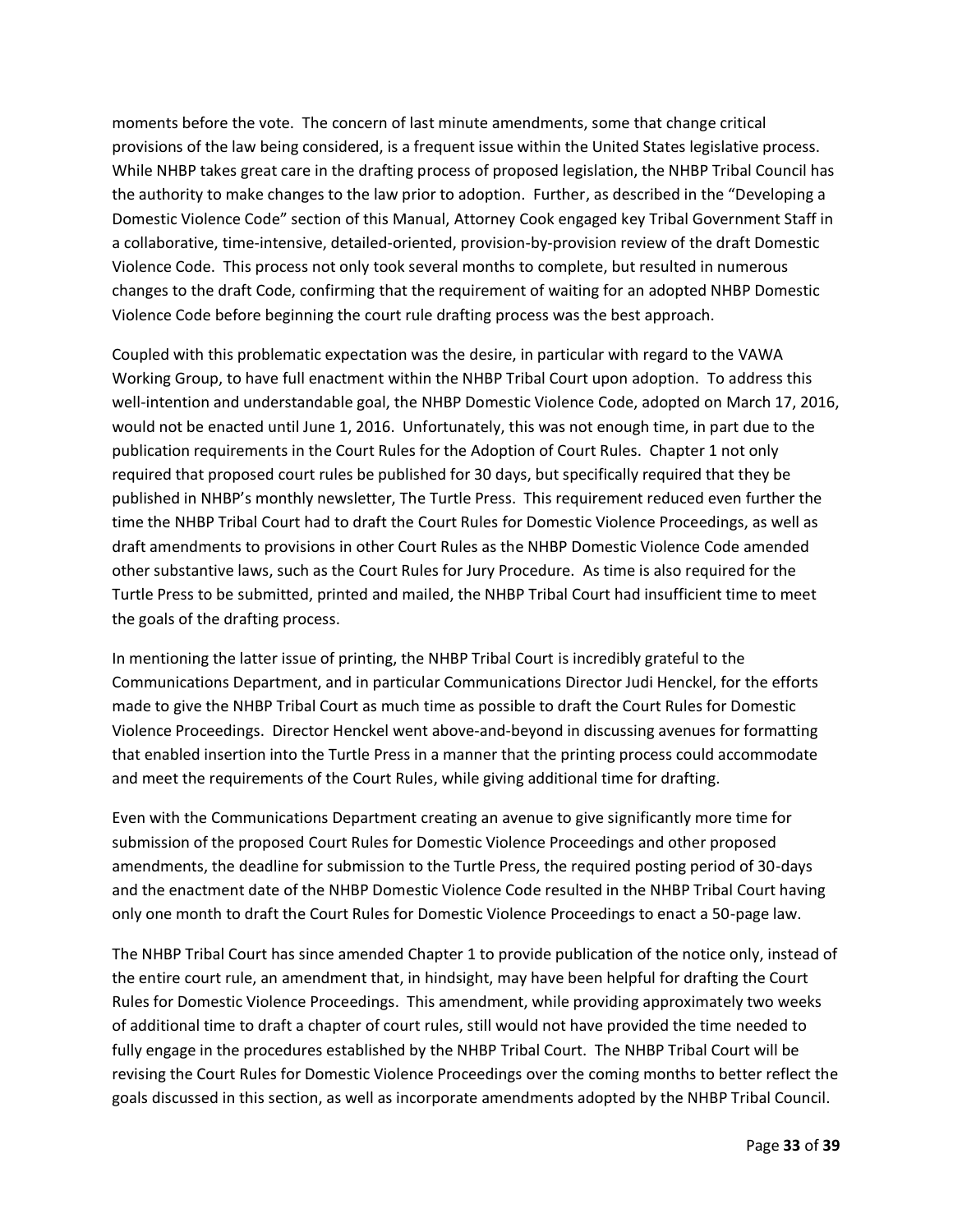#### **RECOMMENDATIONS FOR DRAFTING COURT RULES**

- 1. Start Early. Review your procedures for adopting court rules when the Tribe first begins to discuss adoption of a domestic violence code that exercises criminal jurisdiction pursuant to VAWA 2013 to determine if there are any barriers for adopting court rules, in particular if there is an expressed desire to adopt court rules close to the date of enactment. If you have to publish your draft court rules, it is critical to find out deadlines for publication in advance and work these deadlines into your plan.
- 2. Educate. Court rules cannot be drafted until you have an adopted code. This can be a difficult concept for people outside of the court to understand, especially if you have spent a considerable amount of time drafting a domestic violence code and preparing for enactment of that code. Educate those throughout the Tribal Government about the multiple tasks that comprise this time-intensive, detail-oriented process to establish mutual expectations and deadlines that can reasonably be met.
- 3. Read the Code Once for a Comprehensive Understanding. Resist the temptation to immediately begin making notations for the drafting of court rules. It is easy to become focused on minute details, missing the overall purpose of a provision, and then easy to become focused on individual provisions, missing the full context of the code. You will need to repeatedly read the code to draft, review and edit your court rules. Take the time to read the code once in its entirety to gain a comprehensive understanding of the law.
- 4. Read the Code a Second Time to Mark Provisions Relating to Court Rules. During the second read of the domestic violence code, use one color to flag the general provisions that relate to the pending court rules. This notation can be in the form of post-it notes, highlighters, etc.
- 5. Read the Code a Third Time to Mark Important Provisions Relating to Court Rules. During the third read of the domestic violence code, use a different color to note the provisions that are especially important to the exercise of criminal jurisdiction, but similar to previously adopted court rules to the extent that drafting these provisions will, at least, be a familiar exercise.
- 6. Read the Code a Fourth Time to Mark Critical or Unique Provisions Relating to Court Rules. During the fourth read of the domestic violence code, use a third color to note the provisions that are critical to the exercise of criminal jurisdiction, such as a requirement in VAWA 2013, or unique to the domestic violence code, meaning you will have to give special consideration to developing the process as there are no similar provisions in the other laws of the Tribe or court rules of the court. Such unique provisions may require additional research – and time - to draft.
- 7. Stock Your Supplies. Color coding is an effective tool to ensure that you have included all of the provisions in your court rules that are required in the domestic violence code. By deciding the method in advance, you can purchase a sufficient number of supplies to implement your review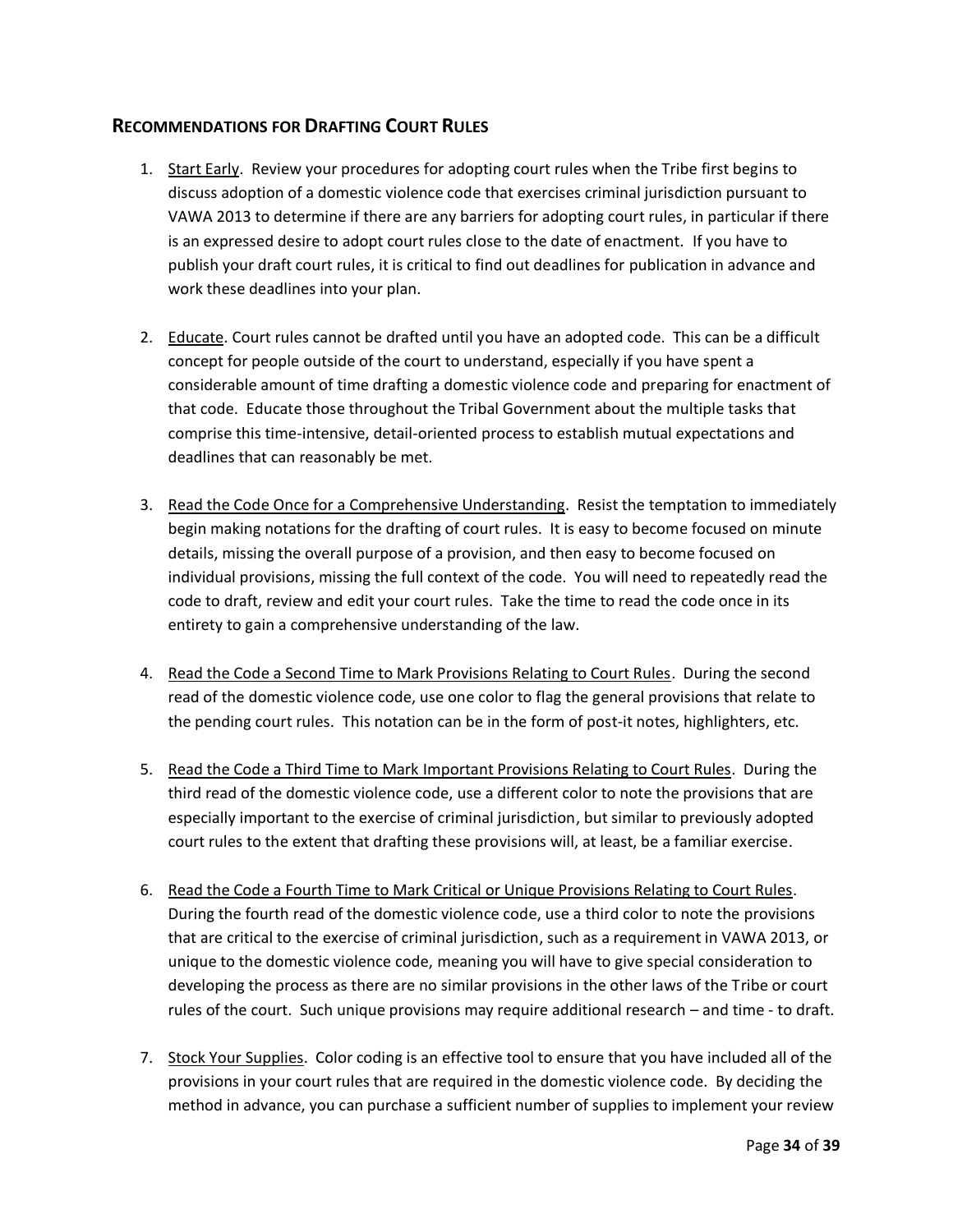of the domestic violence code whether that format involve multiple colors of post-it notes, highlighters, pens – or whatever medium you prefer. Whatever you think you will use, increase the purchase by a small amount so you have the supplies needed to note and track provisions in the code, including if more than one person is engaging in the repetitious review discussed above. If funding is an issue, beginning early will allow you to spread the cost over a period of time, request funding or even secure the supplies through fundraising efforts.

- a. For example, at the NHBP Tribal Court, a printed copy of the law was placed in a three ring binder and then marked as follows: using green post-it notes to mark all of the provisions that needed to be incorporated into the court rules; yellow post-it notes for provisions that would require careful consideration to draft the accompanying court rule; and red post-it notes to mark provisions in the code that were critical, in particular in relation to VAWA 2013 requirements, or unique provisions not previously developed through the court rules.
- 8. Use Plain English. More and more jurisdictions are using plain English in their court rules. While court rules that relate to criminal matters often involve prosecuting attorneys representing Tribes and defense attorneys representing defendants, the parties in civil actions – including personal protection matters – frequently do not have legal representation.
- 9. Have a Law-Trained Individual Edit the Court Rules. Drafting court rules is a complicated process. It requires the drafter to not only write the provisions required by the applicable law, but also keep in mind the particulars of other laws and court rules. In addition, the drafter must take care to ensure that protections guaranteed by your Tribe's constitution are properly incorporated into the court rule. Having a law-trained individual review the court rules provides an additional review of all of these key factors prior to publication or adoption.
- 10. Have a Person Who is Not Law-Trained Edit the Court Rules. This is a great way to ensure you have successfully used plain English throughout your court rules. A person who is not an attorney or law-trained has the natural ability to identify words or concepts that need to be edited so that individuals representing themselves will understand what they are required to do.
- 11. Consider Providing the Opportunity for Comments. While the final adoption of court rules, including whether to incorporate a comment submitted, should remain within the authority of the court, public comments sometimes highlight problematic language in the court rules. This can include something as simple as a typographical error to discovering that you need to add a definition. At minimum, it is an additional layer of review to ensure accuracy before adoption.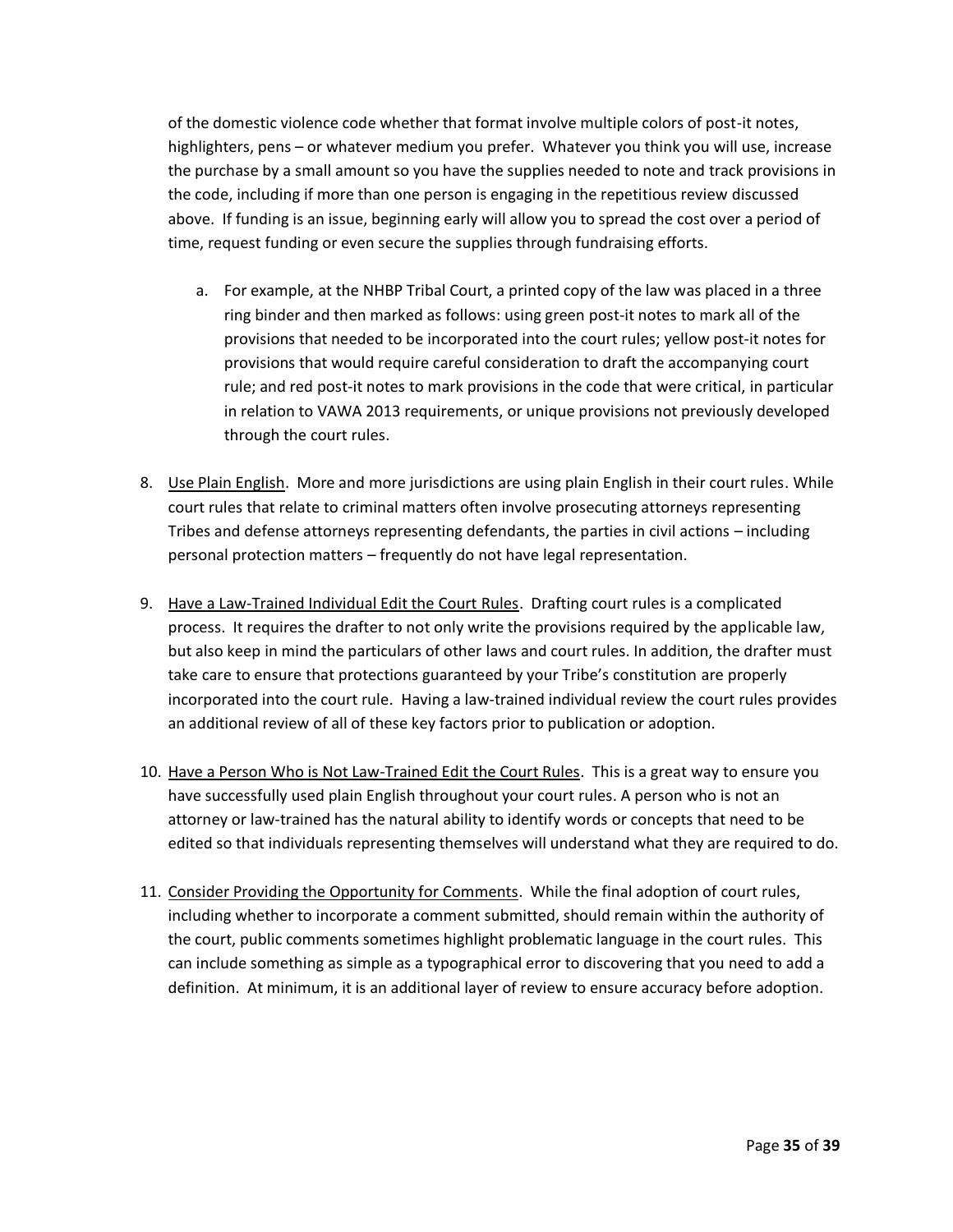### NHBP TRIBAL COURT FORMS & OTHER IMPLEMENTING DOCUMENTS

After completing the Court Rules for Domestic Violence Proceedings, the NHBP Tribal Court turned to the court forms and other implementing documents required to implement the NHBP Domestic Violence Code. This process also had the June 1, 2016 enactment deadline. In addition, the NCAI Grant allocated funding to assist with the development of court forms with all expenditures required prior to June 30, 2016. The NHBP Tribal Court, therefore, had approximately one month to complete all of the court forms to be developed under the NCAI Grant and/or required by the NHBP Domestic Violence Code after submitting the Court Rules for Domestic Violence Proceedings to the Turtle Press for publication. Once again, the tight deadline was challenging.

It should be noted that the deadlines relating to tasks assigned to the NHBP Tribal Court under the NCAI Grant were impacted by the review process described in the "Developing a Domestic Violence Code" section of this Manual. The initial draft of the NHBP Domestic Violence Code took a considerable amount of time to draft, in part to benefit from the guidance of the initial Native Nations that exercised jurisdiction early under this pilot project provided through their sharing of updates, successes and challenges at ITWG in-person meetings, webinars and materials. In addition, the review by the VAWA Working Group dramatically exceeded the original estimate of two months for review. As such, the adoption date was pushed back by over six months, thereby reducing the amount of time for the NHBP Tribal Court to complete its pieces and still make the NCAI Grant deadline of June 30, 2016, a date already graciously extended by NCAI due to the adoption date for the Code being pushed back for review by the VAWA Working Group.

It should also be noted that, like the court rules, these court forms and other organizing documents required a final code to be adopted by the NHBP Tribal Council before work could begin. Numerous provisions in the NHBP Domestic Violence Code require that specific information be presented to the court or that the parties be advised of specific information or processes. As such, these documents also had to wait for the proposed Court Rules for Domestic Violence Proceedings to be completed so that the forms and organizing documents accurately reflected the actual processes. This was especially critical in relation to provisions enacting VAWA 2013 jurisdiction.

Although the actual drafting could not begin until the NHBP Domestic Violence Code was adopted and the proposed Court Rules for Domestic Violence Proceedings submitted for publication, the NHBP Tribal Court engaged in considerable research while the draft code was being reviewed by the VAWA Working Group. This research included the invaluable information shared through the ITWG. However, it also included Michigan court processes.

Michigan adopted Michigan Court Rule 2.615(A) provides that, "The judgments decrees, orders, warrants, subpoenas, records, and other judicial acts of a tribal court of a federally recognized Indian tribe are recognized, and have the same effect and are subject to the same procedures, defenses, and proceedings as judgments, decrees, orders, warrants, subpoenas, records, and other judicial acts of any court of record in this state, subject to the provisions of this rule." MCR 2.615(B) conditions this recognition on the Tribal Court providing this same recognition via Tribal Court Rule and transmitting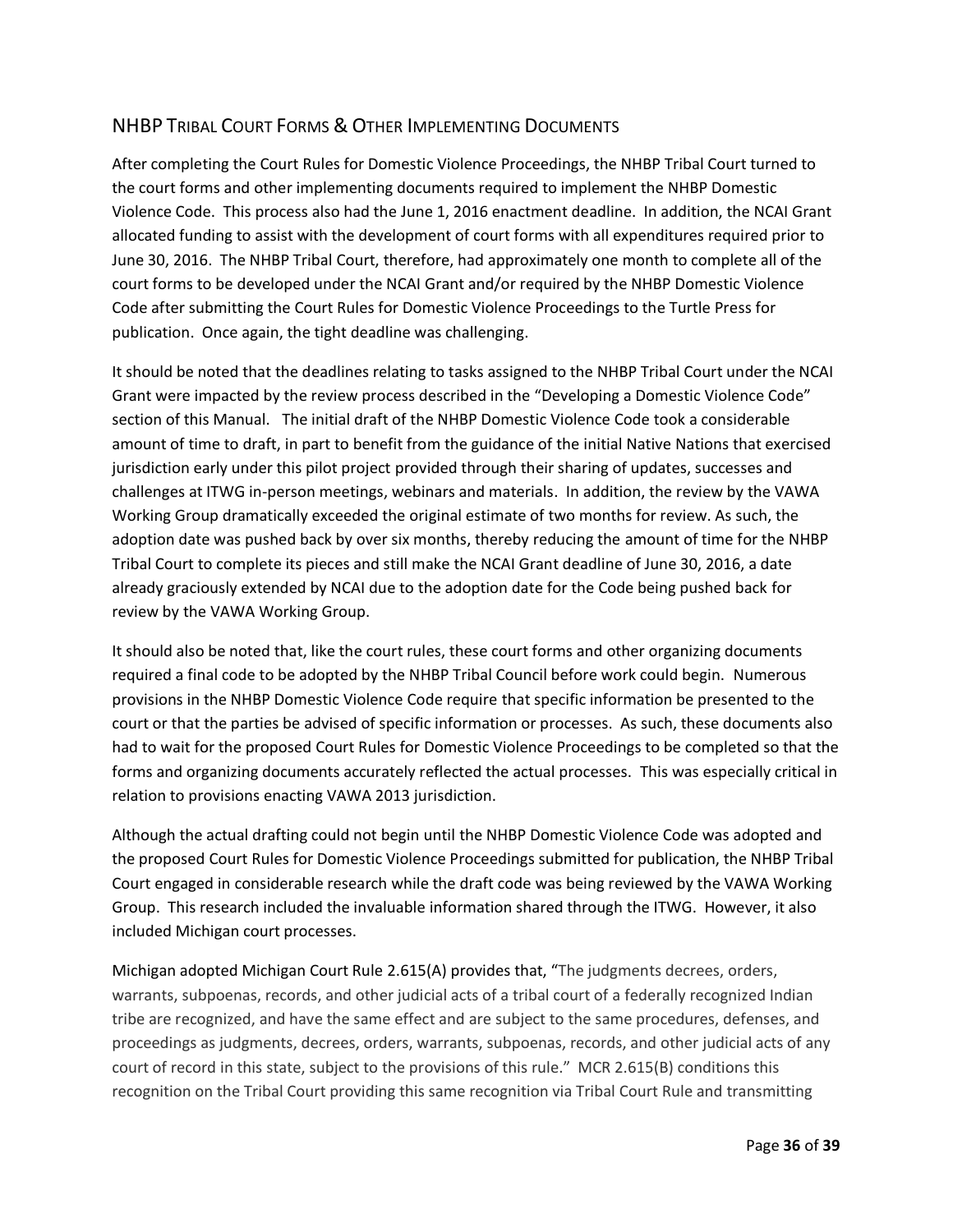that Tribal Court Rule to the State Court Administrative Office. In addition, MCR 2.615(C) provides specific grounds for objecting to recognition of a Tribal Court Order by a Michigan Court.

Despite this Michigan Court Rule, there are some Michigan Courts and Law Enforcement Agencies that resist enforcement of Tribal Court Orders. In some instances, this is due to a lack of understanding of the Judge or Agency; in other instances, it is purposeful. The Tribal State Federal Judicial Forum is comprised of, in part, the Chief Judge or his or her designee of all of the federally-recognized Tribes within the borders of the State of Michigan and an equal number of State Court Judges appointed by the Michigan Supreme Court. This Judicial Forum is working diligently to educate State Court Judges about Tribal Courts and break down the barriers to enforcement of Tribal Court Orders and compliance with laws impacting Indian Country, such as the Indian Child Welfare Act and the Michigan Indian Family Preservation Act. Although making significant progress, the NHBP Tribal Court strived to protect victims of domestic abuse, sexual assault and stalking by mirroring the State of Michigan formats in the hope that this similar formatting will bolster enforcement.

Once all of the information required was available, the NHBP Tribal Court worked to draft the text for the various forms required with careful consideration given to the petitions, orders and other court forms relating to the multiple types of personal protection orders available under the NHBP Domestic Violence Code. Through the NCAI Grant, the NHBP Tribal Court had the resources available to hire an independent contractor to format these text-heavy forms, including with the goal of designing the personal protection orders to mirror the State of Michigan court orders.

It may seem like a simplistic consideration, but determining the use of each document was critical in the drafting of the text, not only for the overall document, but various portions within the document. Further, from the onset, we had to determine what portions, if any, would be processed through JustWare, the electronic case management system the NHBP Tribal Court utilizes. For example, an NHBP Tribal Court issued personal protection order contains: the header, including the Tribal Court Case Number, petitioner information and respondent information; notice that the personal protection order was granted for the petitioner against the respondent; check boxes with the specific behavior that is prohibited; the addresses for locations where the respondent is not allowed to enter; notice of the VAWA 2013-required hearing if temporary, including the date, time and assigned judge; and the signature information. This format requires the entry of standard information through JustWare and then an intermixing of sections that the judge will complete by hand (e.g., the behavior prohibited), as well as information entered by JustWare (e.g., the date, time and presiding judge for the hearing of a temporary order). As such, the Chief Judge had to coordinate the drafting of all of our court forms with the Court Administrative Staff, DVVA and independent contractor with all of the above taking the formatting of Michigan court forms into consideration.

The process for the development of court forms is both detailed-oriented and time-intensive. While every Tribal Court will have to evaluate the individual considerations for their form development, the forms we developed, with hardcopies attached to this Manual, will be available electronically through this NCAI Grant to other Native Nations to download and edit for use within their Tribal Court.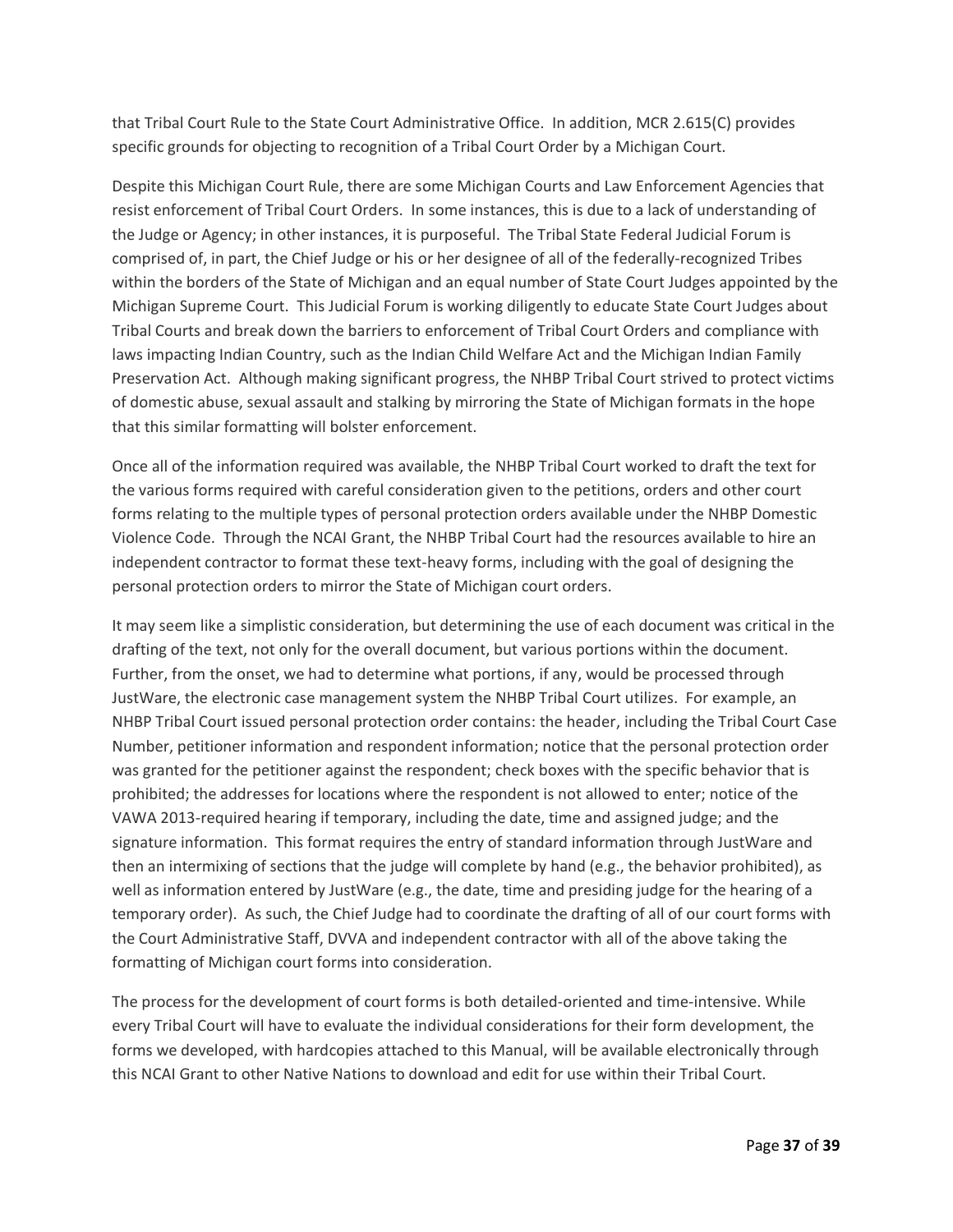## **MIGWÉCH (THANK YOU)**

The National Congress of American Indians provided invaluable assistance to the Nottawaseppi Huron Band in implementing the NHBP Domestic Violence Code. Through this NCAI Grant, NHBP had the resources necessary to not only draft the Domestic Violence Code, but develop the systems, documents and programs in the Tribal Government to assist survivors of domestic violence, sexual assault and stalking. Further, many of the resources, tools and templates developed will assist NHBP on a long-term basis. Finally, this NCAI Grant provides support to Native Nations throughout Indian Country by providing access to the resources, tools and templates developed by NHBP to minimize the resources of these Native Nations in protecting their Tribal Citizens and members of their community.

We would also like to thank John Dossett, General Counsel, at the National Congress of American Indians for his work on VAWA 2013. His dedication and advocacy has greatly contributed to the return of criminal jurisdiction in domestic violence matters back to Native Nations, protecting both Tribal sovereignty and Native Peoples.

We would also like to thank Virginia Davis, Senior Policy Advisor, for her kind assistance throughout the course of this NCAI Grant. We greatly appreciated her guidance, as we addressed unanticipated challenges to fully implementing the *Nottawaseppi Huron Band of the Potawatomi Domestic Violence Code* and as we strived to fulfill the very important goal of this NCAI Grant to provide resources to other Native Nations as they seek to adopt a VAWA 2013-compliant domestic violence code in protection of their Tribal Citizens and community members.

As we mentioned in the beginning of this document, the ITWG has been a tremendous source of support in adopting and implementing the *Nottawaseppi Huron Band of the Potawatomi Domestic Violence Code*. While we are grateful to all those involved with ITWG, we would like to especially thank Michelle Demmert, Reservation Attorney, Tulalip Tribes (Pilot Project Tribe), Fred Urbina, Attorney General, Pascua Yaqui Tribe (Pilot Project Tribe), Megan LaFromboise, Attorney, Sisseton-Wahpeton Oyate (Pilot Project Tribe) and the Hon. Theresa M. Pouley. We greatly appreciate the tremendous support that each of you provided. Each of you so graciously gave of your time. We greatly appreciate your guidance.

We also wish to thank the VAWA Enactment Team and VAWA Working Group for their commitment to developing and implementing the *Nottawaseppi Huron Band of the Potawatomi Domestic Violence Code*. Their individual dedication to this collective process was key to ensuring that all critical components were included in the Code and in the implementation process.

Finally, we wish to thank the Nottawaseppi Huron Band of the Potawatomi Tribal Council. The Members of the Nottawaseppi Huron Band of the Potawatomi Tribal Council, individually and collectively, have demonstrated tremendous leadership in the efforts to end domestic violence. From the moment they authorized participation in the ITWG to today, their commitment has never wavered from the goal of adopting a code that exercises criminal jurisdiction pursuant to VAWA 2013. They did not concentrate their efforts solely in this task, having the wisdom to know the importance of developing services to help